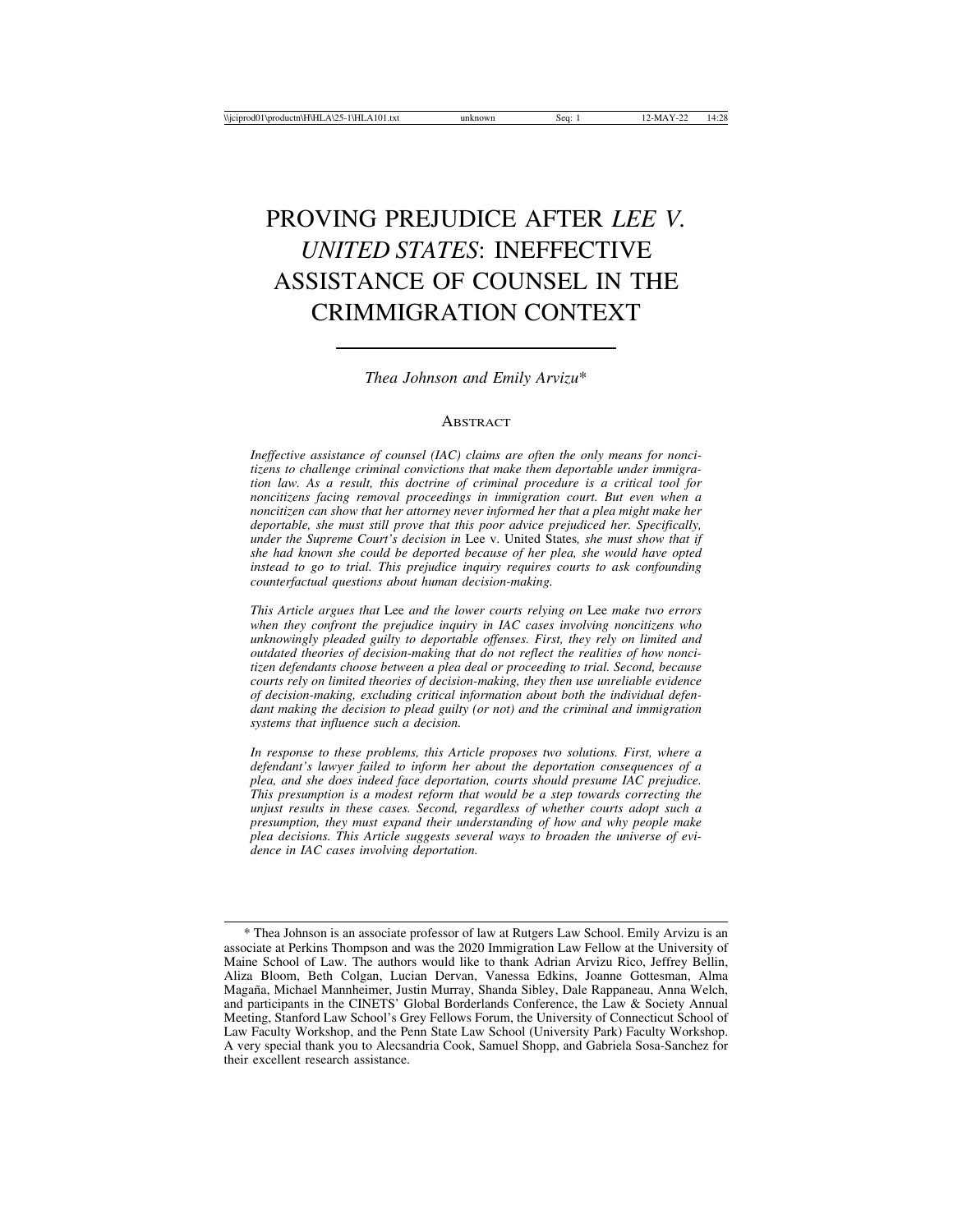# TABLE OF CONTENTS

|                                           |                                                        |                                                                                         | 12 |
|-------------------------------------------|--------------------------------------------------------|-----------------------------------------------------------------------------------------|----|
|                                           | I. PADILLA, LEE, AND THE COURTS' VIEWS OF DEFENDANT    |                                                                                         |    |
|                                           |                                                        |                                                                                         | 18 |
|                                           | $a$ .                                                  | Ineffective Assistance of Counsel in the Plea Context                                   | 18 |
|                                           | $h_{-}$                                                |                                                                                         | 21 |
|                                           |                                                        | Theories of Decision-Making<br>i.                                                       | 23 |
|                                           |                                                        | "Shadow of Trial" Model<br>$\mathcal{L}$                                                | 23 |
|                                           |                                                        | Rationality and Reasonableness<br>2.                                                    | 24 |
|                                           |                                                        | Evidence of Decision-Making<br>ii.                                                      | 29 |
|                                           |                                                        | Contemporaneous Statements<br>$\mathcal{L}$                                             | 29 |
|                                           |                                                        | On the Record Admonishments to the<br>2.                                                |    |
|                                           |                                                        |                                                                                         | 31 |
|                                           |                                                        | Likelihood of Success at Trial, Risk Appellant<br>3.                                    |    |
|                                           |                                                        | Would Have Faced at Trial, and Benefits                                                 |    |
|                                           |                                                        | Received from a Plea                                                                    | 32 |
|                                           | II. FLAWS WITH THE CURRENT IAC MODEL IN THE NONCITIZEN |                                                                                         |    |
|                                           |                                                        |                                                                                         | 34 |
|                                           | $a_{\cdot}$                                            | Problems with the Theories of Decision-Making                                           |    |
|                                           |                                                        |                                                                                         | 34 |
|                                           |                                                        | Shadow of Trial Model<br>i.                                                             | 35 |
|                                           |                                                        | Other Models $\dots \dots \dots \dots \dots \dots \dots \dots \dots \dots \dots$<br>ii. | 38 |
|                                           | b.                                                     | Problems with Evidence of Decision-Making in $IAC$                                      | 42 |
|                                           |                                                        | Lawyers Negotiate Around Both Negative<br>i.                                            |    |
|                                           |                                                        | Immigration and Sentencing Consequences                                                 | 42 |
|                                           |                                                        | Defendants are Silenced in the Criminal System<br>ii.                                   | 47 |
|                                           |                                                        | iii. Immigration Detention Impacts the Criminal Case.                                   | 52 |
| III.                                      |                                                        |                                                                                         | 56 |
| CONCLUSION: THE NEED FOR FURTHER RESEARCH |                                                        |                                                                                         | 63 |
|                                           |                                                        |                                                                                         |    |

#### **INTRODUCTION**

In 2016, in a courtroom in Indiana, a nineteen-year-old named Angelo Bobadilla pleaded guilty to two misdemeanors.<sup>1</sup> Bobadilla, a Deferred Action for Childhood Arrivals (DACA) recipient, had been arrested after admitting to stealing a pack of underwear and a pack of t-shirts from a local Walmart "because he needed them."2 When an officer searched him, they also found a small plastic bag of marijuana, a marijuana pipe, and one Vicodin tablet<sup>3</sup>

Bobadilla's attorney negotiated a plea deal under which Bobadilla would plead guilty to two of four misdemeanor charges, including misde-

<sup>&</sup>lt;sup>1</sup> Bobadilla v. State, 117 N.E.3d 1272, 1276 (Ind. 2019).<br><sup>2</sup> Id. at 1276.

<sup>2</sup> *Id.* at 1276. <sup>3</sup> *Id.* at 1276–77.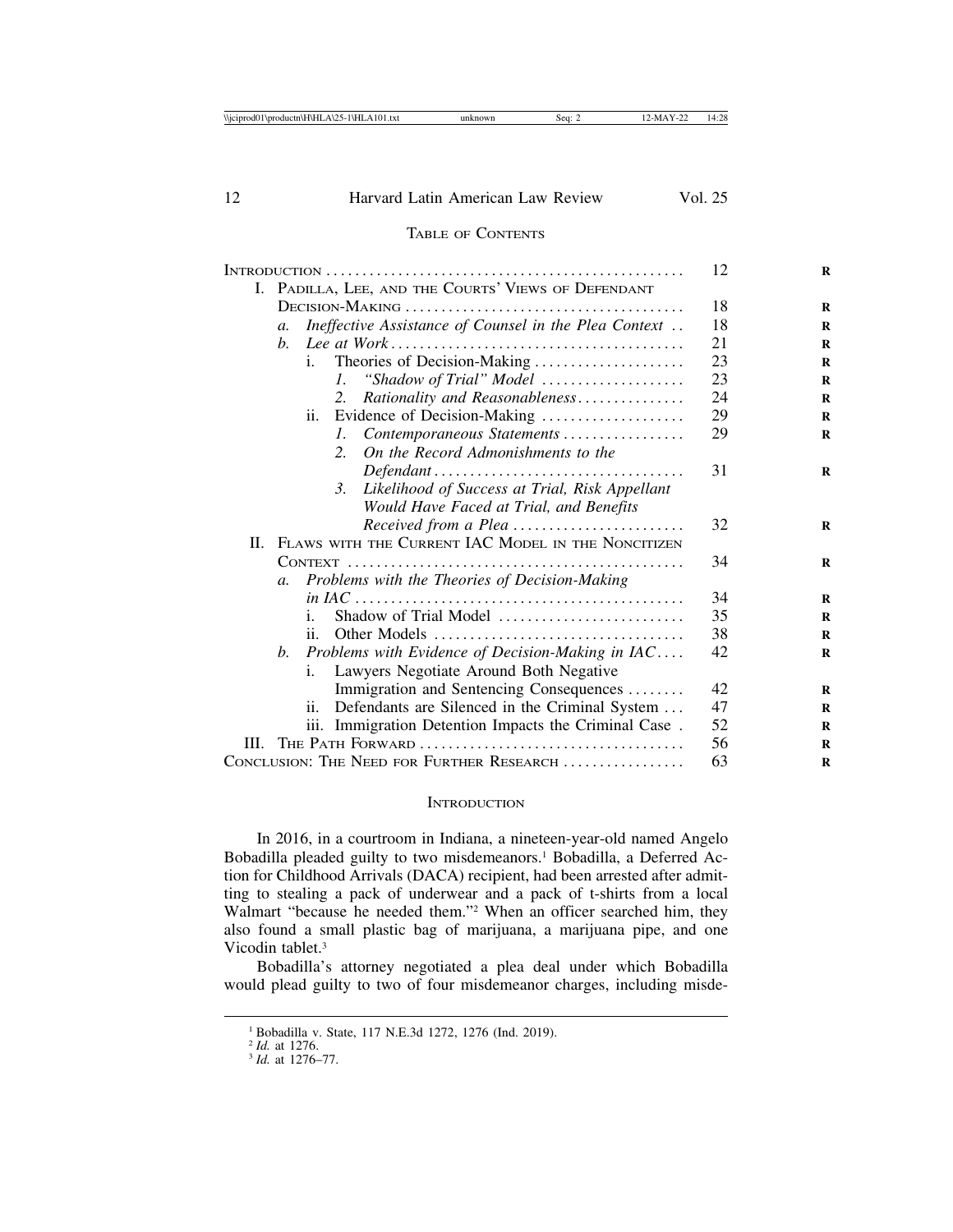meanor theft and misdemeanor marijuana possession, and would receive a suspended sentence.<sup>4</sup> At his plea hearing, Bobadilla's attorney failed to inquire about his immigration status and noted on a court form that the usual advisement regarding immigration consequences was not necessary.5 Like most guilty-plea hearings, this one "went as expected—quickly and routinely. At the end, the court wished Bobadilla good luck, Bobadilla thanked the judge, and he left the courthouse."6

But that routine plea hearing irrevocably changed Bobadilla's life. Bobadilla soon learned that his guilty plea made him deportable, and he promptly filed a petition for post-conviction relief based on ineffective assistance of counsel (IAC).<sup>7</sup> At a hearing on the petition, Bobadilla's attorney admitted to not inquiring about his client's immigration status because "he simply assumed Bobadilla was a United States citizen and did not understand that 'Bobadilla' was a Hispanic name."8 Bobadilla argued that he relied on the advice of his attorney in filling out the court form and that he would have "taken a different approach" had he known the consequences.<sup>9</sup> The court denied his petition.10 Bobadilla was transferred from the county jail into Immigration and Customs Enforcement (ICE) custody.11 He filed an emergency motion with the post-conviction court, which was again denied.<sup>12</sup>

Bobadilla's appellate counsel filed an appeal to the Indiana Court of Appeals, which affirmed the lower court's decision.13 Counsel then appealed it to the Supreme Court of Indiana.14 The court held that 1) the action to mark "N/A" on the court form next to the standard advisement on immigration consequences without inquiring into Bobadilla's immigration status constituted deficient performance, and 2) this deficient performance prejudiced Bobadilla. Bobadilla was a teenager and a first-time offender at the time of his arrest.<sup>15</sup> He had been employed and had received DACA.<sup>16</sup> He had lived in the United States since he was a young child.17 Given these facts and the likelihood of securing a sentence of less than 365 days even if convicted at trial, "it appears reasonable that [Bobadilla] would've taken a chance at trial rather than enter a plea agreement that ensures deportation."18 With that, the Supreme Court of Indiana vacated the court of appeals decision. But the recognition of the lower courts' errors came two years too late: by then,

<sup>4</sup> *Id.* at 1277. <sup>5</sup> *Id.* <sup>6</sup> *Id.*  $\overline{7}$   $\overline{1d}$ . <sup>8</sup> *Id.* at 1278.<br><sup>9</sup> *Id.* <sup>10</sup> *Id.* 11 *Id.* 12 *Id.* at 1279.<br>
<sup>13</sup> *Id.* 14 *Id.*<br>
<sup>14</sup> *Id.* at 1284, 1288.<br>
<sup>15</sup> *Id.* at 1288.<br>
<sup>17</sup> *Id.* 18 *Id.*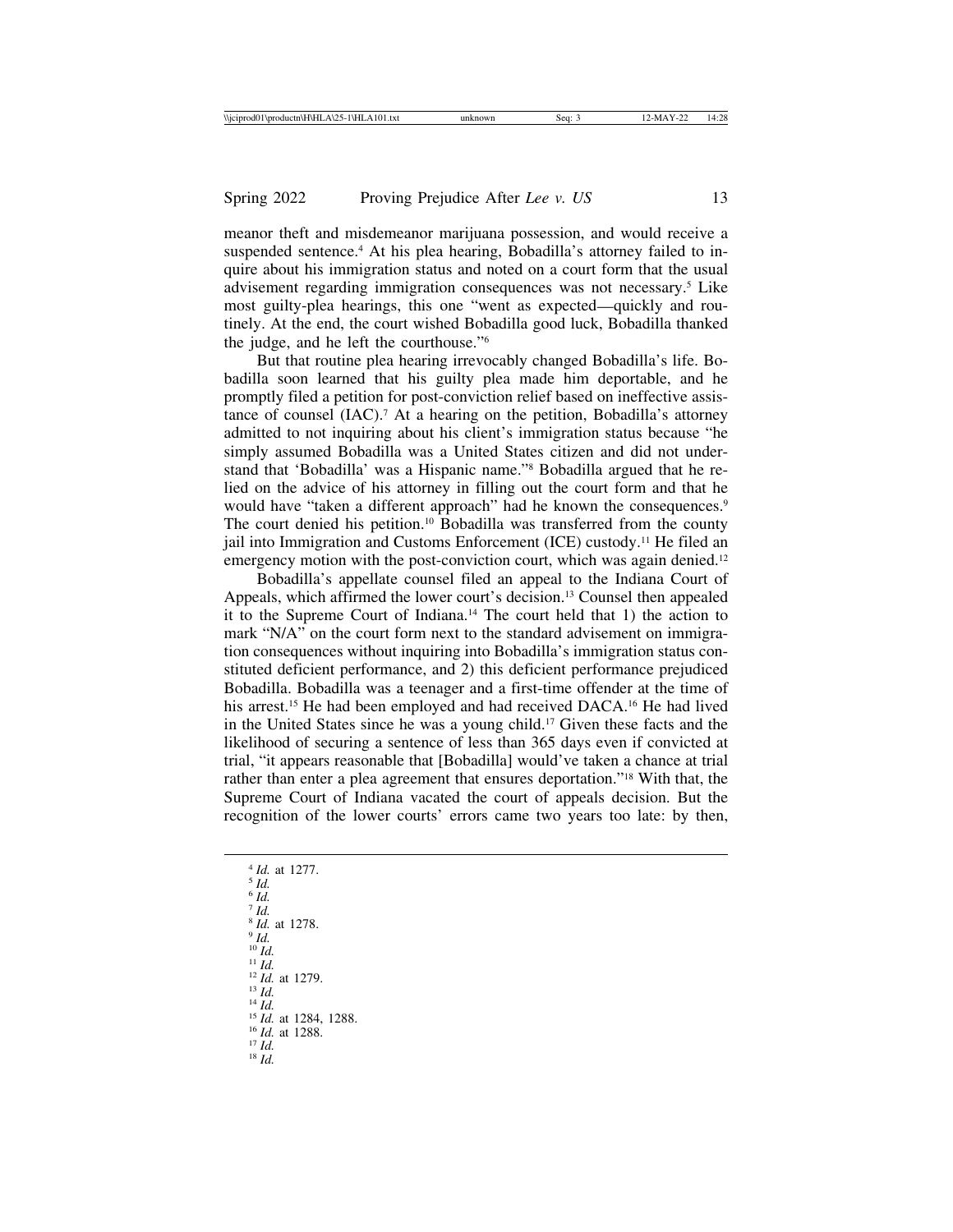Bobadilla was already deported, "and the record is silent on his current whereabouts."<sup>19</sup>

*Bobadilla* illustrates how high the stakes are for noncitizen defendants who receive ineffective assistance of counsel. In criminal courtrooms across the country, noncitizens like Bobadilla are in a uniquely vulnerable position while pleading guilty because they often make these decisions without critical information about potential immigration consequences. Although defense counsel have had a constitutional duty to inform defendants of potential deportation since the Supreme Court's 2010 ruling in *Padilla v. Kentucky*, there remained, following *Padilla*, a question about whether the failure to give such advice prejudiced the defendant under the doctrine of ineffective assistance of counsel.

In 2017, in *Lee v. United States*, the Supreme Court answered the question of when a lawyer's incorrect advice on immigration matters prejudiced a defendant, by asking whether the defendant would still have accepted the guilty plea if he had been correctly advised on the immigration consequences. *Lee* also provided guidance to lower courts on how to assess prejudice by outlining a series of factors for courts to consider as part of the inquiry.

But the *Lee* factors can lead to conflicting and often perverse results. Courts struggle to make sense of a counterfactual hypothetical inquiry about how a noncitizen defendant would have chosen between a plea bargain and a trial had she received correct information about the consequences of each. In many ways, *Lee* and its progeny represent broader problems with an IAC jurisprudence that leads to confusing and unfair results and procedures.<sup>20</sup> *Lee* also represents the problematic way that courts approach two separate issues: the experiences of noncitizens in the criminal system and the realities of modern plea bargaining. This Article identifies these blind spots and then proposes reforms to the IAC jurisprudence to correct them.

For decades, plea bargaining practice received relatively little attention from the Supreme Court as a matter of constitutional criminal procedure. Since 2010, however, the Court has turned to plea bargaining with more frequency, focusing particularly on IAC in the plea arena. The IAC analysis involves a two-prong test.<sup>21</sup> The first—the performance prong—requires courts to determine whether a defense counsel's performance of her duties fell below reasonable norms of professional conduct.<sup>22</sup> In the plea context, this prong has remained largely the same. However, the second part of the

<sup>19</sup> *Id.* at 1279. <sup>20</sup> *See* Justin Murray, *Prejudice-Based Rights in Criminal Procedure*, 168 U. PA. L. REV. 277 (2020) (noting ways in which prejudice prong of ineffective assistance of counsel inquiry

<sup>&</sup>lt;sup>21</sup> Strickland v. Washington, 466 U.S. 668, 688–94 (1984) (holding that defendant must show both that defense counsel's performance fell below an objective standard of reasonableness ("performance prong") and also that such performance prejudiced defendant ("prejudice prong")).<br> $\frac{22}{22}$ *Id.* at 687.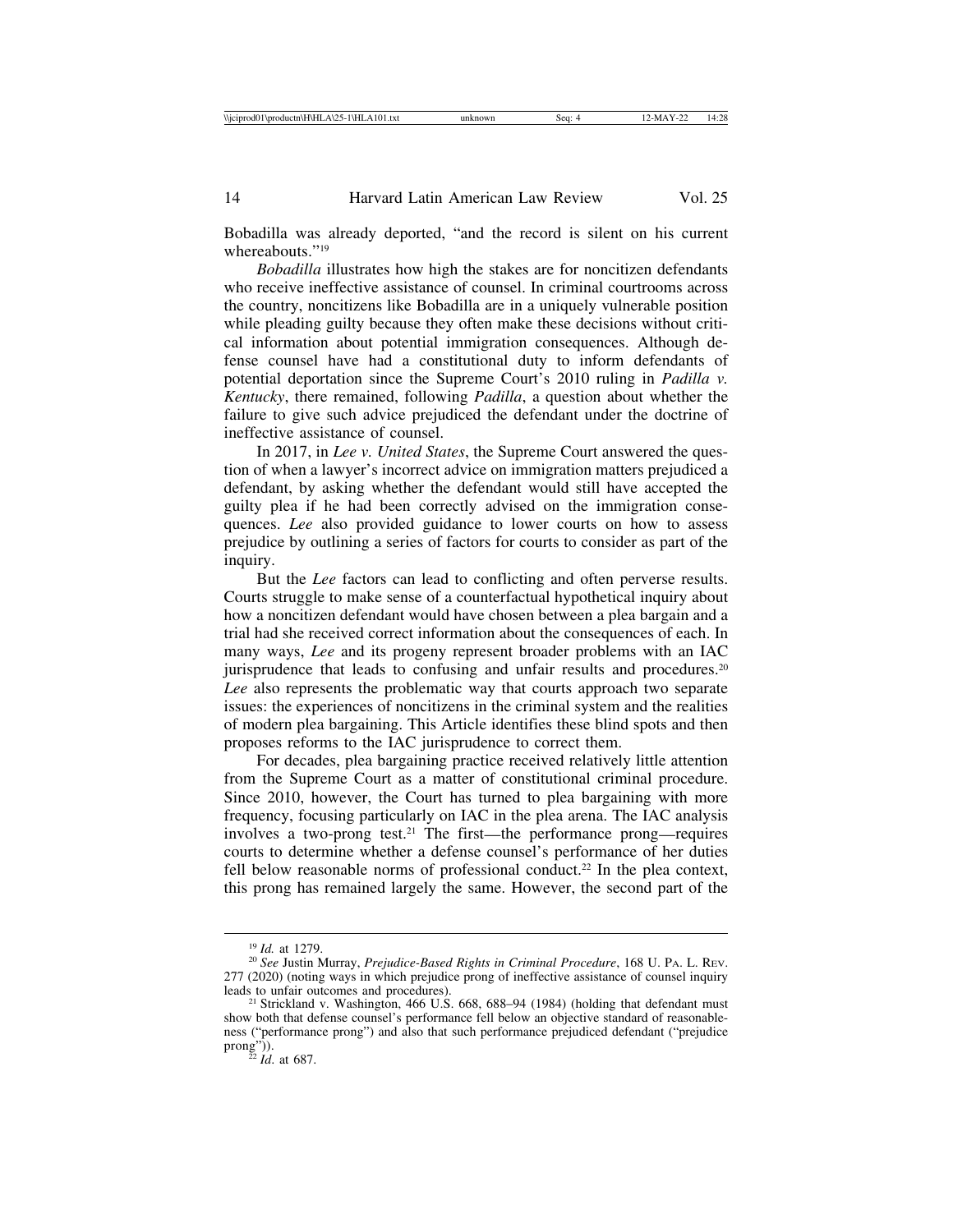inquiry—the prejudice prong—has developed significantly since the Court took up plea bargaining.

In recent cases, the prejudice prong of the IAC analysis shifted from inquiring about the decision-making of the factfinder to the decision-making of the defendant. The prejudice prong requires lawyers and courts to perform a confounding counterfactual inquiry: if the lawyer had performed competently, is there a reasonable probability that the outcome would have been different? And in the plea context, the question is equally impenetrable: if the lawyer had performed competently, and therefore, the defendant had understood the consequences of accepting the plea, would she still have pleaded guilty to the crime? Or would she instead have insisted on a trial?

This Article examines the prejudice inquiry through the lens of the decision-making of noncitizen defendants, who often face a terrible choice at plea bargaining: to either accept a plea offer with a shortened sentence and near-certain deportation or take their chances at trial. Trial, though, comes with the risk of a longer sentence than was offered in the plea, but it may provide an opportunity to escape deportation through an acquittal. So, how does a noncitizen defendant decide when confronted with this choice?

The Supreme Court attempted to answer this question in *Lee,* which seemingly resolved a circuit split over the question of how noncitizens weigh their options at plea bargaining.23 The *Lee* case created a totality-ofthe-circumstances test that relied on several non-exclusive factors laid out by the Court. Those factors rely heavily on two buckets of inquiry. The first is whether the defendant gave a full-throated expression of her desire to avoid deportation at all costs *at the time of* the plea negotiations. The second examines the choices the defendant faced when she made the decision to plea, and it pits the potential sentence after trial against the deportation risks and plea offer on the table. This second bucket relies on a "shadow of trial" theory, a model of decision-making that posits that defendants make decisions based on their perceived outcomes after trial. Using these two buckets, the court assesses whether the defendant would have made a different choice at the time of the plea if she had been correctly advised about the deportation consequences of her conviction.

*Lee* was a major development in criminal procedure and should be viewed as a defining case for the rights of noncitizens in immigration proceedings. Indeed, IAC is a critical avenue of deportation relief for noncitizens who find themselves in removal proceedings because of a criminal conviction.24 In this way, *Lee*, like *Padilla* before it, is a profoundly important case in immigration law. If a noncitizen can show that her attorney was ineffective in the criminal system, she may avoid a terrible fate in the immigration system. Where avenues of discretionary relief from deportation are

<sup>&</sup>lt;sup>23</sup> Lee v. United States, 137 S. Ct. 1958 (2017).<br><sup>24</sup> As Stephen Lee notes, state criminal courts have essentially become de facto immigration courts because of their role in later immigration proceedings. Stephen Lee, *De Facto Immigration Courts*, 101 CALIF. L. REV. 553, 555 (2013).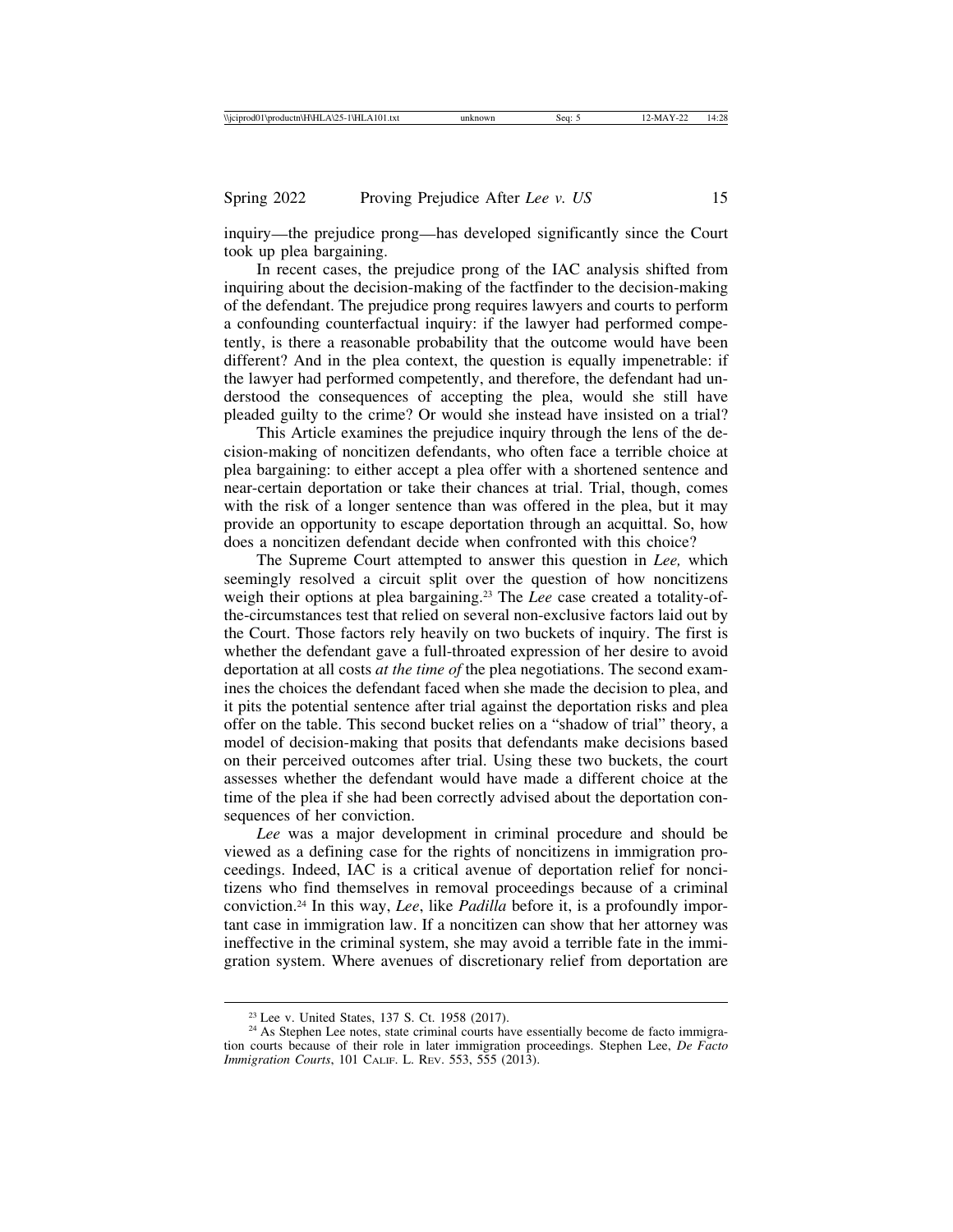increasingly limited following conviction, the constitutional right to effective assistance of counsel in criminal proceedings becomes even more crucial. A defendant's ability to demonstrate the deprivation of this critical right may be her only hope of remaining in this country.

*Lee* is the ultimate example of crimmigration law—the intersection of immigration and criminal law.25 Although *Lee* and its progeny treat the two systems as separate entities, they make clear the entanglement between the procedures and consequences of the criminal and immigration systems. As these cases show, courts often struggle with how to analyze the impact of one system within the other, and this struggle is particularly acute in the prejudice analysis of IAC cases involving noncitizens.

Given these realities, this Article argues that the current IAC regime in cases involving noncitizens who entered into misinformed plea bargains is problematic for two reasons.<sup>26</sup> First, the IAC jurisprudence in this area relies on incomplete theories of *how* people make decisions. Courts tend to rely on the "shadow of trial" model, focusing on how the defendant weighed the hypothetical outcome after trial against the plea on the table. This focus leads them to analyze, in the counterfactual, if it would have been rational for the defendant to reject the plea on the table in favor of going to trial. As social science literature reveals, evaluating the rationality of an individual's decision is almost impossible without a deep understanding of the individual's characteristics and background. Because courts tend to exclude a defendant's unique background in making IAC decisions, this focus on rationality is of particular concern.

Second, this Article argues that in IAC cases involving noncitizens pleading guilty, courts fail to account for the lived experiences of noncitizen defendants in criminal and immigration courts in several key regards. Because courts rely on the "shadow of trial" model, they often weigh the sen-

<sup>&</sup>lt;sup>25</sup> This Article will address crimmigration from the perspective of defendants who may face deportation proceedings as a result of their criminal conviction, rather than through the lens of status crimes, like illegal reentry, which criminalize the act of returning to the United States after deportation. The elements of illegal reentry are that the defendant 1) is an "alien," 2) is denied admission, excluded, deported, or removed from the U.S., and 3) thereafter enters, attempts to enter, or is at any time found in the U.S. without permission. 8 U.S.C. § 1326. Because these elements are relatively easy for the state to prove, these cases rarely go to trial. It is critical to note that illegal reentry accounts for well over half of the case load in some federal prosecutors' offices, demonstrating just how much crimmigration is part of the regular functioning of the criminal system. *See Table D-3*—*U.S. District Courts*–*Criminal Federal Judicial Caseload Statistics*, U.S. COURTS (Mar. 31, 2020), https://www.uscourts.gov/statistics/table/d-3/federal-judicial-caseload-statistics/2020/03/31, *archived at* https://perma.cc/

<sup>&</sup>lt;sup>26</sup> We are not the first to critique the prejudice prong of the ineffective assistance of counsel doctrine. There is robust literature about the deep flaws with the prejudice analysis, which we draw from here. *See, e.g.*, Murray, *supra* note 20 (arguing that the current prejudice inquiry leads to unfair outcomes for defendants and should be reformed); Lisa Kern Griffin, *Criminal Adjudication, Error Correction, and Hindsight Blind Spots*, 73 WASH. & LEE L. REV. 165, 189 (2016) (noting how "hindsight blindness" poses a serious hurdle to the fair resolution of the prejudice inquiry). Other scholars have called for the prejudice prong to be eliminated entirely. *See infra* note 248.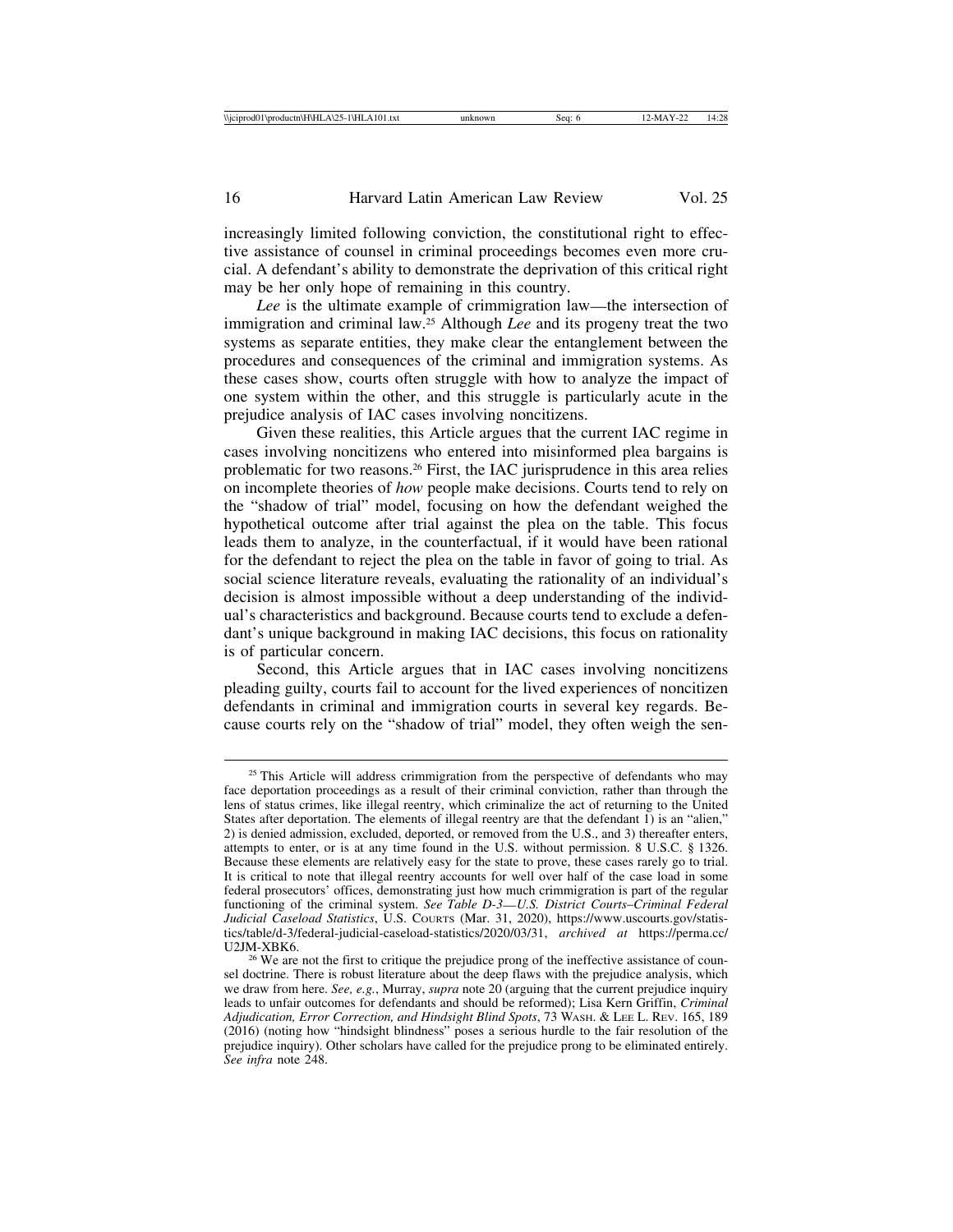tence after trial against the plea offer sentence as though they are both clear, binary decision points. In doing so, courts ignore the real-world lawyering that often avoids both deportation and huge sentences after trial. When courts do veer from the "shadow of trial" model, it is usually because the defendant made clear statements *at the time of the plea* about her desire to avoid deportation as the motivating factor in her plea decision-making. But this focus on contemporaneous statements ignores the ways in which defendants' voices are limited or even totally excised from the criminal court experience. Finally, the cases overlook the reality of how defendants experience the immigration system, particularly immigration detention, which is necessarily implicated in the deportation process and plays into a defendant's decision to proceed with her criminal case.

This Article proposes two avenues of reform to address the courts' reliance on problematic theories and evidence of decision-making. First, courts should largely stop trying to figure out the counterfactual claim, which is nearly impossible given all the moving pieces of human decision-making. Instead, where a defendant can make a prima facie case showing that 1) she received incorrect advice from her lawyer about deportation, 2) with correct advice, she would have made a different decision, and 3) she indeed faces deportation,27 courts should presume prejudice, allowing the defendant to prevail on her IAC claim unless the state can rebut the presumption. This presumption acknowledges the dire nature of deportation, which, even as the Supreme Court recognized, some consider a much worse outcome than a lengthy prison sentence.<sup>28</sup> There is simply no other solution (under IAC, at least) to the injustice that follows in the immigration courts from a lawyer's failure to live up to her constitutional duty in the criminal courts. Second, regardless of whether courts adopt our suggested presumption, they must expand both the theories and evidence of decision-making they rely on. Right now, courts tend to see the list of *Lee* factors as the boundaries of their inquiry, rather than the starting point. We encourage courts to embrace more realistic theories of decision-making that will require better evidence of decision-making.

Part I of the Article discusses the Supreme Court's view of defendant decision-making and focuses on how *Padilla* and *Lee* lay out particular visions of how and why noncitizens make decisions at the plea stage. Part I also explores the unspoken theories of decision-making that prop up the *Lee* decision and the lower court decisions that follow *Lee*. It then outlines the evidence of decision-making that courts rely on in these IAC cases. The first section of Part II critiques those underlying theories, with a focus on the "shadow of trial" model, and how those theories have been seemingly imported into the IAC doctrine in this area. It then offers additional theories of decision-making that would more realistically reflect the way defendants

 $27$  As we discuss in greater detail in Part III, "facing deportation" does not necessarily mean that the defendant is imminently to be deported, but rather is at risk of deportation. <sup>28</sup> Padilla v. Kentucky, 559 U.S. 356, 368 (2010).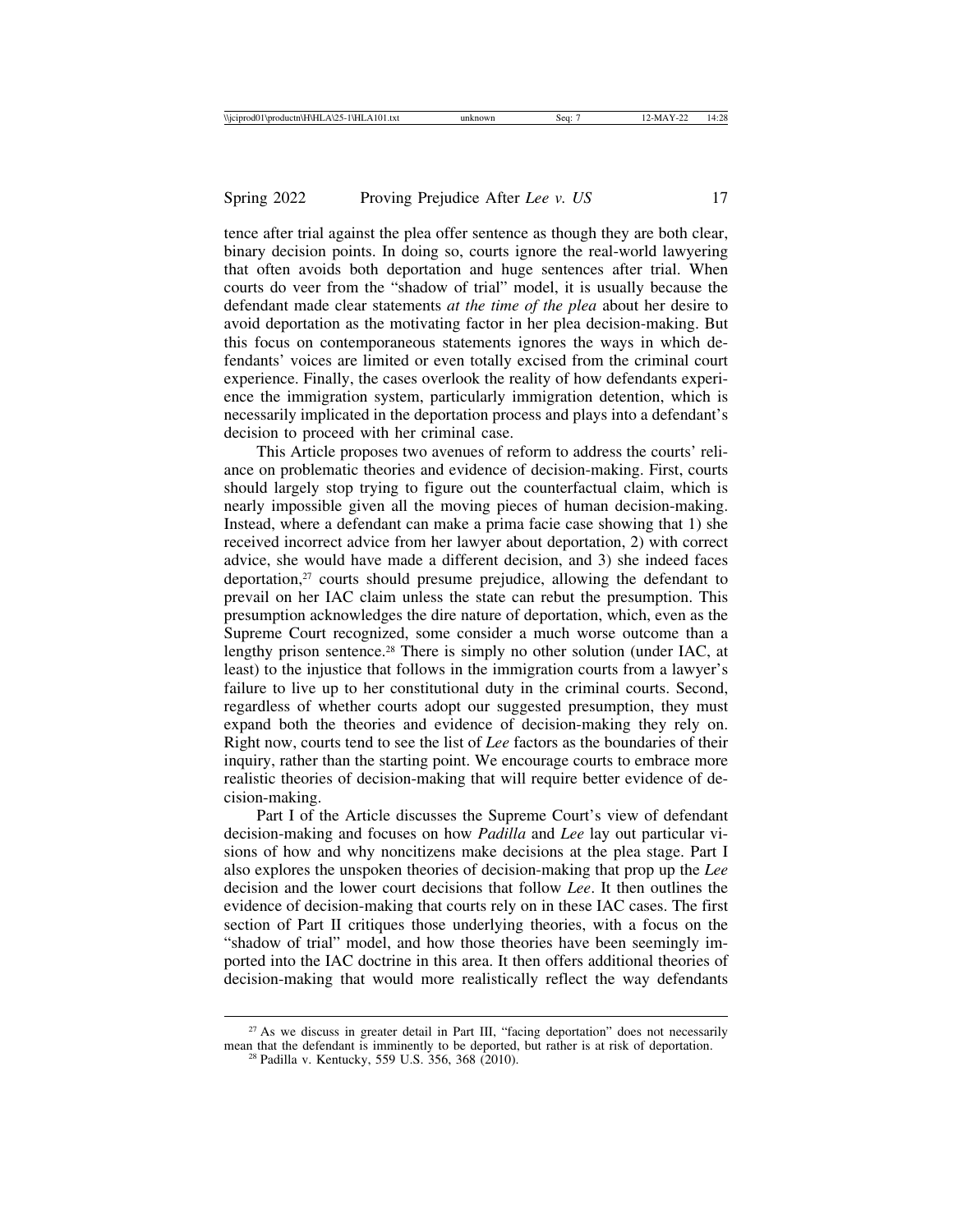make these critical decisions. Part II then turns to a critique of the evidence of decision-making that flows from the courts' adopted theories of decisionmaking. Finally, Part III offers a path forward for courts to develop a clearer and more just IAC doctrine that reflects the lived experience of noncitizen defendants.

# I. PADILLA, LEE, AND THE COURTS' VIEWS OF DEFENDANT DECISION-**MAKING**

### *a. Ineffective Assistance of Counsel in the Plea Context*

The IAC jurisprudence focuses on the nature of decision-making. The test for IAC involves two inquiries, typically called the performance prong and the prejudice prong.29 The performance prong asks how the lawyer made a decision and whether that decision made sense in the context of the case. For instance, if a lawyer did not present evidence of the defendant's mental health history,<sup>30</sup> call any witnesses at the defendant's sentencing hearing,<sup>31</sup> or investigate the case<sup>32</sup>—were these sound decisions for that lawyer to make?<sup>33</sup> The Court also developed certain defense attorney "duties," which make the performance analysis more straightforward.34 The performance prong then asks about the *lawyer's* decisions and whether those decisions met a particular standard as defined by law. If a lawyer's decision fails to rise to an objective standard of reasonableness, the defendant wins<sup>35</sup> on the performance prong.36

The prejudice prong, however, shifts the decision-making inquiry from the lawyer to another party. In the traditional, non-plea context, IAC asks whether there is a reasonable probability that the result would have been

<sup>&</sup>lt;sup>29</sup> Strickland v. Washington, 466 U.S. 668, 677 (1984).<br><sup>30</sup> *Id.* at 675–76.<br><sup>31</sup> *Id.* 32 *Id.* at 689–91.<br><sup>33</sup> To assess these circumstances, the Supreme Court directed lower courts to materials like the ABA's *Model Rules of Professional Conduct* or public defender training materials. Nix v.

<sup>&</sup>lt;sup>34</sup> For a review of certain actions that courts will find to be conclusively deficient performance, *see* Eve Brensike Primus, *Disaggregating Ineffective Assistance of Counsel Doctrine: Four Forms of Constitutional Ineffectiveness,* 72 STAN. L. REV. 1581, 1630–35 (2020). <sup>35</sup> *Strickland*, 466 U.S. at 681, 687–91 (holding that in ineffective assistance of counsel

claims, defendant carries burden to prove both prongs). Ineffective assistance of counsel is often a post-conviction claim and defendants may not have a right to a lawyer. For this reason, many ineffective assistance of counsel claims are pro se.

<sup>&</sup>lt;sup>36</sup> This is the common perception of how the performance prong works. But as Eve Brensike Primus notes, the performance inquiry is actually more complicated than this. As she writes, there are "three different tests . . . for assessing deficient performance in personal ineffectiveness cases. [S]ome kinds of attorney errors give rise to a conclusive presumption of deficient performance, others create a rebuttable presumption of deficient performance, and only those that remain are judged under *Strickland*'s highly deferential reasonableness analysis." Primus, *supra* note 34, at 1628.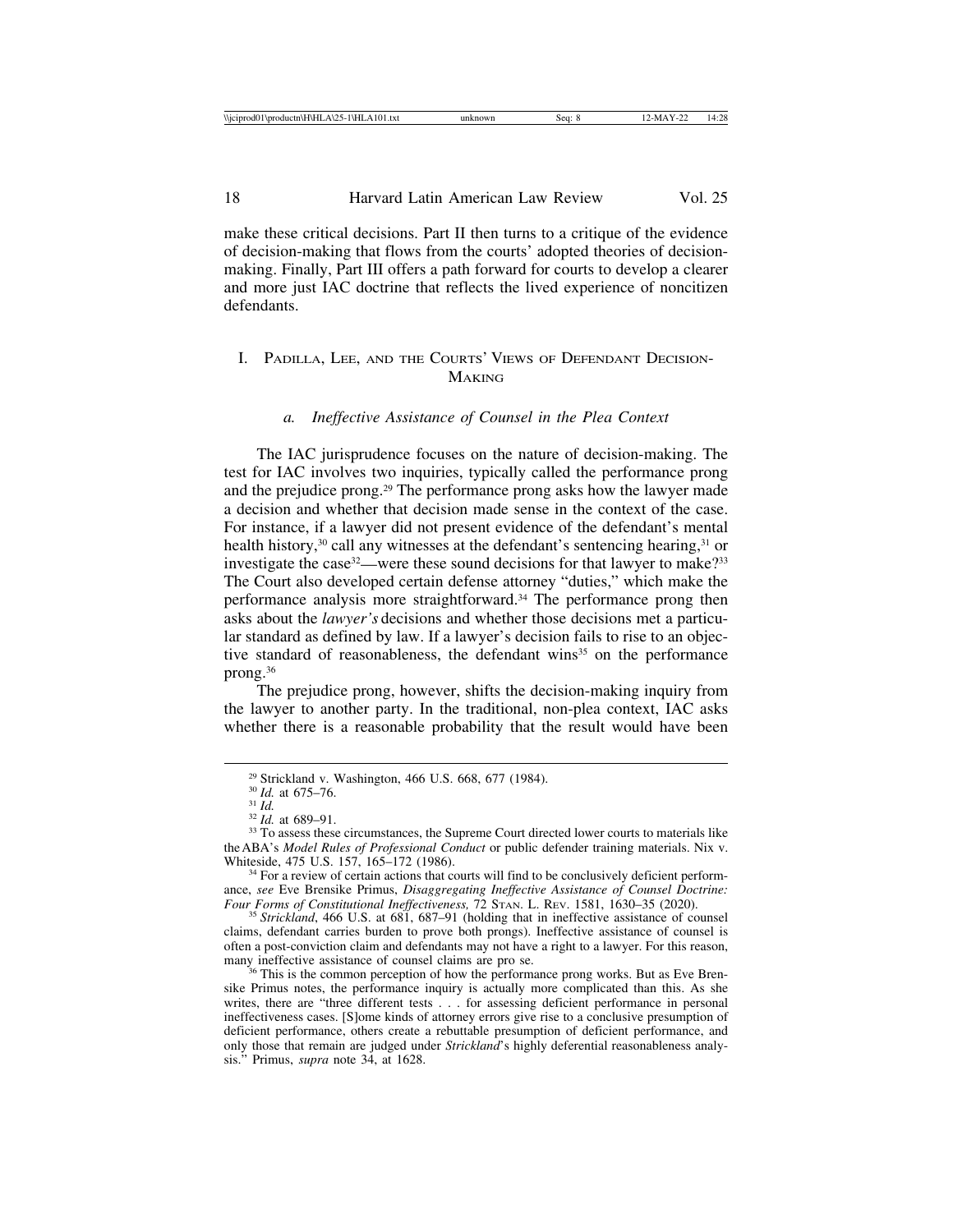different had the lawyer performed appropriately.37 Still, to answer that question, the court must ask whether the fact-finder would have made a different decision. For instance, would the jury have found the defendant not guilty if the lawyer had not been drunk during the trial?38 Would the judge have sentenced the defendant to a lower sentence if the lawyer had submitted mitigation evidence during the sentencing hearing?39

Ineffective assistance of counsel is not only doctrinally complicated; it is also procedurally complicated. It is a post-conviction claim that often starts with a pro se filing by the defendant.<sup>40</sup> The defendant often needs to have an attorney appointed to the case, who must then review the record of decision-making by all parties. That record is frequently poorly recorded if it is recorded at all.41 Particularly in the case of a plea bargain, the formal record may only consist of a short colloquy.

Unlike the trial process, the plea system has few constitutional limits.<sup>42</sup> The plea system relies heavily on defense attorneys to assess whether the defendant is, as the Constitution requires, knowingly and voluntarily pleading guilty. Indeed, for the most part, courts may assume a defendant's constitutional waiver if represented by competent counsel.43 Despite this presumption of competent counsel in the plea bargain context, the Court has, until recent memory, hesitated to say what exactly makes plea counsel competent. Performance continues to be measured against prevailing professional norms, or duties defined by the Supreme Court. In the plea context, though, the Court focuses on a defense attorney's advice rather than how they negotiated the plea.<sup>44</sup>

In *Padilla v. Kentucky*, the Court revived a conversation about IAC at plea bargaining that had been dormant for decades. In *Padilla*, the defendant's lawyer provided clearly wrong advice about whether his conviction would result in deportation. Once he pleaded guilty, the defendant realized that his conviction made him deportable. Although the Supreme Court previ-

<sup>&</sup>lt;sup>37</sup> *Strickland*, 466 U.S. at 691–96.<br><sup>38</sup> Ken Armstrong, *What Can You Do with a Drunken Lawyer*, THE MARSHALL PROJECT (Dec. 10, 2014), https://www.themarshallproject.org/2014/12/10/what-can-you-do-with-a-<br>drunken-lawyer, *archived at* https://perma.cc/X85U-RD7H.

<sup>&</sup>lt;sup>39</sup> Strickland, 466 U.S. at 705 (discussing counsel's failure in death penalty case to present mitigating evidence of defendant's mental health issues or to follow up with defendant's family

 $^{40}\,$  NANCY J. KING ET AL., FINAL TECHNICAL REPORT: HABEAS LITIGATION IN U.S. DISTRICT COURTS 55 (2007).

<sup>&</sup>lt;sup>41</sup> *See* Part II.b.ii. for a discussion of the lack of written record that accompanies most plea negotiations.

<sup>&</sup>lt;sup>42</sup> *See generally* Brady v. United States, 397 U.S. 742 (1970) (holding defendant's plea must be made knowingly and voluntarily to meet constitutional standard).

<sup>&</sup>lt;sup>43</sup> The Supreme Court held that courts may generally rely on the presumption that competent defense counsel will advise a client of the plea conviction's elements, which is required to secure a valid guilty plea. Henderson v. Morgan, 426 U.S. 637, 646–47 (1976). *See also* Marshall v. Longberger, 459 U.S. 422, 436–38 (1983) (relying on *Henderson* to find that defendant received description of nature of charges against him because he was represented by

<sup>&</sup>lt;sup>44</sup> Padilla v. Kentucky, 559 U.S. 356, 366 (2010).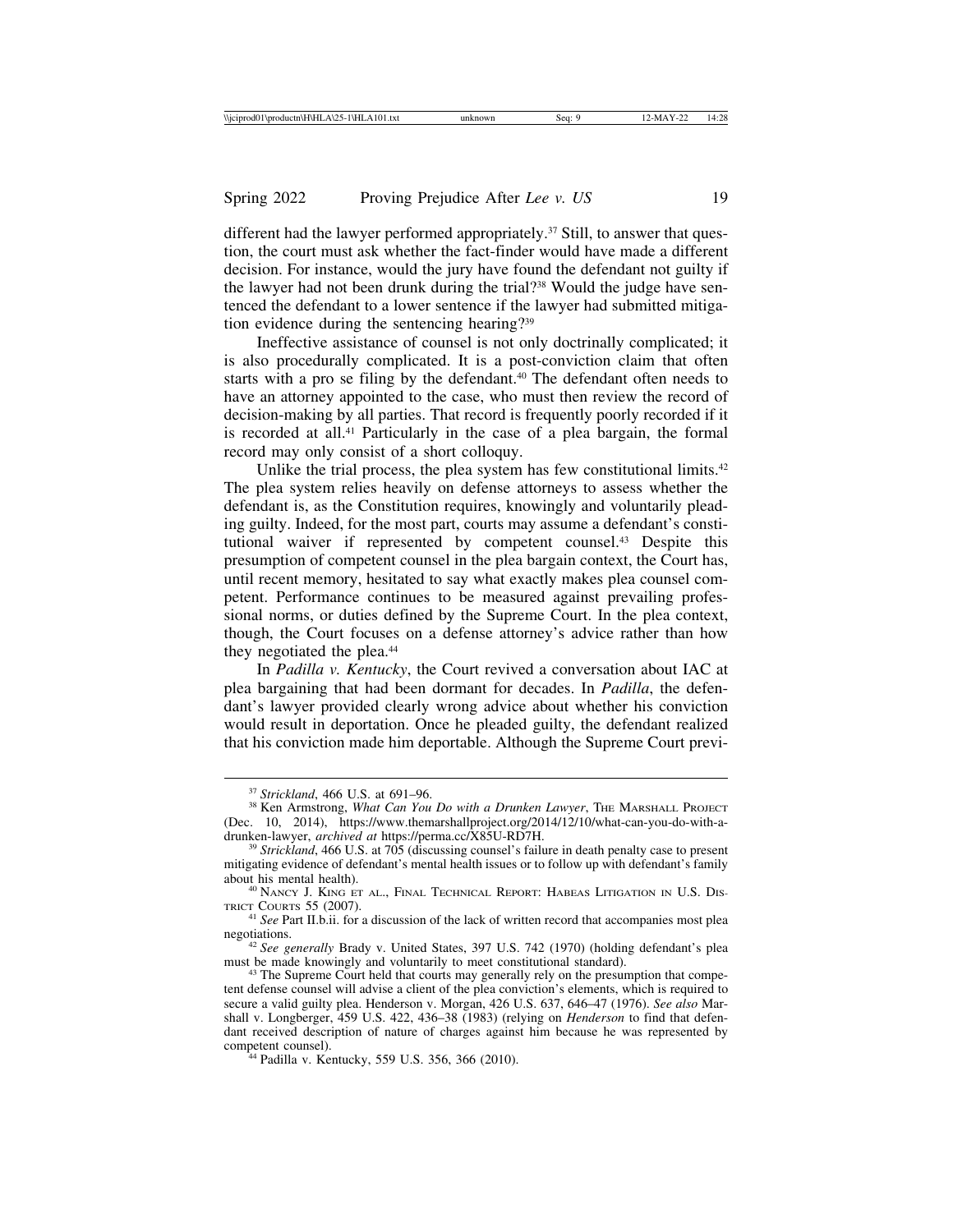ously held that defense attorneys were not ineffective when they gave incorrect advice on collateral consequences,<sup>45</sup> the *Padilla* Court made the seismic concession that immigration consequences were not collateral but instead a special type of consequence straddling the line between collateral and direct.46 From this premise, the Court held that the defense attorney must accurately advise the defendant of any "clear" deportation consequences of his conviction, creating a category of per se deficient performance.47

Even if the defendant overcomes the performance prong, she then faces the burdens of the prejudice prong, which—in the plea context—are many. In the 1985 case of *Hill v. Lockhart*, the Court first applied the IAC test to a plea bargain and found that for the defendant to satisfy the prejudice prong of the *Strickland* analysis,<sup>48</sup> "the defendant must show that there is a reasonable probability that, but for counsel's errors, he would not have pleaded guilty and would have insisted on going to trial."49 This test required evidence that the defendant would have made a different choice with different facts. The petitioner in *Hill* was not properly advised about his parole eligibility date, but the Court found that the incorrect advice did not prejudice him because "he alleged no special circumstances that might support the conclusion that he placed particular emphasis on his parole eligibility in deciding whether to plead guilty or not."50

The *Padilla* decision in 2010 left open the question of under which circumstances a lawyer's bad advice on immigration matters prejudiced a defendant. *Lee* returned to the prejudice question and found that *Hill* was the proper test to apply.51 But *Lee* also provided guidance to lower courts in the form of several non-exclusive factors, which we discuss in detail below.

<sup>&</sup>lt;sup>45</sup> *Id.* at 365.<br><sup>46</sup> *Id.* at 366–68.<br><sup>47</sup> *Id.* at 368–69.<br><sup>48</sup> Strickland v. Washington, 466 U.S. 668, 688–94 (1984).<br><sup>49</sup> Hill v. Lockhart, 474 U.S. 52, 59 (1985).<br><sup>50</sup> *Id.* at 60.<br><sup>51</sup> It is worth noting also that *Cooper*, the Court finally confronted the role of counsel at plea bargaining and made clear that the effectiveness of the defense attorney is assessed, at least in part, on the outcome for the defendant. In each case, the defendant claimed his conviction should have been invalidated because of counsel's incorrect advice. In *Frye*, the defendant sought to challenge a guilty plea that he accepted without having ever been told about a much more favorable prior offer. Missouri v. Frye, 566 U.S. 134, 138 (2012). In *Lafler*, the defendant made a slightly different argument and sought to invalidate a conviction post-trial on the grounds that the defendant rejected a pre-trial offer based on his lawyer's very bad advice. Lafler v. Cooper, 566 U.S. 156, 161–62 (2012). The test for prejudice laid out by the Supreme Court was the same in both cases and required a multi-fold analysis. The defendant must show a reasonable probability that 1) he would have accepted the initial plea, 2) that neither the prosecution nor the trial court would have prevented the offer from being accepted, and 3) that the outcome from the initial plea offer would have been favorable to him (i.e., a lower sentence, lower charge, or both). *Frye*, 566 U.S. at 147; *Lafler*, 566 U.S. at 163–64.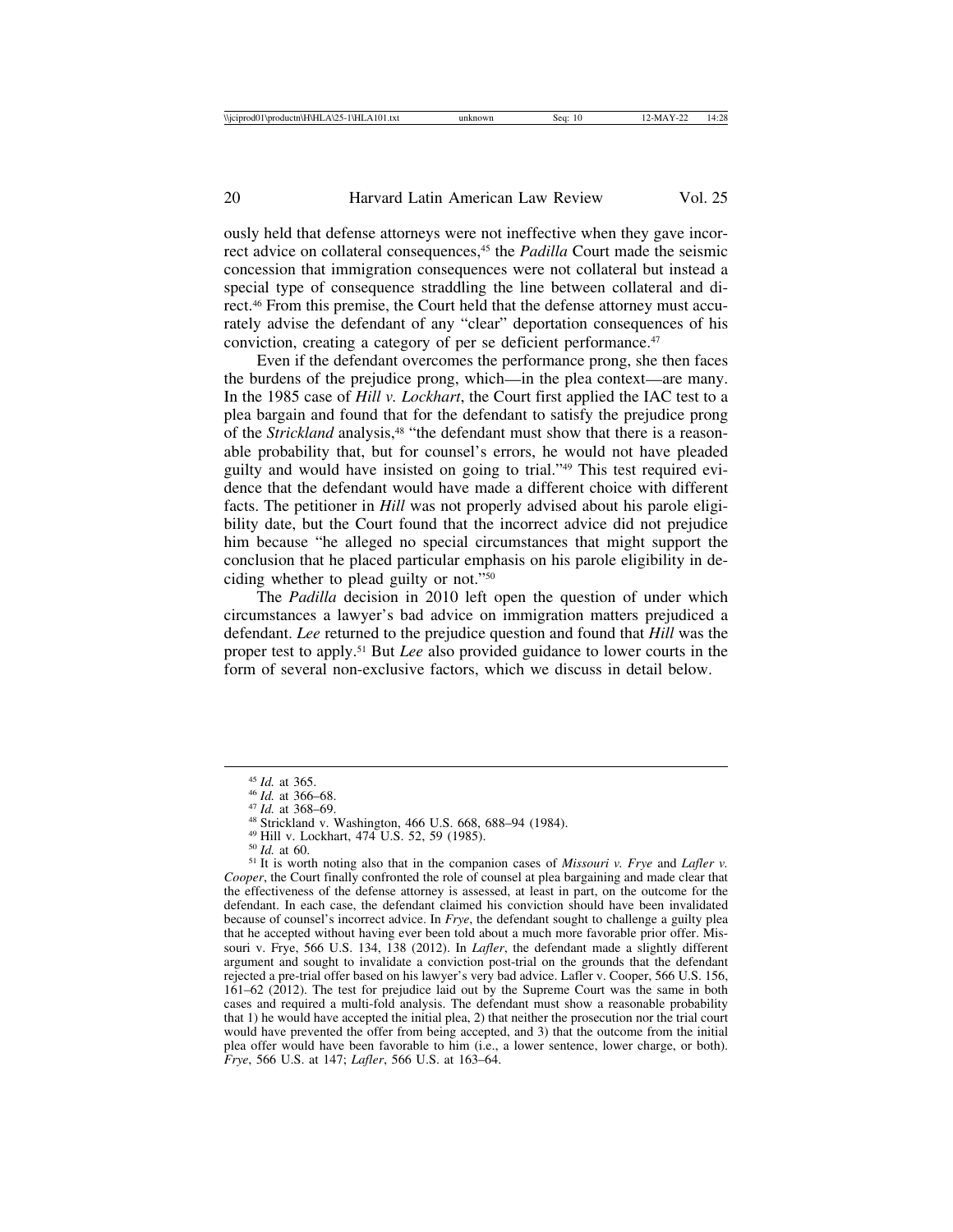## *b. Lee at Work*

Because the cases that come after *Lee* are so fact-dependent, it is worthwhile to review the facts of the case. Jae Lee had lived in the U.S. since he was thirteen years old.<sup>52</sup> After graduating high school, he moved from New York to Tennessee, where he opened one successful restaurant and then another.53 Although a lawful permanent resident, Lee never became a U.S. citizen.54 He also never returned to his home country of South Korea.55 In 2008, a confidential informant claimed that Lee had sold him 200 ecstasy pills and two ounces of marijuana.<sup>56</sup> During a search of Lee's home, federal agents found eighty-eight ecstasy pills, three Valium tablets, a substantial amount of cash, and a gun.57 Lee was indicted for possessing ecstasy with the intent to distribute.<sup>58</sup>

According to the Supreme Court, Lee had no real defense to the charges.59 Lee's attorney advised him that a trial was "very risky" and that he could receive a reduced sentence through plea bargaining his case.<sup>60</sup> The Supreme Court did not discuss the amount of the reduction, and it is difficult to tell from the briefing just how much time Lee was facing after trial. (However, Lee likely faced anywhere between zero and 20 years.<sup>61</sup>) Lee negotiated a plea with a sentence of a year and a day in prison. $62$  The start of the sentence was deferred for two months so Lee could continue managing his restaurants during the holidays.<sup>63</sup>

From the start of his criminal case, Lee expressed concern about what the drug charge would do to his immigration status.64 Lee "informed his attorney of his noncitizen status and repeatedly asked him whether he would face deportation as a result of the criminal proceedings."65 Lee's attorney told him that deportation would not be an issue because it was not included in the plea agreement, but as the Supreme Court put it, "Lee's attorney was wrong."66 Indeed, Lee would be deported after serving his sentence because his criminal conviction qualified as an "aggravated felony"<sup>67</sup> under immi-

<sup>52</sup> Lee v. United States, 137 S. Ct. 1958, 1962 (2017).<br>
<sup>53</sup> Id. at 1962–63.<br>
<sup>55</sup> Id. at 1963.<br>
<sup>55</sup> Id.<br>
<sup>55</sup> Id.<br>
<sup>55</sup> Id.<br>
<sup>63</sup> Id.<br>
<sup>63</sup> Id.<br>
<sup>63</sup> Id.<br>
<sup>60</sup> Id. at 1963.<br>
<sup>61</sup> *See infra* Part II.b.i.<br>
<sup>62</sup> Lee, 13

U.S.C.S. § 1101(a)(43) (2012). The term includes a large number of offenses that would not necessarily qualify as serious felonies under state or federal criminal law, including theft offenses (§ 1101(a)(43)(G)) and altering a passport (§ 1101(a)(43)(P)).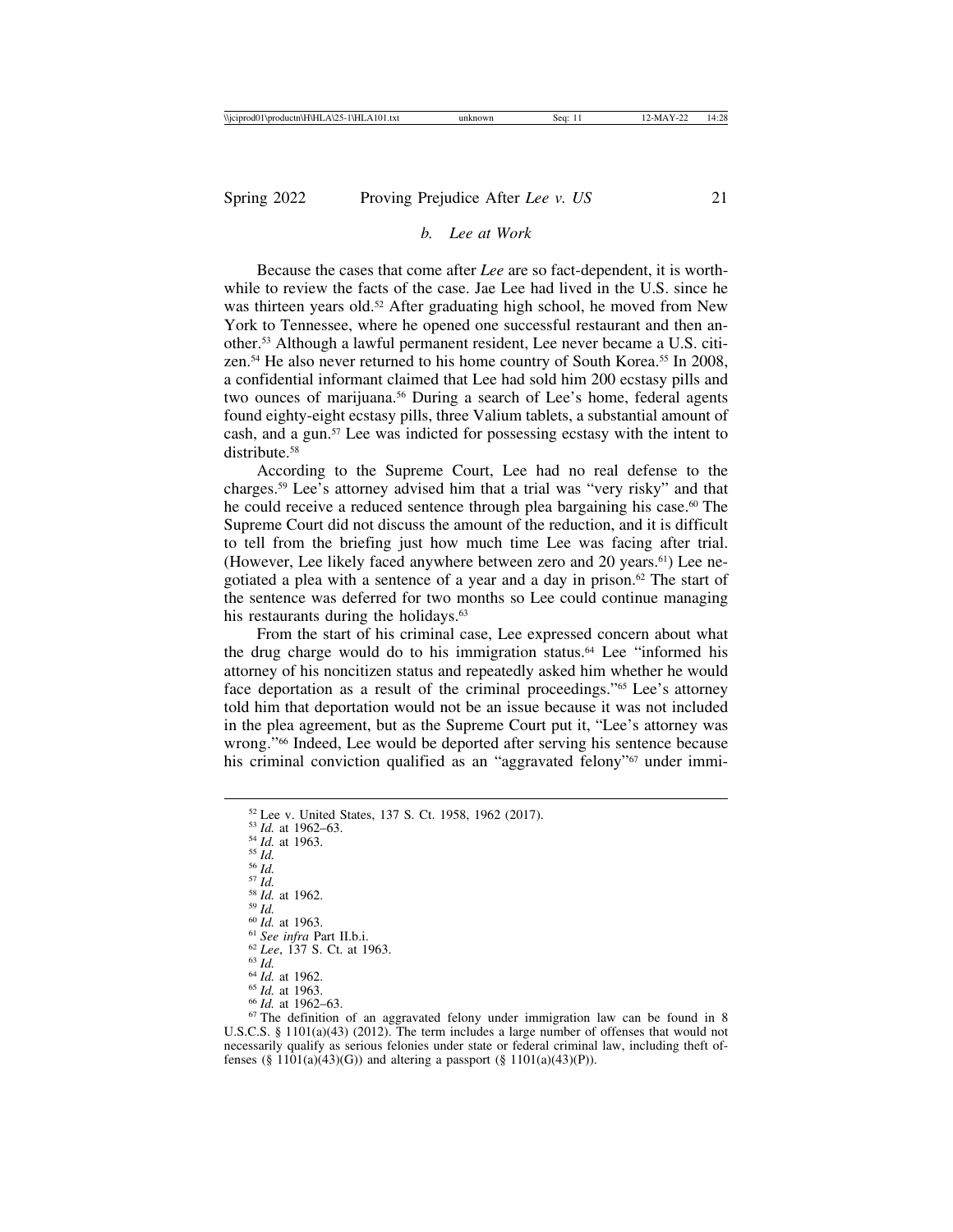gration law.68 When Lee discovered the inevitability of his deportation, he brought an IAC claim.69 Clearly, Lee's attorney failed under *Padilla*'s performance prong because he gave Lee affirmatively incorrect advice.70 But the second question remained: had this bad advice prejudiced Lee?

*Padilla* had not resolved the prejudice question—how should courts decide whether a defendant would have proceeded to trial if he understood the deportation consequences? This was the question at the heart of *Lee*. Although Lee explicitly said he did not want to be deported from the United States, there was overwhelming evidence of his guilt. Lee was unlikely to prevail at trial. Under those conditions, how could a "good" plea deal have prejudiced Lee?

Before *Lee*, several courts tackled the same issue, coming to different conclusions. This circuit court split on the issue reflected a debate among lower courts about how noncitizens decide whether to proceed to trial or accept a plea bargain that carries a lower sentence than the trial sentence and risks deportation from the country. That debate was premised on a series of empirically untested assumptions about how noncitizen defendants (and defendants more generally<sup> $71$ </sup>) make decisions.

In the end, the Supreme Court resolved the question in favor of Lee, finding that he could have chosen to forgo a good plea deal even in the face of terrible trial prospects.72 The *Lee* decision relied on the test established in *Hill*. Under this test, the appropriate inquiry for determining whether counsel's deficient performance has prejudiced a defendant is not whether the defendant "would have been better off going to trial," but instead whether there is a "reasonable probability that, but for counsel's error, he would not have pleaded guilty and would have insisted on going to trial."<sup>73</sup> According to *Hill*, when a defendant has been deprived of a judicial proceeding, the inquiry must not center on "how a hypothetical trial would have played out absent the error."74 Instead, the inquiry must center on the defendant's decision-making process and the various factors that would have influenced the defendant had he been properly advised.

As the next section explains, *Lee*, like *Hill*, was premised on the "shadow of trial" theory of defendant decision-making, and the factors laid out by the *Lee* Court for determining what sort of decision a defendant would have made are responsive to this theory.

<sup>&</sup>lt;sup>68</sup> *Lee*, 137 S. Ct. at 1963.<br><sup>69</sup> *Id.*  $^{70}$  *Id.* at 1964.<br><sup>71</sup> Indeed, the *Lee* opinion notes that its decision is an extension of the Court's opinion in  $^{71}$ *Hill v. Lockhart*, 474 U.S. 52 (1985), which dealt with a citizen defendant. *Lee*, 137 S. Ct. at 1966 ("And, more fundamentally, the Government overlooks that the inquiry we prescribed in *Hill v. Lockhart* focuses on a defendant's decision-making, which may not turn solely on the likelihood of conviction after trial").<br><sup>72</sup> *Lee*, 137 S. Ct. at 1958.<br><sup>73</sup> *Id.* at 1965.<br><sup>74</sup> *Id.*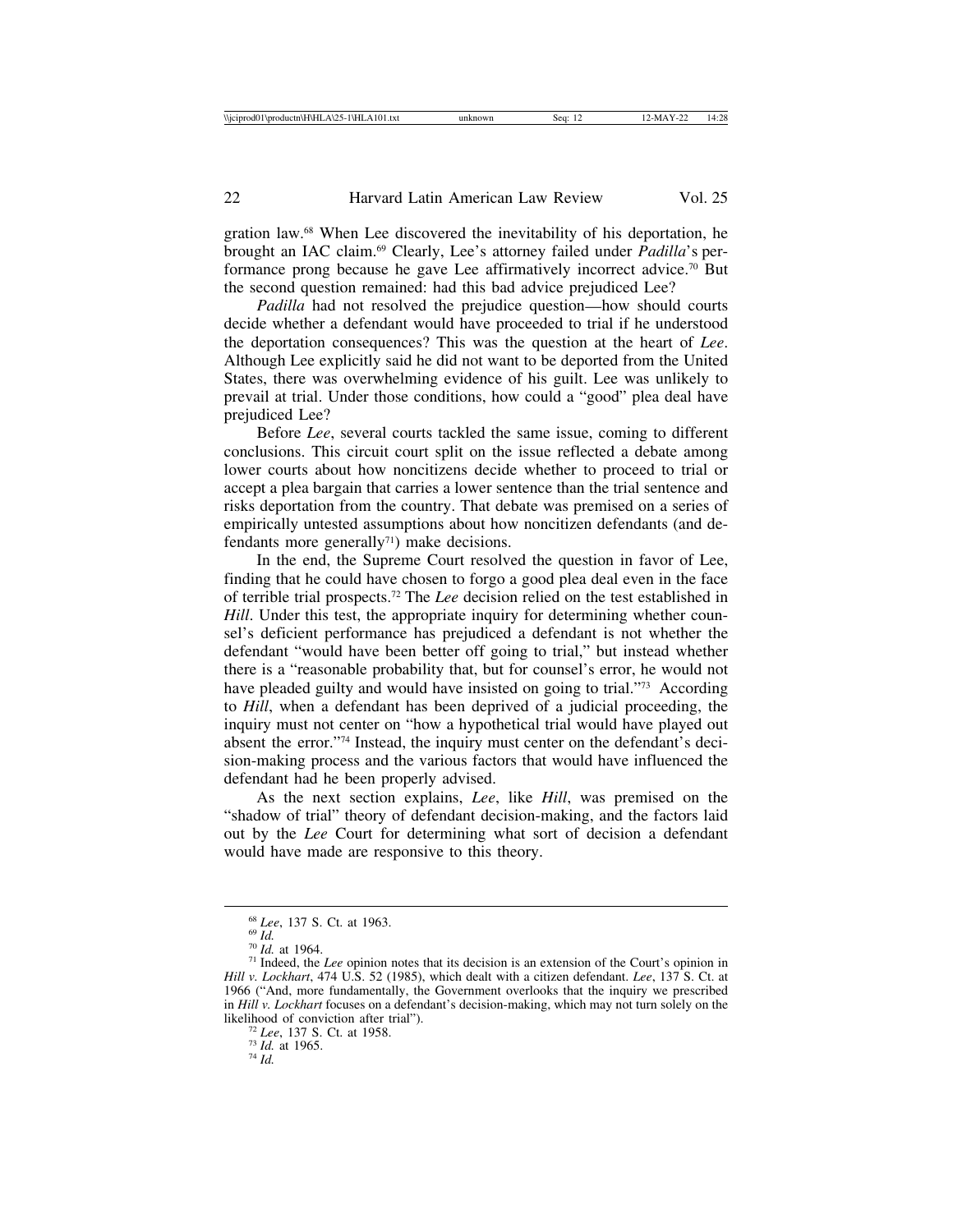# i. Theories of Decision-Making

## *1. "Shadow of Trial" Model*

To understand *Lee*, the way lower courts interpret it, and the problems that arise from such interpretations, this Article pulls apart two threads that run through both *Lee* and lower court decisions applying *Lee*. The first thread concerns the theories of decision-making that animate *Lee* and its progeny. Although specific theories are not mentioned in *Lee*, their presence—particularly the "shadow of trial" model of plea decision-making are critical to understanding the logic of the test laid out by the Court. As this section explains, the "shadow of trial" model leads the *Lee* Court to adopt a rational inquiry test that has morphed into a reasonableness test for many lower courts, creating confusion over which decision-making theory should be applied.

The "shadow of the trial" model emerged in the early years of studying defendant decision-making and was imported from the civil context. Underlying this theory is the notion that defendants objectively weigh out the pros and cons of either accepting the plea deal or rejecting it in favor of going to trial. In that weighing of options, defendants evaluate their prospects at trial and the likely outcome, including the expected sentence upon conviction. Under the shadow model, defendants examine the plea offer in the context (i.e., in the shadow) of the trial. They compare the two and decide which confers more favorable results.75

The *Lee* Court incorporates the "shadow of trial" model's focus on the likelihood of conviction at trial and how defendants weigh the consequences of conviction at trial or conviction by plea. The Court explains that the *Hill* inquiry, which requires a case-by-case analysis, includes an examination of the defendant's probability of conviction. This focus on the probability of conviction is not because the likelihood of conviction determines whether an attorney's deficient performance prejudiced the defendant, but "because defendants obviously weigh their prospects at trial in deciding whether to ac-

<sup>75</sup> Lucian Dervan has written extensively about the "shadow of trial" theory and credits a 1992 article by Robert E. Scott and William J. Stuntz, titled *Plea-Bargaining as a Social Contract*, as laying out the underlying foundation of the theory as applied to plea bargaining: "In all criminal cases, therefore, the plea bargain represents a contract negotiated by both parties that largely reflects the likelihood of conviction at trial and the likely sentence resulting from such conviction." Lucian E. Dervan, *The Surprising Lessons from Plea Bargaining in the Shadow of Terror*, 27 GA ST. L. REV. 239, 251–52 (2011). By contrast, Dervan has also identified another theory of plea bargaining that has emerged, what he calls the "administrative theory." This theory "portrays prosecutors as administrative figures handing down punishment in the place of the courts" and defendants as "passive players" who are "forced to accept the government's offer because they are powerless to influence the bargain and risk too much by proceeding to trial." *Id*. at 246–50. Because the decision in *Lee* operates under a presumption of the defendant having an active role in the plea bargain process, we have not included the administrative theory in our discussion. For a discussion of the administrative theory, *see generally id.*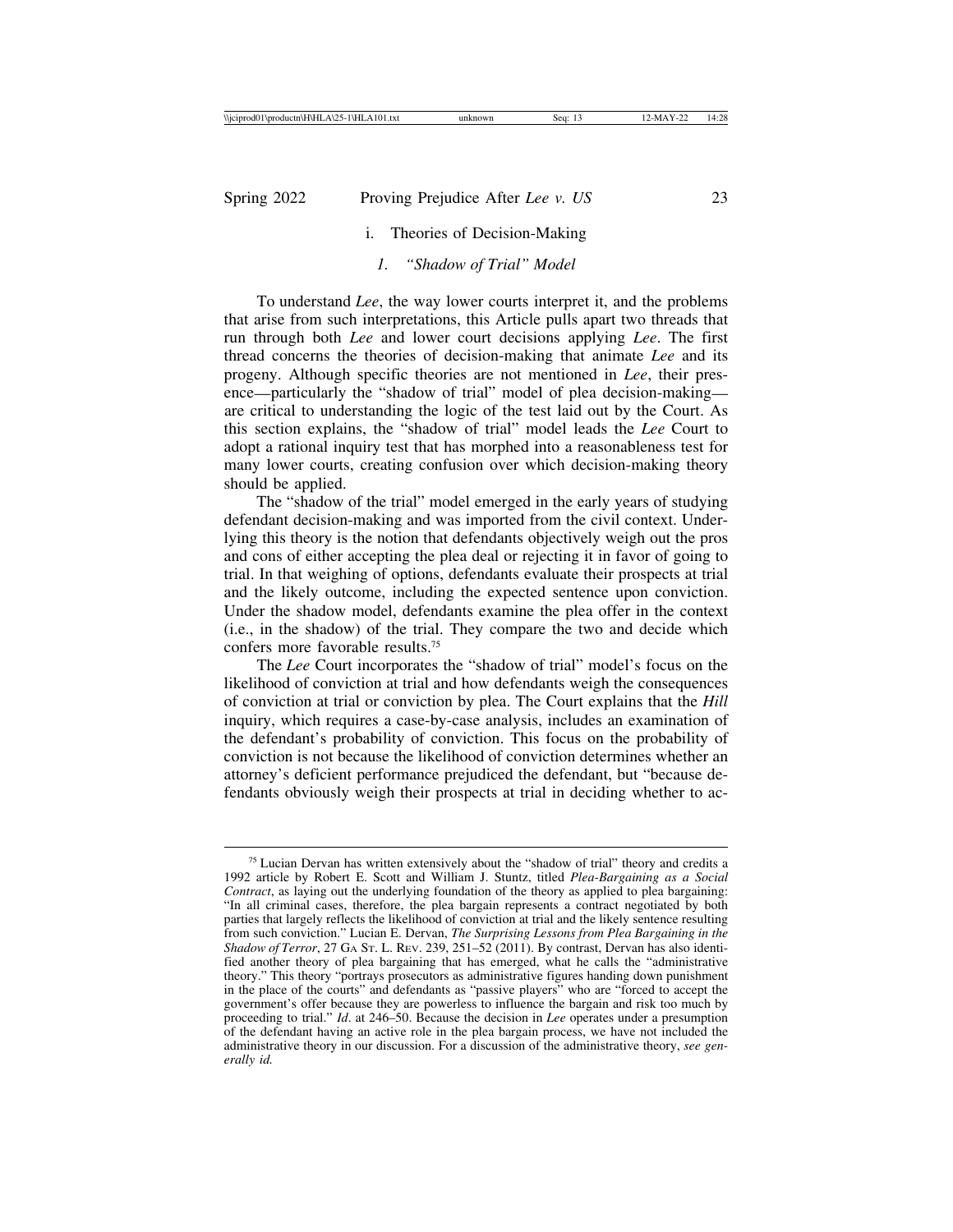cept a plea."76 As the *Lee* Court noted, "[w]here a defendant has no plausible chance of an acquittal at trial, it is highly likely that he will accept a plea if the Government offers one."77 Lee's chances of acquittal at trial were nearly non-existent. There was substantial evidence of his guilt, and he seemingly had no viable defense, but the Court's inquiry did not end there.

Next, the Court stated that "[t]he decision whether to plead guilty involves assessing the respective consequences of a conviction after trial and by plea."78 In Lee's case, the consequences of pleading guilty were imprisonment for a year and a day, followed by certain deportation. The consequences of conviction at trial, on the other hand, were imprisonment for a few additional years (according to the Court—although as we note in Part II.b., this prediction is not certain), followed by certain deportation. However, the Court noted that when the consequences of conviction and the consequences of accepting a plea are—in the defendant's view—"similarly dire, even the smallest chance of success at trial may look attractive."79 In the face of similarly dire consequences, the very slim prospect of acquittal at trial was sufficient to provide a sound basis for Lee to decide to go to trial had he been appropriately informed.

#### *2. Rationality and Reasonableness*

Born from this embrace of the "shadow of trial" model, the *Lee* Court and many lower courts applying *Lee* have focused on the rationality of the defendant's decision.<sup>80</sup> The "rational inquiry" forms a key component of the Court's evaluation of the prejudice prong in *Lee*. This inquiry has its foundation in *Padilla*, with the *Lee* Court noting that a defendant "must convince the court that a decision to reject the plea bargain would have been rational under the circumstances."81 The purpose of this inquiry is to ensure that courts do "not upset a plea solely because of *post hoc* assertions of a defendant about how he would have pleaded but for his attorney's deficiencies."<sup>82</sup> A proper analysis includes an examination of the defendant's *post hoc* assertions of what he would have done with attention to the circumstances surrounding that decision. If those circumstances would have led a defendant to rationally reject the offer on the table, the *post hoc* assertions may be properly accepted.

<sup>&</sup>lt;sup>76</sup> Lee v. United States, 137 S. Ct. 1958, 1966 (2017).<br>
<sup>77</sup> *Id.*<br>
<sup>78</sup> *Id.*<br>
<sup>81</sup> *Id.* at 1968–69.<br>
<sup>81</sup> *Id.* at 1968–69.<br>
<sup>81</sup> *Id.* at 1968 (quoting Padilla v. Kentucky, 559 U.S. 356, 372 (2010)) (internal quotati

 $82$  *Id.* at 1967. Stated differently, the goal is "to prevent criminal defendants with bargainer's remorse from simply claiming that they would not have taken a deal but for a bit of bad advice." United States v. Murillo, 927 F.3d 808, 816 (4th Cir. 2019).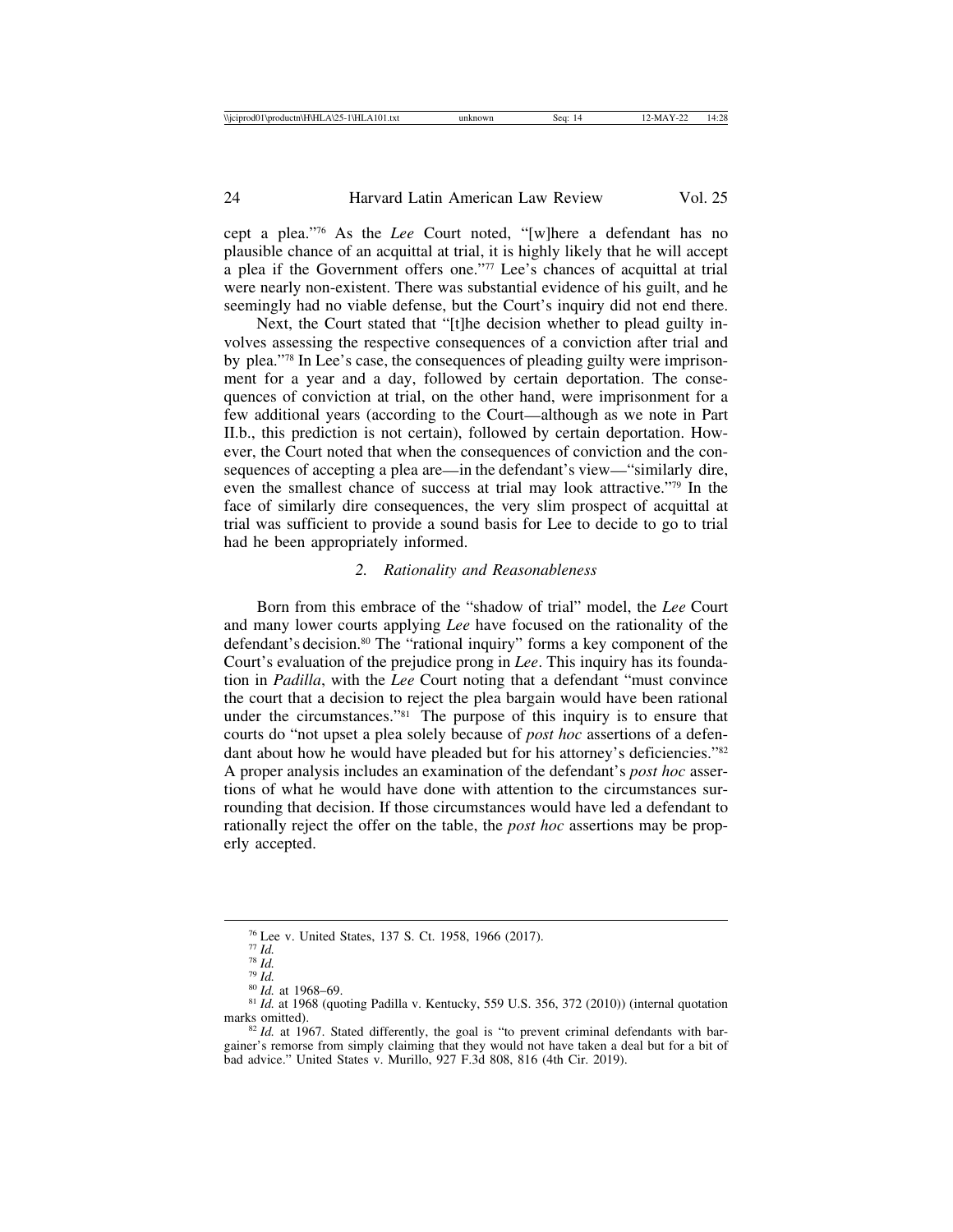In *Lee*, this inquiry centers on the individual defendant and must be evaluated on a case-by-case basis.<sup>83</sup> The Court explains:

We cannot agree that it would be irrational for a defendant in Lee's position to reject the plea offer in favor of trial. But for his attorney's incompetence, Lee would have known that accepting the plea agreement would *certainly* lead to deportation. Going to trial? *Almost* certainly. If deportation were the "determinative issue" for an individual in plea discussions, as it was for Lee; if that individual had strong connections to this country and no other, as did Lee, and if the consequences of taking a chance at trial were not markedly harsher than pleading, as in this case, that "almost" could make all the difference. Balanced against holding on to some chance of avoiding deportation was a year or two more of prison time. Not everyone in Lee's position would make the choice to reject the plea. But we cannot say it would be irrational to do so.<sup>84</sup>

What stands out from this paragraph is how the Court's use of a caseby-case analysis, the rational inquiry, and the "shadow of trial" model may conflict even within the same case. On the one hand, the Court describes the analysis as looking to what "would be irrational for a defendant in Lee's position," but on the other hand, the inquiry ends with an acknowledgment that "[n]ot everyone in Lee's position would make the choice" that Lee made, even if that choice was not inherently irrational.<sup>85</sup> Within this, there is a push and pull between an inquiry that asks what a "rational," seemingly objective, defendant would do under the circumstances and a subjective inquiry focused only on the decision-making of the individual defendant involved in the case. The Court attempts to place Lee's *post hoc* assertions of what he would have done within a range of acceptably rational decisions to determine if Lee would have proceeded to trial in this counterfactual.<sup>86</sup>

This push-and-pull likely stems from the Court's understanding that the "shadow of trial" model does not accurately capture this scenario. A straight application of the shadow model would lead to the conclusion that the rational decision is to accept the plea, knowing that the prospects of acquittal at trial are slim and the consequences of conviction after trial are greater. But, the Court acknowledges that considerations outside of just the prospects

<sup>&</sup>lt;sup>83</sup> *Lee*, 137 S. Ct. at 1966.<br><sup>84</sup> *Id.* at 1968–69.<br><sup>85</sup> *Id.* 86 This conflict between objective and subjective reasonableness pervades every area of the law, including tort, contract, and criminal law, among others. Although we do not recite these debates here, we note that there is a rich literature on the role of rationality in these debates. For more, *see* Alena M. Allen, *The Emotional Woman*, 99 N.C. L. REV. 1027, 1036–56 (2021); Michael Vitiello, *Defining the Reasonable Person in the Criminal Law: Fighting the Lernaean Hydra*, 14 LEWIS & CLARK L. REV. 1435, 1447 (2010); Katharine K. Baker, *Gender and Emotion in Criminal Law*, 28 HARV. J. L. & GENDER 447, 447 (2005); Robert A. Prentice, *Chicago Man, K-T Man, and the Future of Behavioral Law and Economics*, 56 VAND. L. REV. 1663, 1672 (2003); Victoria Nourse, *Passion's Progress: Modern Law Reform and the Provocation Defense*, 106 YALE L. J. 1331, 1375–77, 1414 (1997).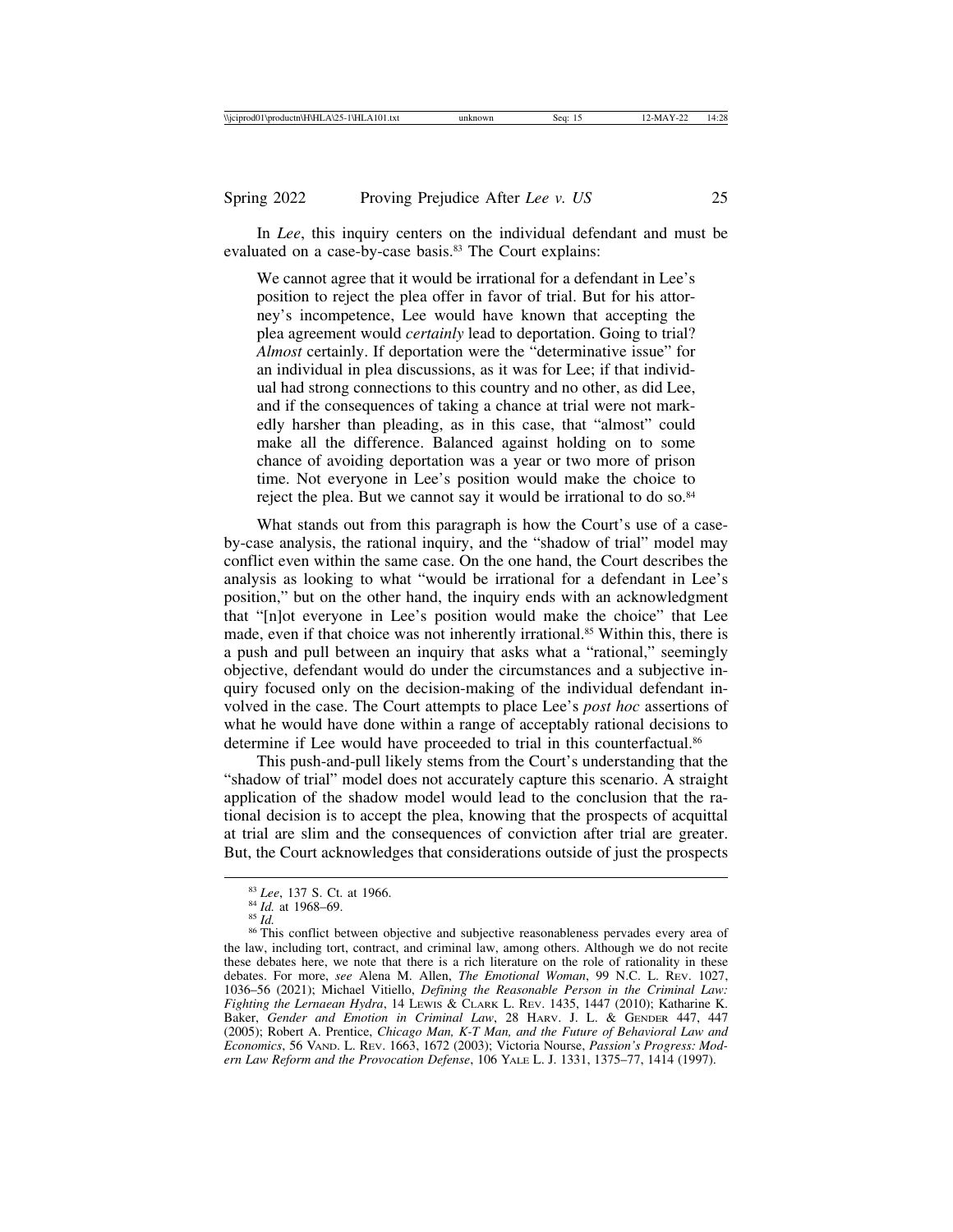at trial and respective consequences may outweigh those two considerations, leading to a "rational" decision that lies outside the shadow model.

Understandably, lower courts have struggled to apply the rational inquiry from *Lee.* Some courts have adopted the subjective standard established in *Lee*, and evaluate the defendant's assertions in light of her specific circumstances, regardless of whether a reasonable person in the defendant's shoes would have made the same choice. But, the muddled articulation of the inquiry in *Lee* has led to other courts applying an objective reasonableness standard, examining the defendant's *post hoc* assertions in the context of what a reasonable defendant would do in the defendant's position.

While *Lee* and many lower courts openly reject the "hypothetical-reasonable-defendant" standard, the rational inquiry by its nature requires a determination of what rational people do in these situations. This conflict is why the *Lee* Court struggled with laying out the inquiry, and lower courts have subsequently struggled to apply it. It simultaneously rejects an objective inquiry while also applying an inherently objective standard.

In perhaps the most precise statement of what the rational inquiry requires, the Supreme Court of Indiana in *Bobadilla v. State* instructs that *Lee* provides courts with "helpful pieces of guidance," including that "[r]eviewing courts, therefore, should be asking what an individual defendant would have done, not what hypothetical defendants would do in similar situations. What is rational for one defendant may not be rational for the next—it depends on the defendant's particular circumstances."87 The court pointed to the example of Lee, who, because of his strong connections to the United States, found "deportation just as dire as prison."88 The *Bobadilla* court explained that the Court in *Lee* "expressly rejected any categorical rules whereby the prosecution could negate a defendant's prejudice claim by pointing out that he had no viable defense or that the government had a particularly strong case against him."89 Furthermore, "[e]ach defendant's special circumstances should show why it could have been rational for that defendant to take his chances at trial and perhaps be deported rather than plead guilty and certainly be deported."90 In *Bobadilla*, the Indiana Supreme Court overturned its previous decision, *Segura v. State*, explaining that "*Segura's* hypothetical-reasonable-defendant standard does not square with *Lee's* this-rational-defendant inquiry."91 These key points from *Lee*, as interpreted by the Indiana Supreme Court, seem to spell out the prejudice inquiry that the Court intended: an inquiry focused on the particular circumstances of an individual defendant, supported by contemporaneous evidence, demonstrating that it would have been rational for that individual defendant to reject the plea in favor of going to trial.

<sup>87</sup> Bobadilla v. State, 117 N.E.3d 1272, 1286 (Ind. 2019) (internal quotation marks and

<sup>&</sup>lt;sup>88</sup> *Id.* <sup>99</sup> *Id. Po Id. 91 Id.* at 1287.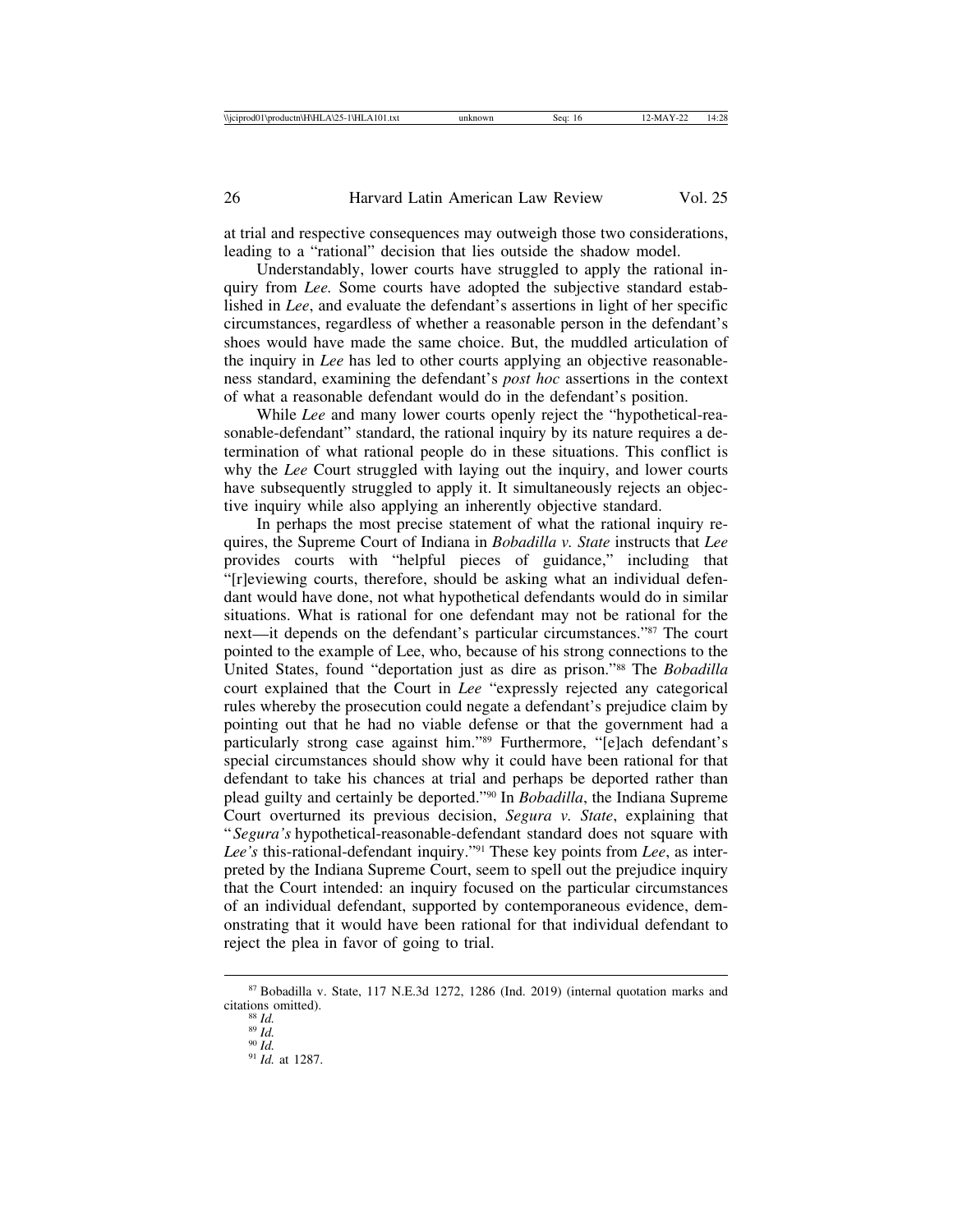By comparison, the Fourth Circuit's interpretation of the rational inquiry is significantly more muddled. The Fourth Circuit interpreted it as requiring that the defendant "need not demonstrate that rejecting the plea agreement was the best objective strategy or even an attractive option. He need only demonstrate that, from the *perspective of a reasonable person in his position*, rejecting the plea agreement would have been rational."92 Here, the court imports language that imposes an objective standard. However, that same paragraph concludes with, "to determine whether a particular defendant would have rejected a plea deal, we look to evidence regarding what is important to the defendant asserting the ineffective assistance claim."93 This back-and-forth of reasonable person versus individual defendant (reasonable or not) seems to mirror the same push and pull of *Lee*. Ultimately, however, the Fourth Circuit in *Murillo* sticks to the circumstances of Murillo's case and confines its inquiry to Murillo himself, holding that "the evidence demonstrates a reasonable probability that, had Appellant known the true and certain extent of the consequences of his guilty plea, he would have refused it."94

Other courts, however, have not applied the rational inquiry in such a nuanced manner. The Superior Court of Connecticut, after quoting extensively from *Lee*, held that a defendant failed to establish prejudice because he "failed to establish the reasonable probability that any other beneficial disposition or diversionary program was likely to have been available and/or acted upon favorably by the court and prosecuting authority."95 In doing so, the court seems to apply a "reasonable person in the defendant's position" standard, in that it implies that a reasonable person under the circumstances would not rationally reject the plea agreement offered to the defendant because no more favorable options were available. A lack of favorable options does not singularly indicate that the individual defendant would have accepted the plea agreement had he been properly advised.96

<sup>92</sup> United States v. Murillo, 927 F.3d 808, 817 (4th Cir. 2019) (emphasis added) (internal citations and quotation marks omitted) (citing United States v. Swaby, 855 F.3d 233, 244 (4th Cir. 2017)).<br><sup>93</sup> *Murillo*, 927 F.3d at 818.<br><sup>94</sup> *Id.* at 819.<br><sup>95</sup> Echeverria v. CSSD, No. CV164008035, 2017 WL 3975566, at \*12 (Conn. Super. Ct.

July 26, 2017).<br><sup>96</sup> In another line of cases, courts have held that undocumented defendants categorically

cannot prove prejudice because they could have been deported regardless of the outcome at trial. These courts reason that when a defendant is undocumented, he is already subject to deportation regardless of criminal conviction and so "the risk of deportation would not reasonably have affected [the defendant's] plea decision." Simon v. State, No. 03-17-00215-CR, 2018 WL 3468688, at \*7 (Tex. App. July 19, 2018). In *State v. Jeminez*, the North Carolina Court of Appeals recognized the fallacy of this stance and examined the applicability of a variety of immigration consequences and forms of relief, including mandatory detention, discretionary cancellation of removal, and inadmissibility. 853 S.E.2d 265, 270 (N.C. Ct. App. 2020). Holding that the undocumented defendant should have been warned of the possibility of becoming ineligible for cancellation of removal and/or becoming permanently inadmissible, the court remanded to the trial court to make findings of fact regarding "the importance Defendant placed on remaining in the country." *Id*. at 275. To categorically hold that undocumented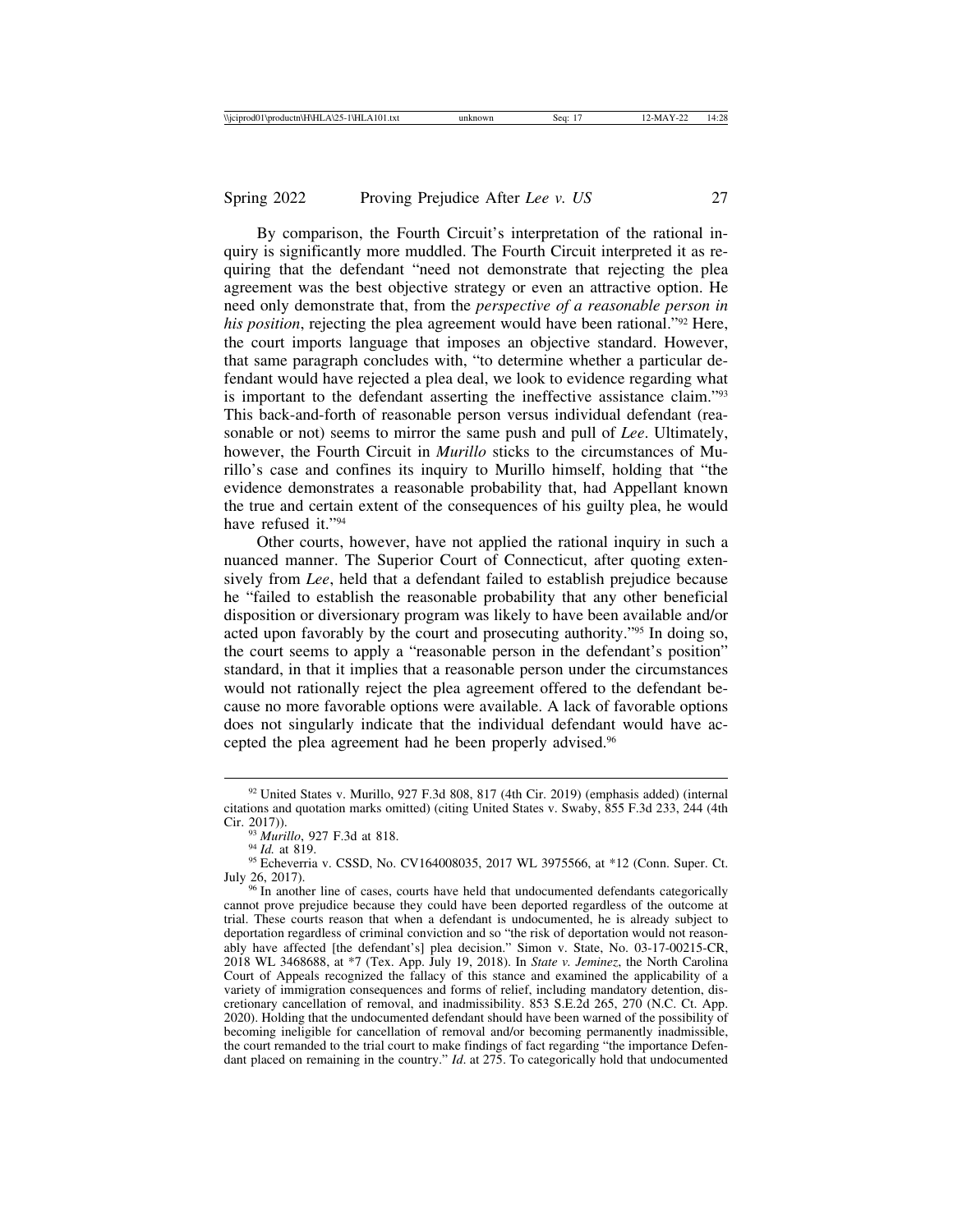In another case, the Ohio Supreme Court analyzed whether it would have been rational for the defendant to *accept* the plea deal presented. It did not analyze the proper question, which was whether, with proper advising, it would have been rational for him to *reject* it.<sup>97</sup> The reversal of the inquiry allowed the court to consider what actually happened instead of engaging in the hypothetical, leading the court to conclude that it was rational for the defendant to accept a plea that "significantly reduced his exposure to prison time," particularly where "he ultimately succeeded in avoiding a prison sentence altogether."98

The dissent explains why this reversal is problematic:

It looks like he got a pretty good deal, so what does it matter if he did not understand that he had zero chance of staying in the country? It matters quite a bit. If a defendant has been misinformed about facts that are critical to his decision to plead guilty, then his plea is not knowing, voluntary, or intelligent, let alone rational. It does not comport with due process to conclude that there was no prejudice – despite the fact that the defendant was misinformed about a critical issue – just because some of the plea terms unrelated to that issue were favorable to the defendant. Our role in this aspect of the inquiry is to determine whether rejecting a guilty plea would have been a rational choice, not whether it was the *only* rational choice or the *best* possible choice.<sup>99</sup>

The fact that the defendant got a good (or, even, great) deal is irrelevant to whether he would have rejected that deal had he been adequately informed of its consequences. Ultimately, the rational inquiry is a means to an end: determining whether the defense attorney's ineffective assistance prejudiced the defendant. A defendant is prejudiced when he enters a misinformed plea, no matter how objectively "good" that plea may be, because that plea was secured through a deprivation of his constitutional rights. Therefore, the rational inquiry must focus on whether this particular defendant would have *rejected* the plea and insisted on going to trial.

These decisions show the confusion around whether the inquiry requires a subjective standard, an objective standard, or an objective standard with subjective elements and whether the inquiry should be confined to the factors underlying the shadow model or factors underlying other decisionmaking theories. The lower courts' confusion also evidences the need for a more clearly articulated test that captures the full nuance of noncitizen defendant decision-making in the plea bargain context.

defendants could not rationally reject a plea agreement because they do not consider the risk of deportation highlights the issues with the rational inquiry and disregards the incredibly com-<br>plex nature of both immigration law and defendant decision-making.

<sup>&</sup>lt;sup>97</sup> State v. Bozso, 2020-Ohio-3779, 164 N.E.3d 344, 351, at  $\frac{9}{1}$  31.<br><sup>98</sup> *Id.* at  $\frac{9}{1}$  40 (Donnelly, J., dissenting).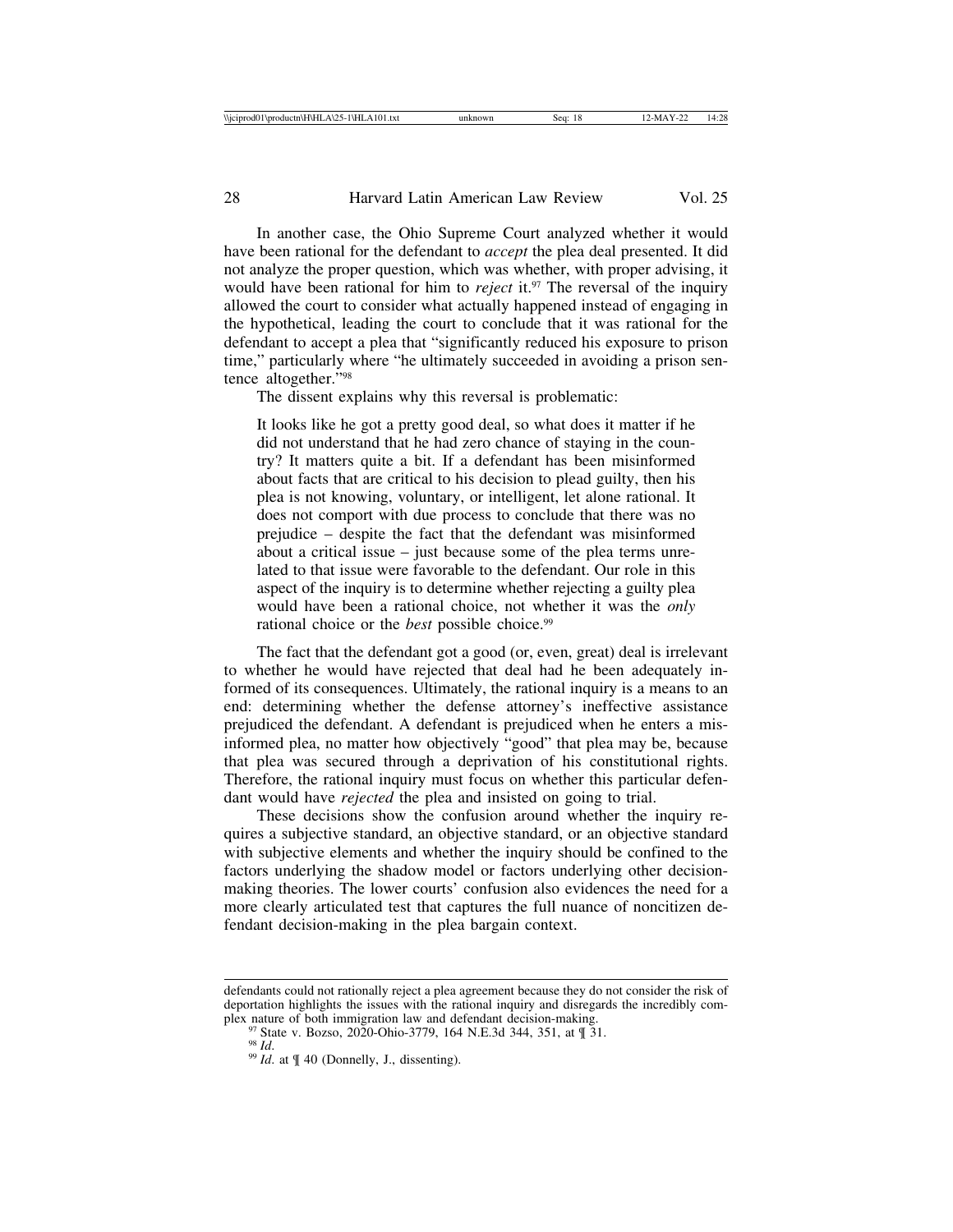# ii. Evidence of Decision-Making

The second thread within *Lee* is the evidentiary portion of the inquiry. As noted, *Lee* resolved a circuit split that sprang up in the wake of *Padilla*, answering the question of how courts should determine whether the defendant was prejudiced by his attorney's bad advice on the immigration consequences of a plea. *Lee* seemingly resolved the issue, but given the totalityof-the-circumstances approach adopted in *Lee*, it is not unusual that lower courts diverge in how they handle these issues. For the purposes of this section, the critical observation is how the courts talk about information gathering and decision-making by defendants.

We focus next on the factors identified by *Lee* as relevant to the totality-of-the-circumstances determination in IAC cases involving noncitizens. These include 1) any contemporaneous statements made to others by the defendant; 2) any on-the-record admonishments to the defendant made by the judge during the plea hearing; and 3) the likelihood of success at a hypothetical trial, the risks the defendant would have faced at trial, and the benefits she received from plea bargaining. As we explore here, these categories of evidence map onto the theories of decision-making adopted by *Lee* and lower courts.

#### *1. Contemporaneous Statements*

Lower courts have largely latched onto the language from *Lee* that requires the reviewing court to examine statements the defendant contemporaneously made at the time of the plea. Specifically, courts examine whether these contemporaneous statements indicate the importance of immigration consequences to the defendant's decision-making.100 In *Lee*, the Supreme Court highlighted the substantial evidence Lee presented showing that immigration consequences were at the forefront of his mind while he was fighting his criminal case.<sup>101</sup> Lee asked his lawyer many times about the immigration consequences of his plea, and he was repeatedly assured—incorrectly—that he would face no immigration issues.102 The *Lee* Court found these statements central to the prejudice inquiry—that, indeed, Lee would have proceeded to trial if he had understood that his plea put him in jeopardy of deportation.

Lower courts have similarly searched for such contemporaneous statements of the defendant's priorities. These statements do not have to be on the record, although, as we discuss below, the court often considers the recorded colloquy as evidence *against* the defendant. What matters to courts is that

<sup>100</sup> *See* Gish v. Hepp, 955 F.3d 597, 606–07 (7th Cir. 2020), *cert. denied*, 141 S. Ct. 681 (2020) (mem.); Miller v. State, 2018 WY 102, ¶ 23, 424 P.3d 1284, 1291 (Wyo. 2018); *Bozso*,

<sup>&</sup>lt;sup>101</sup> Lee v. United States, 137<sup>'</sup> S. Ct. 1958, 1968 (2017).<br><sup>102</sup> Lee v. United States, 2013 U.S. Dist. LEXIS 186239, at \*1, 6–10 (W.D. Tenn. Aug. 6, 2013), *aff'd*, 825 F. 3d 311 (6th Cir. 2016), *rev'd*, 137 S. Ct. 1958 (2017).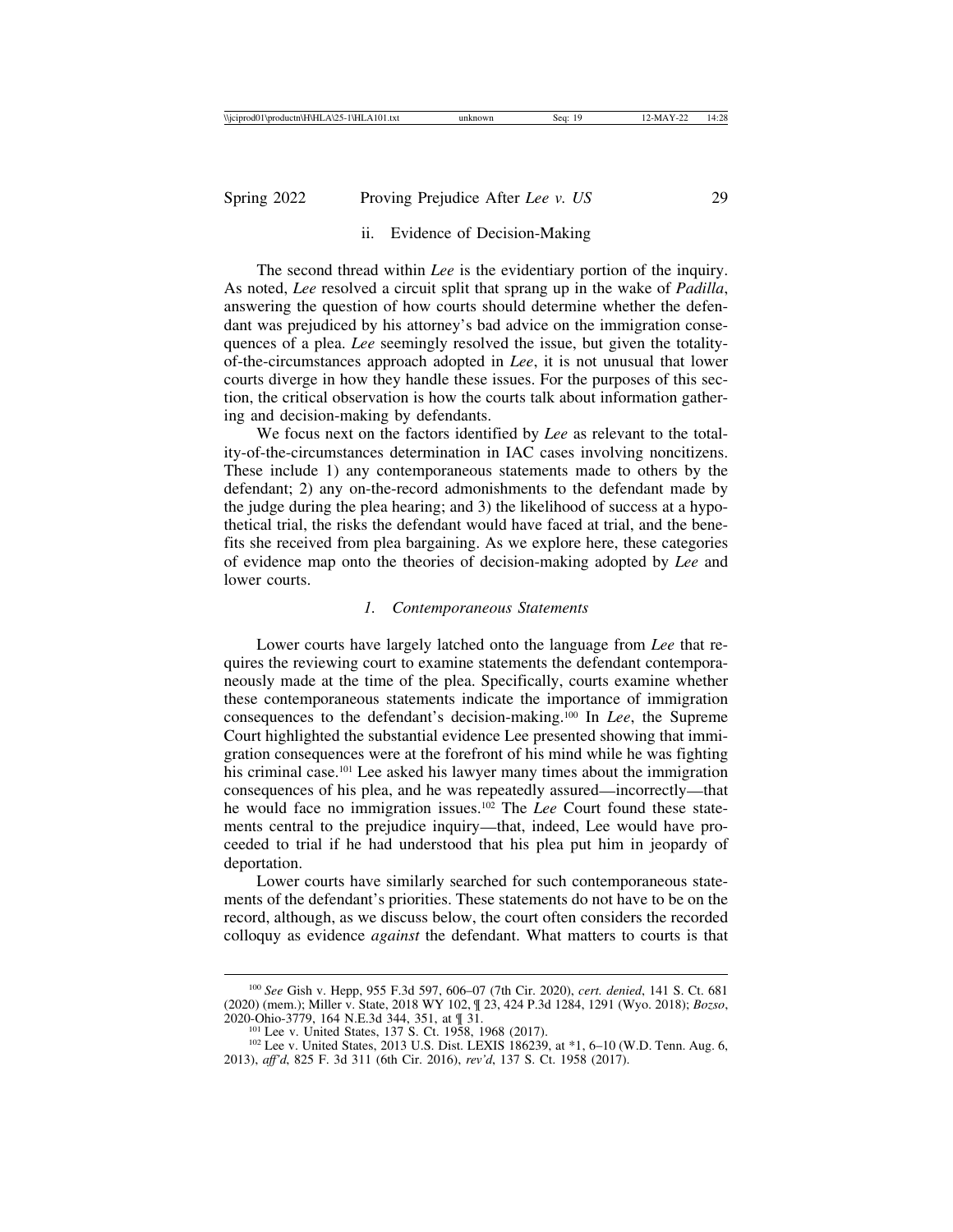the defendant made statements *to others* indicating he would not have taken the plea if there was a risk of deportation.103 As a corollary, lower courts have also expressed skepticism about *post hoc* claims by the defendant that he would have made a different decision with correct information.<sup>104</sup>

For instance, the Court of Appeals for Texas found for a defendant who provided affidavits from the original paralegal in his criminal case confirming his account that immigration consequences were paramount to him at the time of his plea and that he expressed as much to his lawyers and others.<sup>105</sup> In another case, *United States v. Murillo*, the Fourth Circuit found for a defendant who could show that in addition to multiple statements to his lawyer about the importance of staying in the country, he had made specific efforts to retain an immigration-savvy criminal defense attorney.106 In *Murillo*, the defendant could show that he retained his lawyer precisely because she held herself out as being qualified in immigration law.107 The record also showed that his mother, fiancée, and fiancée's mother asked the lawyer about the deportation consequences of the plea.108 Even the drafts of the plea agreement demonstrate that the lawyer focused on immigration consequences during the negotiation process.109

Contemporaneous statements are particularly important if supported by evidence of the defendant's strong ties to the United States. In *Klaiber v. United States*, the defendant was able to show that remaining in the country was of "paramount importance."<sup>110</sup> He had lived in the United States since the age of eight.111 His entire extended family lived in the United States, and

<sup>110</sup> Klaiber v. United States, 471 F. Supp. 3d 696, 711 (D. Md. 2020). <sup>111</sup> *Id.* at 698–99.

<sup>103</sup> *Lee*, 137 S. Ct. at 1967 ("Judges should instead look to contemporaneous evidence to substantiate a defendant's expressed preferences," including who the defendant spoke to about the decision to take a plea and why the defendant made the decision to plea).

 $t^{104}$  *E.g.*, United States v. Crain, 877 F.3d 637, 650 (5th Cir. 2017); People v. Titus, 2020 Guam 16  $\frac{9}{1}$  37; *Bozso*, 2020-Ohio-3779, 164 N.E.3d 344, 349, at  $\frac{9}{1}$  21; Osei v. United States, No. 18-0063, 2019 WL 251855 (E.D. Pa. Jan. 16, 2019).

<sup>&</sup>lt;sup>105</sup> Munoz v. State, No. 01-18-00882-CR, 2020 Tex. App. LEXIS 2770, at \*30 (Tex. App. Apr. 2, 2020) ("In her affidavit, the trial counsel's paralegal corroborated appellant's testimony. [The paralegal] testified that, in the months preceding his plea, appellant was in the midst of meetings with immigration officials about his citizenship and that he wanted to go to

<sup>&</sup>lt;sup>106</sup> United States v. Murillo, 927 F.3d 808, 818 (4th Cir. 2019).<br><sup>107</sup> Murillo's attorney, as of the time of the decision, hosted a radio show called *Tu Abogada Latina* ("Your Latina Lawyer") where she discussed immigration issues and invited listeners to come to her office for free immigration law consultations. *Id.* at 811 & n.2. Despite her alleged qualifications, Murillo's attorney "advised him that, if he pled guilty to the lesser included offense, deportation was a mere possibility that he could fight in immigration court." *Id.* at 811. In fact, the lesser-included offense to which Murillo pleaded guilty was conspiracy to distribute cocaine, an aggravated felony under the INA that subjects the convicted defendant to mandatory deportation. The court noted that "throughout her discussions with Appellant regarding the plea agreement, [the attorney] assured Appellant that he would be able to fight deportation in immigration court," an assurance which was incorrect. *Id.* at 812.

<sup>&</sup>lt;sup>108</sup> *Id. Id.* 109 *Id.* at 812 (finding that the lawyer wrote notes to herself to "ask to omit immigration" waivers" and negotiated to omit sections of the plea agreement, like "Consent Given for Re-<br>moval from the United States").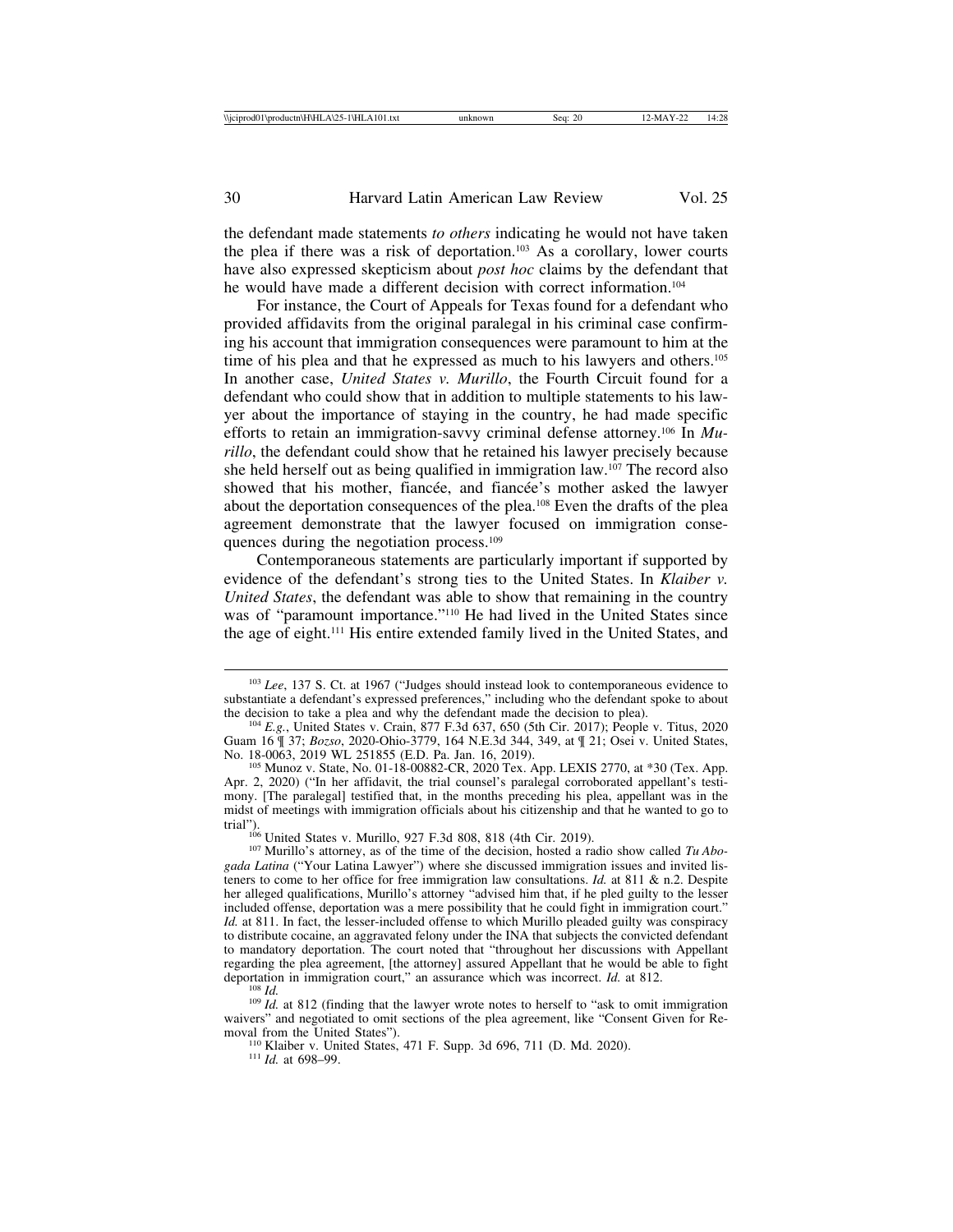he had no connections to his home country.112 The Court focused on the fact that the defendant was clearly willing to defend against the charges, although his chances of success were "grim," in order to stay in the country.113

However, where contemporaneous statements to others do not exist, courts have often rejected a defendant's IAC claim, even when the defendant provided an affidavit about his own thinking about the plea.114 For instance, in *People v. Titus*, the court rejected the defendant's prejudice claim because he could not provide any contemporaneous statement about his priorities.115 As the court noted, "[t]here is no evidence on the record, in the form of declarations or otherwise, from sources other than [the defendant] to substantiate his assertion that he would have rejected a plea and proceeded to trial."116 The Ohio Supreme Court came to the same conclusion in *State v. Bozso*. The defendant had resided in the United States for over thirty years, and there were many weaknesses in the state's case against him. Additionally, in a subsequent affidavit, he stated that he would not have pleaded guilty had he known that relief from deportation was not available to him. Despite all these facts, the Supreme Court of Ohio still found against the defendant because, among other reasons, there were no contemporaneous statements reflecting his priority to stay in the country.<sup>117</sup>

#### *2. On the Record Admonishments to the Defendant*

Many courts have looked to the on-the-record admonishments by the trial court to determine whether the defendant did indeed understand the deportation risks. Some courts have held that an accurate warning about deportation consequences from the trial court can cure an attorney's incorrect advice to the defendant.<sup>118</sup> For some appellate courts, these in-court warnings have made up for the poor advice by defense counsel because they demonstrate that the defendant was on notice of the deportation consequences. In *Lee*, the defendant had received a warning from the trial court that his conviction could lead to deportation consequences, but as the Supreme Court

<sup>&</sup>lt;sup>112</sup> *Id.* at 711.<br><sup>113</sup> *Id.* at 711–12.<br><sup>114</sup> The courts' discussion of contemporaneous statements does not include cases involving defendants who did not know their immigration status at the time of pleading guilty (for instance, defendants who may have come to the country as small children and did not realize they were not citizens). This exclusion makes sense given the courts' focus on whether the defendant would have rejected the plea at the time she was offered it, but of course it ignores a whole category of people who may unknowingly plead guilty to a crime that makes them

<sup>&</sup>lt;sup>115</sup> People v. Titus, 2020 Guam 16 ¶ 37.<br><sup>116</sup> *Id.* 117 State v. Bozso, 2020-Ohio-3779, 164 N.E. 3d 344, 350, at ¶ 21. Although, as we note in Part II.b.iii., the court failed to acknowledge that Bozso was in immigration detention at the time of the hearing and therefore could not have provided additional evidence at the hearing that would have been helpful to his case.

<sup>&</sup>lt;sup>118</sup> United States v. Hernandez-Monreal, 404 F. App'x 714, 715 (4th Cir. 2010). *But see* United States v. Akinsade, 686 F.3d 248, 250 (4th Cir. 2012) ("general and equivocal" warnings do not suffice).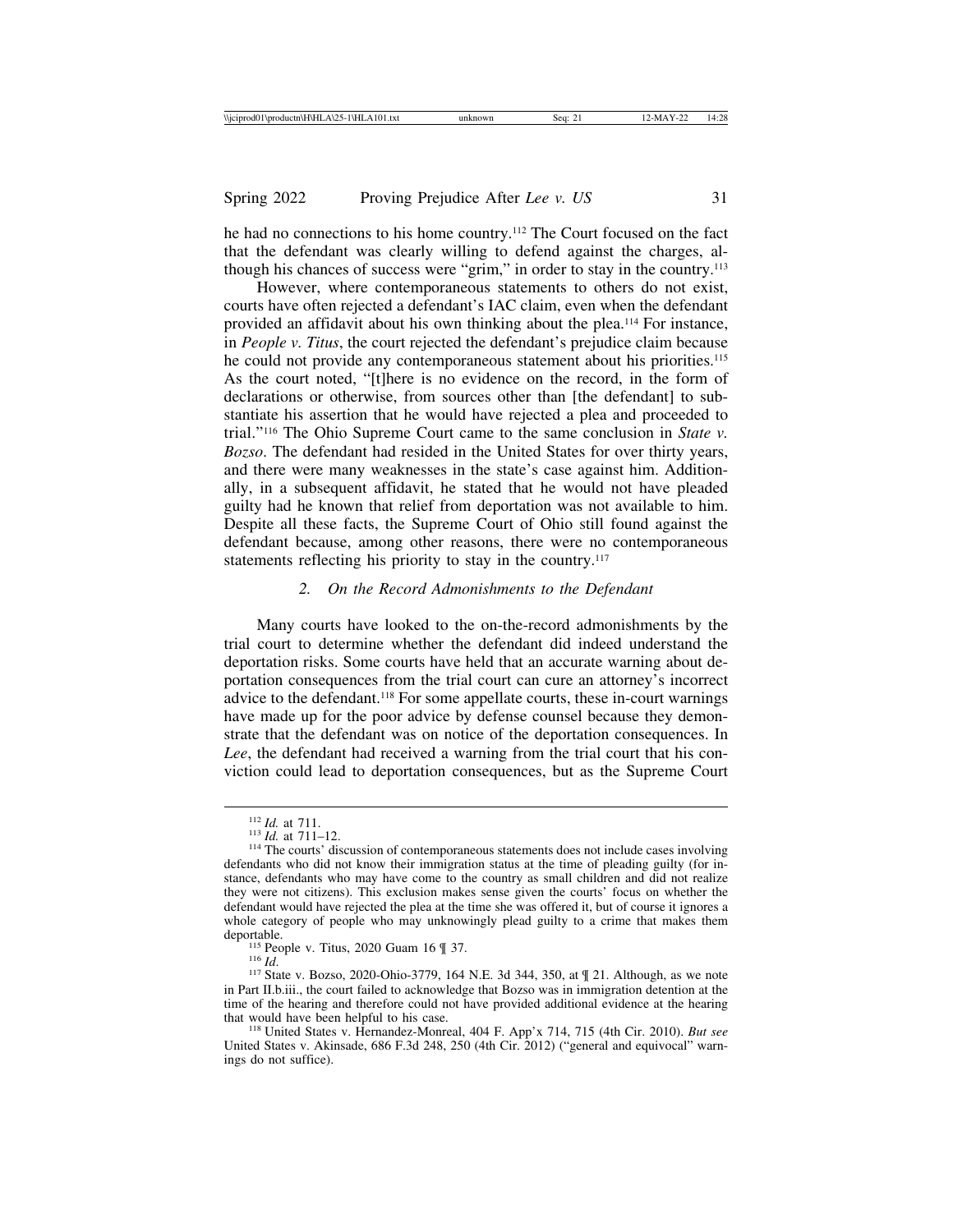noted, when Lee was asked whether this warning impacted his decision to plead guilty, he responded affirmatively.119 Lee then followed up by saying he did not understand the judge's warning and asked to speak to his attorney.120 At that point, Lee's counsel "assured him that the judge's statement was a 'standard warning,'" and Lee proceeded with the plea.<sup>121</sup> But the onthe-record plea colloquy demonstrated that Lee had informed the judge that any chance of deportation would affect his decision about whether to plead guilty.122

Yet, for most defendants, pro forma warnings by a judge about the deportation consequences of a criminal conviction—which are now commonplace throughout the country<sup>123</sup>—generally count against the defendant in these proceedings. For instance, in one case out of the Eastern District of New York, the Court found against a defendant who had previously heard from two judges that his conviction would lead to deportation consequences because both times he "affirmed under oath" that he understood the contents of the plea colloquy.124 Although the court acknowledged that such statements by the judge are not always sufficient to ensure the defendant's understanding, they found that he provided "no contemporaneous evidence that [he] did not understand that he was likely to face deportation."<sup>125</sup> Here then, the court focused on the defendant's lack of contemporaneous accounts, which would have conflicted with his on-the-record statements acknowledging that he understood the consequences of his plea.

# *3. Likelihood of Success at Trial, Risk Appellant Would Have Faced at Trial, and Benefits Received from a Plea*

We tackle these three factors—the likelihood of success at trial, the risk the appellant would have faced at trial, and the benefits the appellant received from the plea—together because they collectively represent a line of questioning by courts that can be characterized by the basic query: exactly how good was the deal? As we explained in Part II.a., this question is crucial to the "shadow of trial" model adopted by the courts.

The sentencing differential between the plea on the table and the hypothetical sentence after trial is important to courts in applying the prejudice

<sup>119</sup> Lee v. United States, 137 S. Ct. 1958, 1968 (2017).<br><sup>120</sup> *Id.* <sup>121</sup> *Id.* 121 *Id.* 122 After *Lee*, other courts have found that defendants who demonstrate overwhelming evidence that their main priority was to stay in the country will not have their IAC claim defeated merely because they received an on-the-record warning from the judge. *See, e.g.*, United States v. Murillo, 927 F.3d 808, 819 (4th Cir. 2019).

 $123$  For instance, the Federal Rules of Criminal Procedure direct judges to warn defendants about the immigration consequences of a conviction. FED. R. CRIM. P.  $11(B)(1)(O)$ . Many states also require the same warning. *See, e.g.*, Ariz. R. Crim. P. 17.2(f); Cal. Penal Code § 1016.5; Conn. Gen. Stat. Ann. § 54-1j; Mass. Gen. Laws Ann. ch. 278, § 29D; N.Y. Crim.

Proc. Law § 220.50(7).<br>
<sup>124</sup> Superville v. United States, 284 F. Supp. 3d 364, 375 (E.D.N.Y. 2018).<br>
<sup>125</sup> *Id*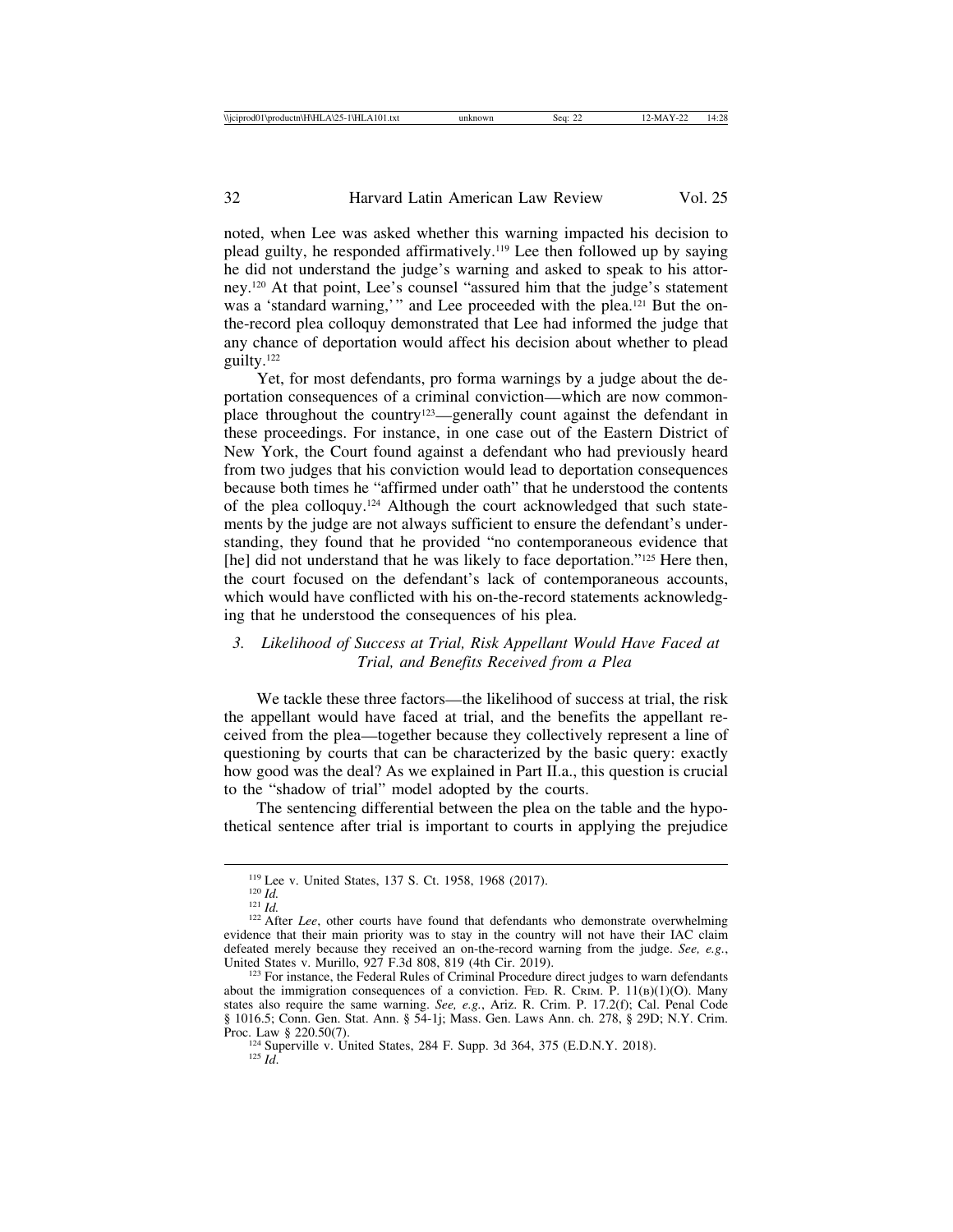test post-*Lee*, even when the defendant expressed the importance of avoiding deportation. For instance, in a Connecticut case, the defendant accepted a plea deal to a fine of \$10,000 and no incarceration.126 The court found against him because his counsel testified at a post-conviction hearing that the defendant's main concern was avoiding a "double digit" sentence,<sup>127</sup> which was hypothetically possible if the defendant went to trial on the several felony charges he was facing.128 The court reasoned that the ten additional years the defendant was facing after trial was a critical factor in his decision-making,129 even though the prosecutor had actually agreed to a non-incarceratory sentence. Therefore, the court directly weighed the deportation risks of the plea on the table against the sentence after trial. The court acknowledged that there were no non-deportable offense plea offers in the case,130 yet they failed to explore whether the attorney had sought any such charges through pre-plea negotiation. Although judges tend not to explore the pre-plea negotiations between the parties,131 the Supreme Court in *Padilla* opened the door to this sort of inquiry by explicitly noting that lawyers may "creatively" negotiate immigration-safe consequences with their adversaries.<sup>132</sup>

Other courts also highlight the significant difference between the potential after-trial sentence and the one on the table. In *Superville v. United States*, the defendant faced a ten-year mandatory minimum sentence if he refused to cooperate with the government and was offered a significantly reduced plea sentence. The court in *Superville* specifically noted that unlike Lee, who faced only a small differential between his plea sentence and posttrial sentence, the defendant in *Superville* was looking at an extra decade in prison should he have decided to go to trial.133

Alternatively, where the potential sentence after trial is relatively low, courts are inclined to find that the defendant's chances of rejecting the plea would have gone up. For instance, in *Bobadilla,* described above, the Supreme Court of Indiana found for a defendant who was a teenager at the time he pleaded guilty to two low-level misdemeanors—crimes that ultimately made him deportable.<sup>134</sup> As the court put it:

[W]hen the then-teenager exited the courtroom, he didn't know that his guilty plea made him a deportable felon under federal im-

<sup>&</sup>lt;sup>126</sup> Echeverria v. CSSD, No. CV164008035, 2017 WL 3975566, at \*11–12 (Conn. Super. Ct. July 26, 2017).

<sup>&</sup>lt;sup>127</sup> *Id.* at \*13.<br><sup>128</sup> *Id.* at \*11.<br><sup>129</sup> *Id.* at \*13.<br><sup>130</sup> *Id.* <sup>131</sup> *See* Rishi Raj Batra, *Judicial Participation in Plea Bargaining: A Dispute Resolution Perspective*, 76 OHIO ST. L.J. 565, 572–74 (2015) (listing states that ban judicial intervention in plea bargaining).

<sup>&</sup>lt;sup>132</sup> Padilla v. Kentucky, 559 U.S. 356, 373 (2010).<br><sup>133</sup> *Superville*, 284 F. Supp. 3d at 375. *See also* State v. D.K., No. A-0460-17T4, 2018 N.J. Super. Unpub. LEXIS 842 (N.J. Super. Ct. App. Div. Apr. 12, 2018) (highlighting that defendant received three-year plea deal in exchange for dismissal of child abuse and bail jumping, and avoided potential ten-year sentence).

<sup>&</sup>lt;sup>134</sup> Bobadilla v. State, 117 N.E.3d 1272, 1289 (Ind. 2019).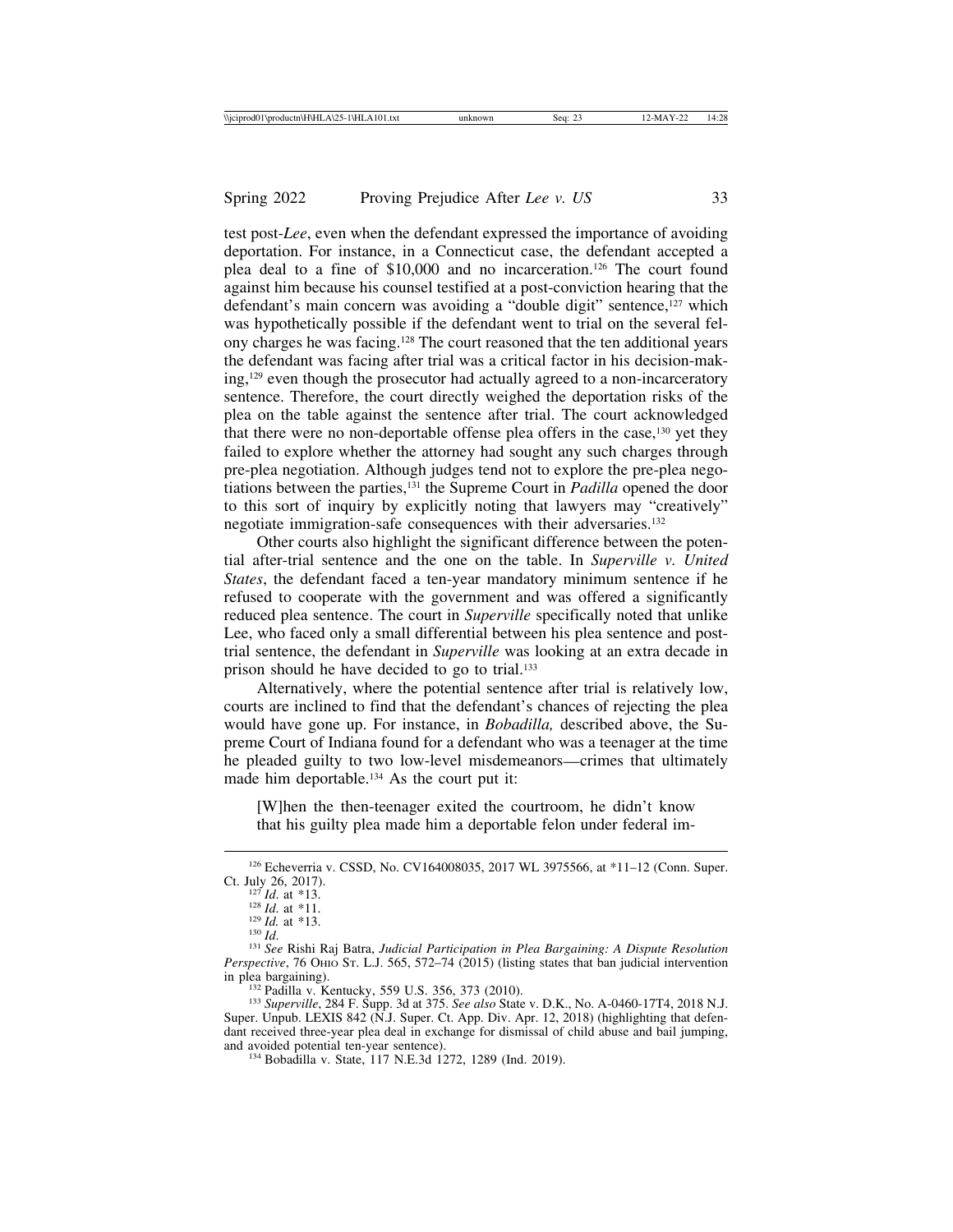migration law. [Defendant]'s life changed the moment he pleaded guilty to stealing less than \$20 of merchandise from Walmart. Upon realizing his plea's dire implications, a desperate [Defendant] sought post-conviction relief, alleging ineffective assistance of counsel: his attorney provided deficient performance that prejudiced him. We agree.<sup>135</sup>

# II. FLAWS WITH THE CURRENT IAC MODEL IN THE NONCITIZEN CONTEXT

The previous section laid out the dominant theory of decision-making that supports *Lee* and its progeny, as well the evidence of decision-making that courts rely on to determine how a particular defendant would have made a plea decision. In this section, we unearth the deep problems with the courts' analysis in both regards. Our first critique examines how courts apply decision-making theories in IAC cases involving noncitizens. Specifically, this Part argues that the "shadow of trial" model and the rationality tests that flow from it are inadequate to understand how and why defendants, particularly noncitizens, make decisions about whether to accept or reject a plea. It also explores other theories of decision-making that more realistically reflect how people make weighty decisions. The second critique focuses on the evidence of decision-making that courts rely on and points to three on-theground realities of plea bargaining that are largely ignored by courts, resulting in unfair outcomes for defendants suffering actual harm in the immigration system.

# *a. Problems with the Theories of Decision-Making in IAC*

As we previously noted, the principal inquiry under the prejudice prong of an IAC claim in the plea bargain context focuses on the defendant's decision-making processes. It asks the question, "If the defendant had been properly advised by counsel, would she have rejected the plea deal and opted instead to go to trial?" To answer this question, the court must decide how the individual defendant weighed certain factors at the time the decision was made and whether those factors would have been weighed differently had she known the risk of deportation. This inquiry examines the defendant's decision-making within a hypothetical circumstance. For this reason, courts should rely on evidence-based research into defendant decision-making under similar circumstances. Yet, the Court in *Lee* and lower courts in subsequent cases have instead either disregarded the available research entirely or relied on theories that have drawn criticism from experts in the field and have evolved with more contemporary research.

Courts have relied on faulty assumptions and outdated theories in other cases about plea bargain decision-making. As Lucian Dervan and Vanessa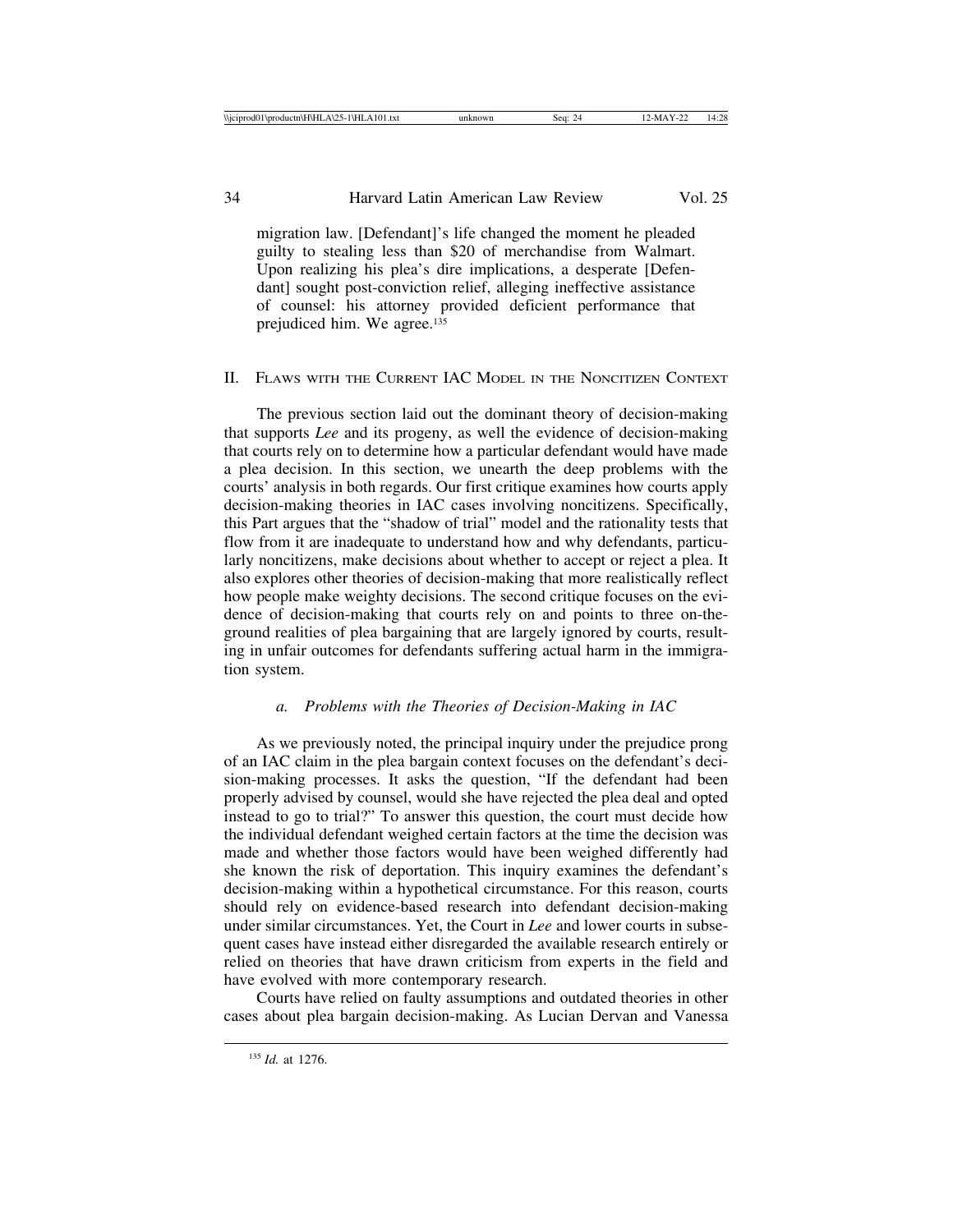Edkins demonstrated, the Supreme Court's most important plea case, *Brady v. U.S.*, rests on a faulty assumption about whether plea bargaining leads to innocent defendants falsely condemning themselves with guilty pleas.136 Although the Supreme Court has acknowledged that one of the problems with plea bargaining is that innocent people might be coerced into pleading guilty,137 there has not been a full-throated repudiation of this core principle of *Brady*, even though *Brady* rests on the contention that plea bargaining is not unduly coercive.

In *Brady* and other major plea-bargaining cases, the Court continues to adhere to the notion that people make rational decisions about pleading guilty, a notion based on mistaken beliefs about how people make decisions and about the reality of the modern criminal system.138

With the recent recognition of the prevalence of plea deals over trials, there has been a corresponding increase in the study of defendant decisionmaking. This section introduces some of the prevalent theories, the limitations of those theories, and the value that research offers to courts as they weigh IAC claims in the plea bargain context. It advocates for the inclusion of broader theories in evaluating prejudice in IAC claims.

# i. Shadow of Trial Model

As we outlined in Part I, the *Lee* Court and lower courts applying *Lee* implicitly adopted what is known as the "shadow of trial" model. This theory, which has its roots in an article about divorce settlement<sup>139</sup> and has been

<sup>136</sup> As Dervan and Edkins make clear, the primary assumption at the heart of *Brady*, that innocent people won't plead guilty, is flawed. Dervan and Edkins empirically tested the validity of the assumption and found that with a particular set of pressures common in the criminal system, innocent people will plead guilty. Lucian Dervan & Vanessa Edkins, *The Innocent Defendant's Dilemma: An Innovative Empirical Study on Plea Bargaining's Innocence Prob-*

<sup>&</sup>lt;sup>137</sup> Lafler v. Cooper, 566 U.S. 156, 185 (2012) (Scalia, J., dissenting). <sup>138</sup> There are other areas of the law where the courts have been more open to embracing social science literature. For instance, courts regularly rely on the social science on eye-witness identification, particularly cross-racial identification. In 2017, the New York Court of Appeals addressed the issue head-on, noting that "[m]istaken eyewitness identifications are the single greatest cause of wrongful convictions in this country. . . . Inaccurate identifications, especially misidentifications by a single eyewitness, play a role in the vast majority of post-conviction DNA-based exonerations in the United States. . . . Social scientists have found that the likelihood of misidentification is higher when an identification is cross-racial." People v. Boone, 30 N.Y.3d 521, 527–28 (2017). The New York Court of Appeals held that where the witness's identification of the defendant is at issue, the trial court must give an instruction on the crossrace effect, upon request. *Id.* at 535–36. New York followed other states which had already held the same. *See, e.g.*, Commonwealth v. Bastaldo, 472 Mass. 16, 32 N.E.3d 873, 877 (2015); *State v. Cabagbag*, 127 Hawai'I 302, 277 P.3d 1027, 1029 (2012); *State v. Henderson*,

<sup>&</sup>lt;sup>139</sup> See generally Robert H. Mnookin & Lewis Kornhauser, *Bargaining in the Shadow of the Law: The Case of Divorce*, 88 YALE L.J. 950 (1979). It was subsequently applied in the plea bargain context. *See generally, e.g*., Frank H. Easterbrook, *Plea Bargaining as Compromise*, 101 YALE L.J. 1969 (1992); Robert E. Scott & William J. Stuntz, *Plea Bargaining as Contract*, 101 YALE L.J. 1909 (1992).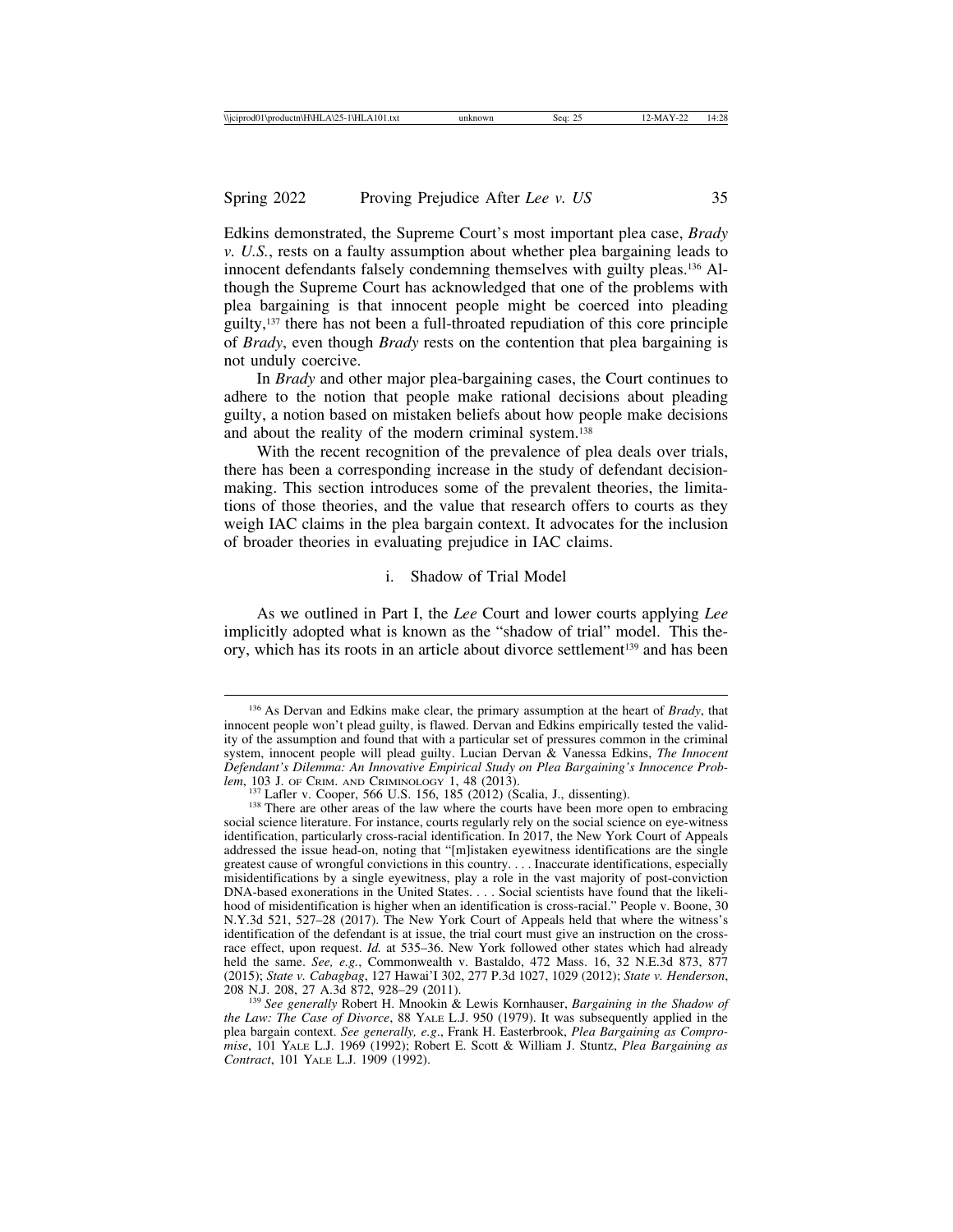widely applied to civil litigation,<sup>140</sup> has become the dominant theory on defendant decision-making. The model posits that defendants evaluate the plea offer in comparison to the perceived outcome at trial and the sentence expected to result. "In other words, parties forecast the expected sentence after trial, discount it by the probability of acquittal, and offer some proportional discount."141 It has been described as a "purely economic strategy" involving "a strict weighing of the pros and cons or attempts to secure the most optimal outcome with the given circumstances."142 It is solidly based on the notion that a defendant has full knowledge of these "pros and cons" and can accurately weigh them to make a decision that reflects the best result, objectively speaking.<sup>143</sup>

In recent years, the "shadow of trial" model has drawn criticism from social science and legal scholars who have called for its expansion to include more nuanced positions. Beginning in 2004, Stephanos Bibas hypothesized that "many plea bargains diverge from the shadows of trials." Bibas deemed the model too simplistic because it does not factor in "structural impediments" and "psychological biases," which includes things like the quality of the attorney (structural) and the defendant's own self-serving biases and loss aversion (psychological).144 Bibas noted that "we do not know what the trial rate would be without these influences," but perhaps more important is that these influences "create inequities based on wealth, sex, age, intelligence,

<sup>143</sup> As other scholars have noted, "the shadow model seemingly assumes that individuals engaging in plea bargaining know their conviction probability and potential trial sentence (or are provided with educated predictions from their attorneys), and can then use those values to accurately calculate their trial value. Our results raise questions about this assumption and the possibility that individual deviation from the shadow model may, in part, be due to a lack of ability to perform the mathematical calculations required by the model. Scholars have discussed the role of education during plea negotiations in the past (Bibas 2004; Redlich et al. 2017). However, perhaps the key is not education in general, but mathematical abilities in particular." Kevin Petersen et al., *Diverging from the Shadows: Explaining Individual Deviation from Plea Bargaining in the "Shadow of the Trial"*, J. EXPERIMENTAL CRIMINOLOGY, at 18 (Nov. 7, 2020), https://doi.org/10.1007/s11292-020-09449-4, *archived at* https://perma.cc/

<sup>144</sup> Other structural impediments include "lawyer quality, agency costs, bail and detention rules, sentencing guidelines and statutes, and information deficits." Psychological biases include "[o]verconfidence, self-serving biases, denial mechanisms, discounting of future costs, loss aversion, risk preferences, framing, and anchoring." Bibas, *supra* note 140, at 2468–69. Lucian Dervan developed a theory called "the benefit distribution theory" that expanded on the "shadow of trial" model to account for these impediments. Dervan contends that the first phase of plea negotiations involves each side evaluating the likelihood of success at trial and deciding on their acceptable terms for a plea deal. In the next phase, the prosecution looks at all available benefits to the defendant, such as charge bargaining, to overcome some of the structural and psychological impediments by incentivizing the defendant to accept the plea deal. Sentencing and non-sentencing benefits are distributed to the defendant in exchange for an acceptance of the plea deal. *See generally* Dervan, *supra* note 75, at 239.

<sup>&</sup>lt;sup>140</sup> Stephanos Bibas, *Plea Bargaining Outside the Shadow of Trial*, 117 HARV. L. REV. 2463, 2464 & n.1 (2004).

<sup>&</sup>lt;sup>244</sup> *Id.* at 2464.<br><sup>142</sup> Vanessa A. Edkins & Lucian E. Dervan, *Freedom Now or a Future Later: Pitting the* Lasting Implications of Collateral Consequences Against Pretrial Detention in Decisions to Plead Guilty, 24 Psych., Pub. Pol.'x, & L. 204, 205 (2018).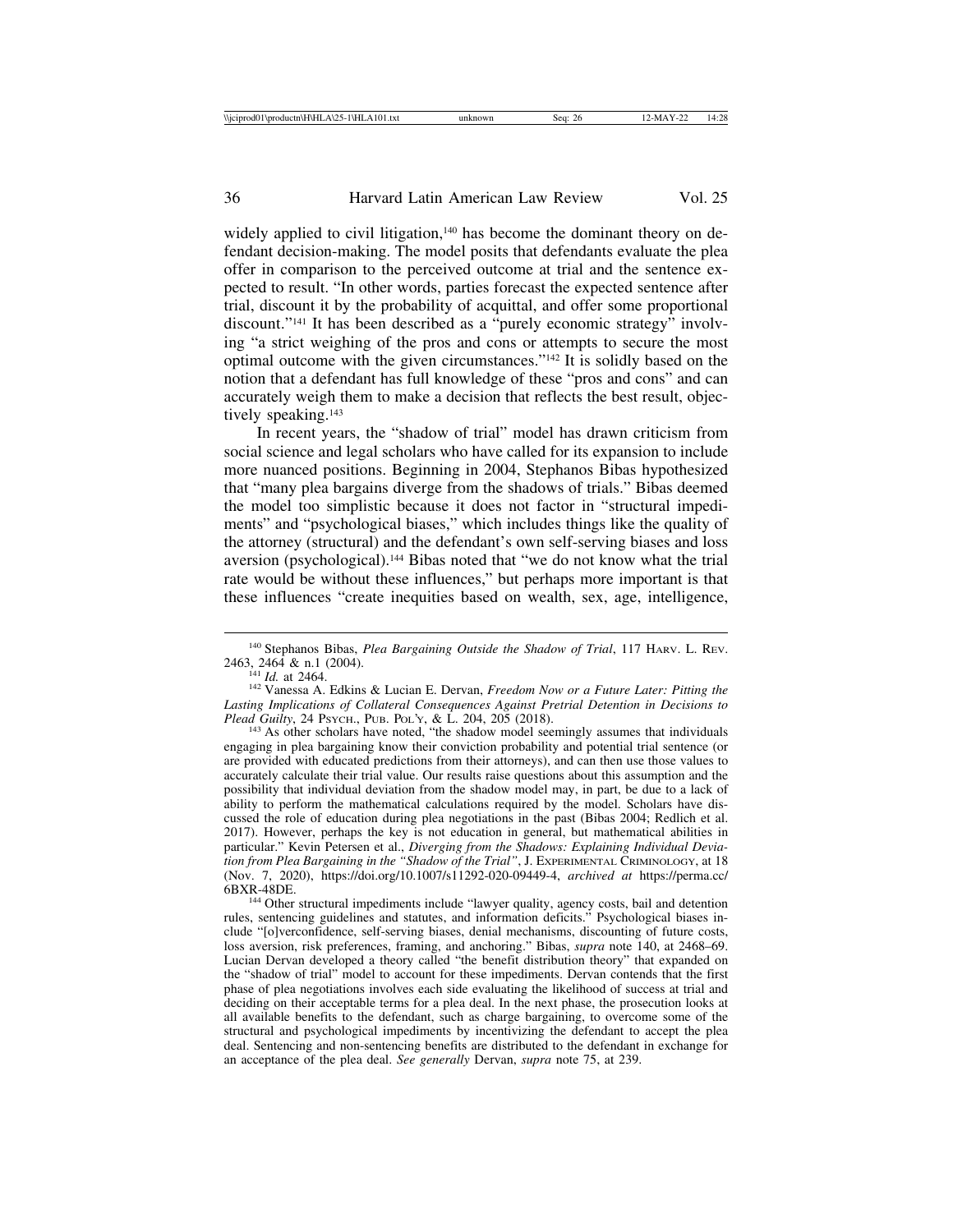lawyer quality, and other characteristics irrelevant to guilt."<sup>145</sup> Additionally, as other scholars have noted, the model does not account for "defendant race—which is known to affect trial outcomes, plea recommendations, and plea decisions."146

In subsequent years, Shawn Bushway and Allison Redlich discovered through evaluation of empirical data that while the "shadow of trial" model could "predict accurate aggregate estimates of the plea discount, the individual estimates appear to be deeply flawed."<sup>147</sup> They identified a need for a theoretical model that accurately predicts the plea discount at the individual level.148 Another study aimed at understanding the factors that contribute to an individual's adherence to or deviation from the "shadow of trial" model.149 The study suggests that there is an inverse relationship between the probability of conviction—a central tenet of the shadow model—and shadow model adherence. Meaning, individuals are most likely to deviate from the model when the probability of conviction is low and most likely to adhere when the probability of conviction is high.150 An "inherent assumption" of the shadow model is "probability linearity," and this study questions that assumption for certain individual defendants.151

These criticisms, evolutions, and calls for further research have identified what may be a key disadvantage of relying on the "shadow of trial" model: while the model is capable of predicting outcomes at the aggregate level, it is unreliable in its present state at the individual level.152 In addition, the model does not account for the fact that defendants often do not have all relevant information about the likely outcomes after trial and therefore cannot be making fully knowledgeable decisions.153 Yet, courts, including *Lee*, routinely apply it to individual defendants as the foundation for determining how that defendant would have made a decision.

<sup>&</sup>lt;sup>145</sup> Bibas, *supra* note 140, at 2497.<br><sup>146</sup> Petersen, *supra* note 143, at 3.<br><sup>147</sup> Shawn Bushway & Allison D. Redlich, *Is Plea Bargaining in the "Shadow of the*<br>*Trial" Just a Mirage?*, 28 J. QUANTITATIVE CRIMINOLOGY 4

<sup>&</sup>lt;sup>148</sup> *Id.* at 450–51.<br>
<sup>148</sup> *Id.* at 450–51.<br>
<sup>148</sup> *Id.* at 16.<br>
<sup>150</sup> *Id.* at 16.<br>
<sup>151</sup> *Id.* at 17.<br>
<sup>152</sup> *Id.* at 5.<br>
<sup>152</sup> *Id.* at 5.<br>
<sup>152</sup> *Id.* at 5.<br>
<sup>153</sup> As Redlich has explained, the "shadow of trial" mo probability of conviction at trial, which is influenced by evidence strength. A recent study Redlich and her co-author, Samantha Luna, conducted suggests that "access to discovery information impacts defendants' ratings of the strength of the evidence against them and perceptions of the information itself, which in turn affects the decision to accept or reject pleas. Without access to full discovery information, particularly potentially exculpatory information, defendants necessarily have limited ability to make fully informed plea decisions, which raises concerns about the fairness and validity of bargaining and the wrongful conviction of innocents." Samantha Luna & Allison D. Redlich, *Unintelligent Decision-Making? The Impact of Discovery on Defendant Plea Decisions*, 1 WRONGFUL CONVICTION L. REV. 314, 332 (2020) (internal citations omitted).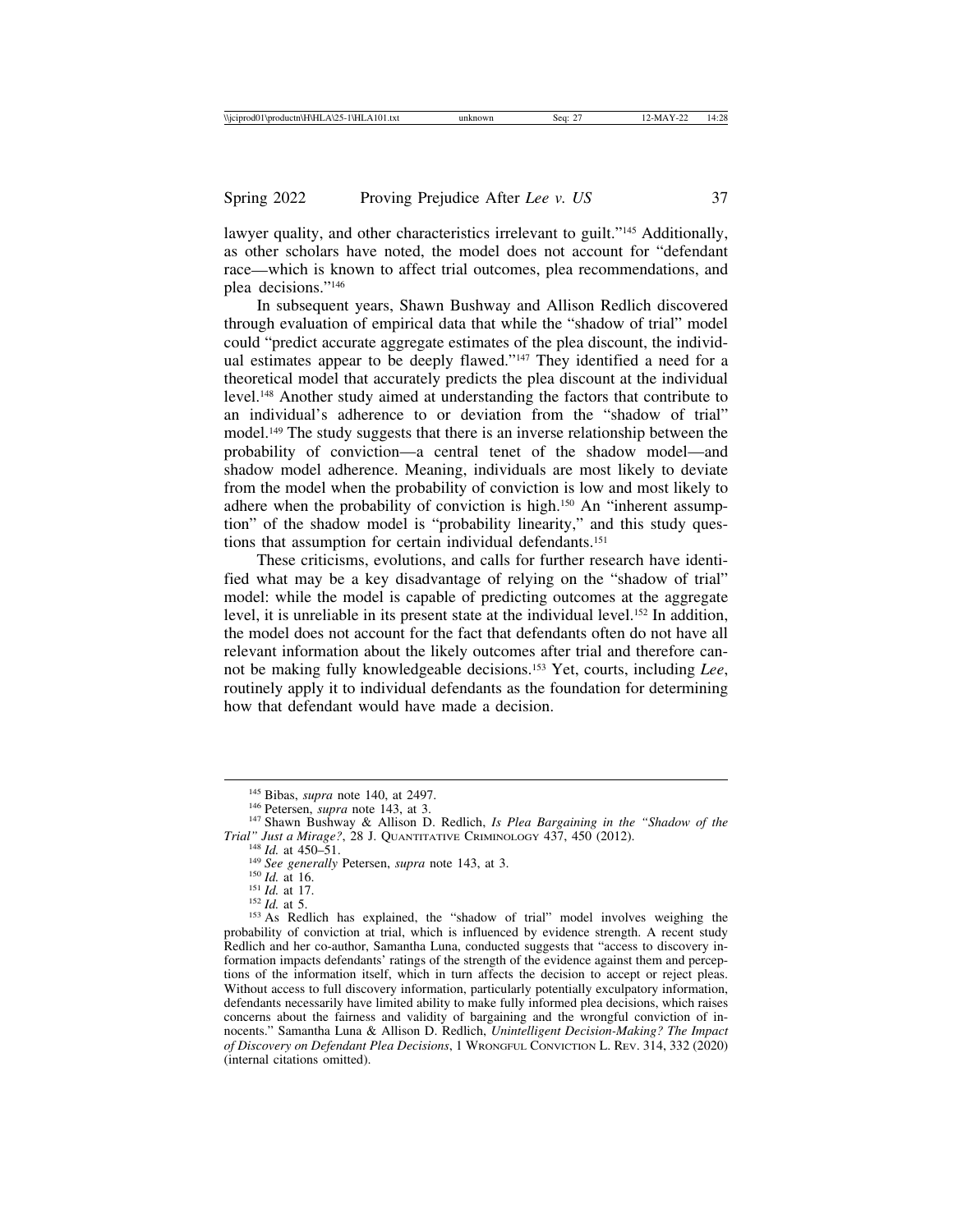# ii. Other Models

It is important to note that although the "shadow of trial" model has been the most influential theory of plea decision-making, several other theories also attempt to explain how defendants make decisions. Some of these theories feature more prominently than others in the caselaw (although still implicitly rather than explicitly).

For instance, in many post-*Lee* cases, courts pointed to the near certainty of a defendant's conviction at trial when determining that she would not, in fact, have rejected the initial plea.154 This theory is supported by a line of research that seeks to understand how the strength of evidence impacts decisions to enter into plea agreements. In one such study, researchers examined how court-appointed defense attorneys gauged the strength of the evidence prior to plea bargaining. They found that defenders assess the evidence against their client through the lens of "sufficiency, legality, and persuasiveness."<sup>155</sup> They then make plea recommendations to their clients, which likely factor into the client's decision to accept or reject the plea. Another study involving criminal defense attorneys confirmed that the "likelihood of conviction based on the strength of the evidence and potential sentence are important considerations in [the] plea bargaining decisionmaking" of attorneys.<sup>156</sup>

While these studies do not specifically center on the defendant's personal decision-making process, they shed light on the information a defendant might receive from her attorney as she weighs her options. Where recent studies have recognized that some defendants may struggle with evaluating the probability of success at trial,<sup>157</sup> the defense attorney's evaluations and recommendations likely have a significant impact on the defendant's decision-making.158 Furthermore, although these IAC claims result from attorneys giving poor advice, courts tend not to focus on the other aspects of attorney performance that may influence the client's decision-making. Indeed, even under the "shadow of trial" model, the lawyer's counsel is often

<sup>154</sup> Price v. United States, 2018 U.S. Dist. LEXIS 209925, at \*17 (E.D. Mich. Dec. 13, 2018); State v. D.K., No. A-0460-17T4, 2018 N.J. Super. Unpub. LEXIS 842, at \*16–18 (N.J. Super. Ct. App. Div. Apr. 12, 2018); Simon v. State, No. 03-17-00215-CR, 2018 WL 3468688, at \*17–18 (Tex. App. July 19, 2018).

<sup>&</sup>lt;sup>155</sup> Debra S. Emmelman, *Gauging the Strength of Evidence Prior to Plea Bargaining: The Interpretive Procedures of Court-Appointed Defense Attorneys*, 22 L. & Soc. INQUIRY 927, 931 (1997).

<sup>&</sup>lt;sup>156</sup> Greg M. Kramer et al., *Plea Bargaining Recommendations by Criminal Defense Attorneys: Evidence Strength, Potential Sentence, and Defendant Preference, 25 BEHAV. SCI. L.* 573, 580 (2007).<br><sup>157</sup> *See Petersen, supra note 143, at 18.* 

<sup>&</sup>lt;sup>158</sup> One study found that "being advised to accept the guilty plea did significantly affect plea decisions for both innocent and guilty participants." Kelsey S. Henderson, *Investigating Predictors of True and False Guilty Pleas*, 42 L. & HUM. BEHAV. 427, 438 (2018). Interestingly, researchers found that the effect was greater on innocent participants, who were 14.5 times more likely to accept a false guilty plea when their advocate recommended doing so. *Id*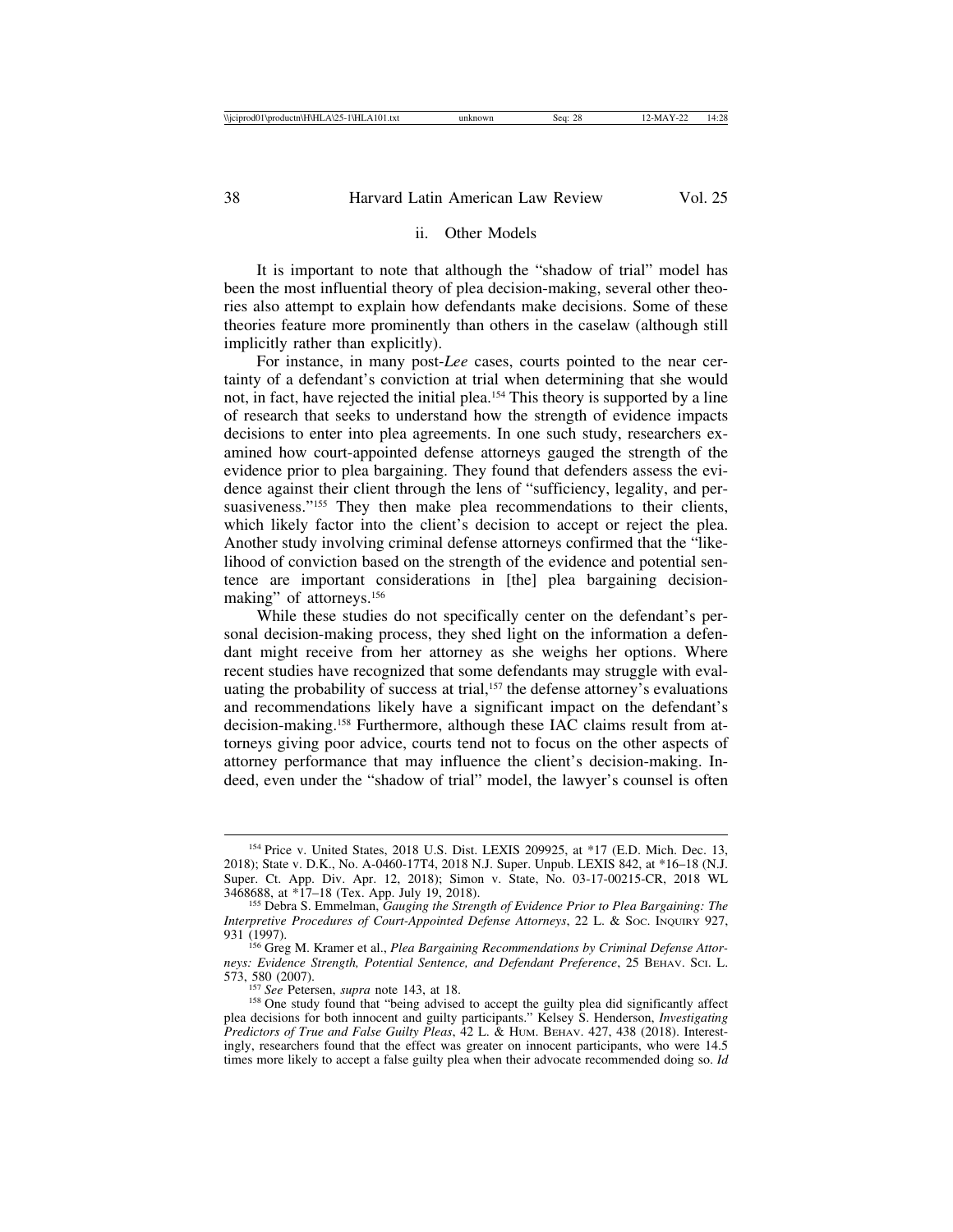the only thing that the defendant relies on when assessing the after-trial outcomes. A defendant with a bad lawyer is likely making bad choices.

Other theories have received less attention from courts. For instance, researchers have borrowed "prospect theory" (most often used in psychology pertaining to economics and political science)159 to understand a defendant's thought process. Prospect theory "lends itself well to the plea bargaining decision" because it demonstrates that "individuals will (a) see their options in terms of gains and losses relative to their current standing, placing a greater weight on a loss than on a gain, and (b) prefer certain outcomes to those that only may or may not occur."160 Prospect theory, as applied to defendants in the plea bargain context, recognizes that defendants do not make the decision to accept or reject a plea in a vacuum. Instead, they evaluate their prospects in relation to their circumstances at the time of the decision. This theory also recognizes that what one defendant views as a "gain" or "loss" may not be similarly categorized by another defendant.<sup>161</sup> For example, "[a] deal that guarantees no jail time will be seen differently . . . by a defendant currently in pre-trial detention than by a defendant who is out on bail because their starting points are different."162 Unlike the "shadow of trial" model, prospect theory takes into account individual circumstances, providing a more nuanced understanding of defendant decision-making.

Prospect theory is considered to fall within an area of psychology called "bounded rationality," which is "the notion that human rationality is limited by the nature of the decision problem, the cognitive limitations, and the time available for the decision."163 As researchers have noted, "in real-life situations, the information relevant to a decision often arrives sequentially or changes over time."164 Recently, researchers have suggested that prospect theory may not accurately capture situations in which the relevant information for making a decision is communicated to a decision-maker sequentially rather than simultaneously.165 This inability of the theory to account for the sequential presentation of information may affect the accuracy of the theory's application in many contexts, including in the plea decision context where a defendant rarely has all relevant information presented at once.

Research suggests that the timing and order in which information is presented impact how a decision-maker evaluates that information. When information is presented sequentially to a decision-maker, she may be more likely to place greater emphasis than appropriate on the last-received infor-

<sup>159</sup> *See generally* Daniel Kahneman and Amos Tversky, *Prospect Theory: An Analysis of*

<sup>&</sup>lt;sup>160</sup> Edkins & Dervan, *supra* note 142, at 205 (internal quotation omitted).<br><sup>161</sup> *See id.*<br><sup>162</sup> *Id.*<br><sup>162</sup> *Id.*<br><sup>162</sup> Philip Millroth et al., *Memory and Decision Making: Effects of Sequential Presentation* 

*of Probabilities and Outcomes in Risky Prospects*, 148 J. OF EXPERIMENTAL PSYCH. 304 (2019). <sup>164</sup> *Id.* at 313. <sup>165</sup> *See generally id.*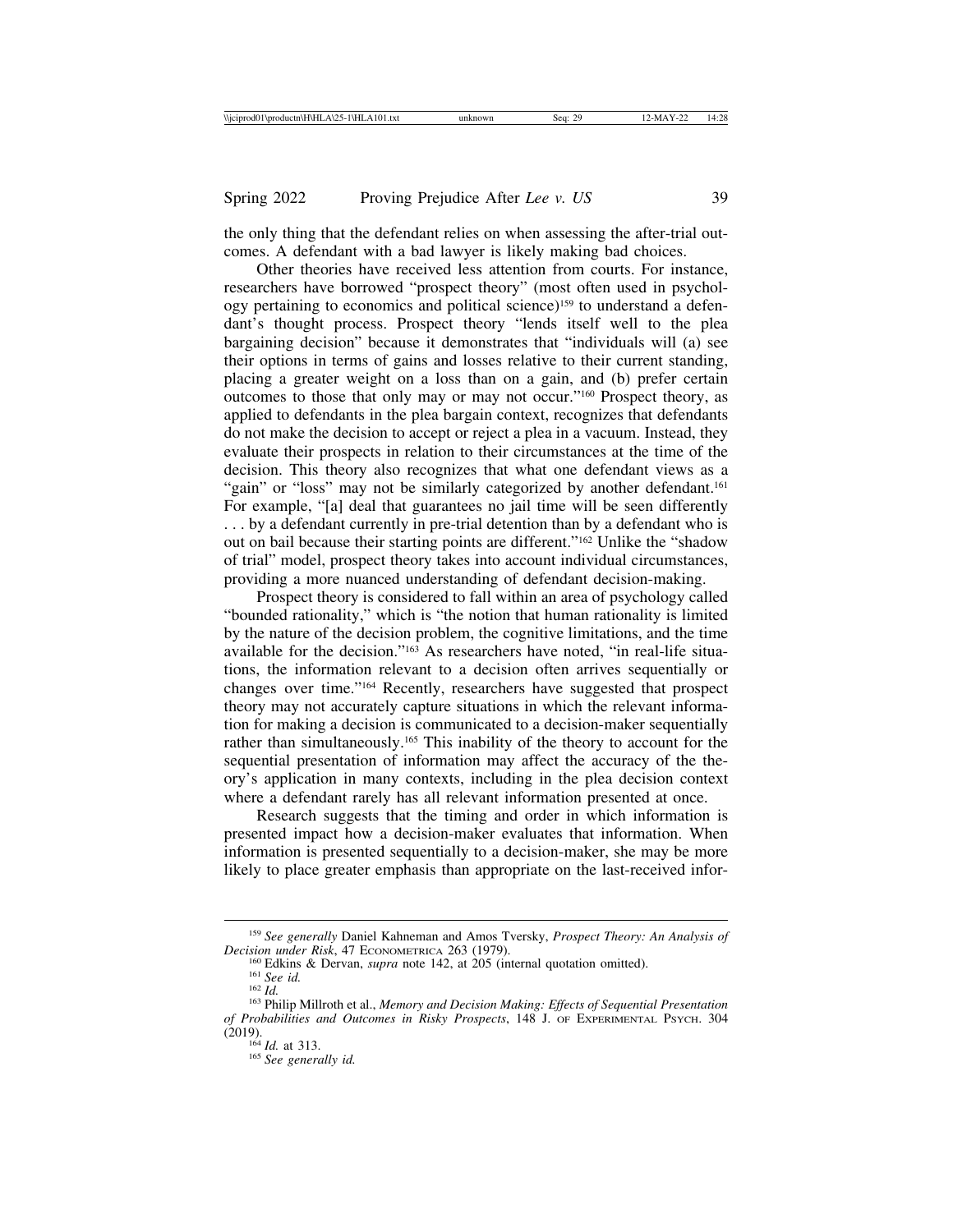mation.166 Similarly, simultaneous presentation of information led to "more comprehensive, extensive, and in-depth processing which helped to identify the optimal option."167 This finding would suggest the opposite is true of sequential presentation. In one 2019 study, researchers concluded that "established assumptions of rationality may need to be reconsidered to account for the effects of memory in many real-life tasks,"168 including, presumably, the task of deciding whether to accept a plea deal or go to trial. In the plea bargain context, the sequential presentation of information relevant to accepting a plea deal may lead to objectively poorer decision-making.

Turning back to the criminal context specifically, other studies have tried to determine the impact of time and subsequent consequences on defendant decision-making in light of current circumstances such as pre-trial detention. Two vignette-based studies put forth a theory "that when the immediate rewards of accepting a plea deal are too large, . . . future ramifications are given too light weight; that collateral consequences can only be rationally considered when they are not overshadowed by certain and immediate enticements."169 Plea bargains, they posit, "take advantage of both prospect theory and temporal discounting" by placing defendants in a situation in which they must weigh their prospects but inevitably discount the future ramifications because the present circumstances are intolerable.170 The two studies involved assigning participants guilt or innocence of a specified crime and certain collateral consequences, including pre-trial detention, lost employment, loss of licensure, and loss of public benefits and public housing.171 The researchers found that pre-trial detention led to increased guilty pleas, noting that "[t]he theory of temporal discounting predicts that future consequences are down-played in light of immediate consequences and the current research seems to suggest that future consequences were certainly not given appropriate weight—knowledge of collateral consequences did not deter individuals from accepting a guilty plea."172 Pre-trial detention seemingly makes an otherwise unattractive and irrational option into an attractive one: pleading guilty when one is, in fact, innocent.

<sup>&</sup>lt;sup>166</sup> *Id.* at 306. In the criminal context, this has been shown to have an effect on witness identifications.

<sup>&</sup>lt;sup>167</sup> *Id.*<br><sup>168</sup> *Id.* at 304.<br><sup>169</sup> Edkins & Dervan, *supra* note 142, at 206.<br><sup>170</sup> *Id.*<br><sup>171</sup> *Id.* at 206, 213.<br><sup>172</sup> *Id.* at 213. *But see*, Carlie Malone, *Plea Bargaining and Collateral Consequences: An Experimental Analysis*, 73 VAND. L. REV. 1161, 1161 (2020) (finding that "communicating collateral consequences decreases the rate of plea acceptance, but the effect of communication dissipates as the difference between the plea bargain sentence and the potential sentence at trial grows larger."). Malone found that when defense counsel notifies defendants of collateral consequences, they are more likely to exercise their right to trial. Malone noted that the study expanded on the work of Edkins and Dervan by "testing the importance of collateral consequences in a situation where a plea bargain involves jail time, includes a more robust set of collateral consequences (including the loss of public benefits), and asks respondents to consider accepting a plea bargain in relation to increasingly severe sentences if convicted at trial." *Id.* at 1182.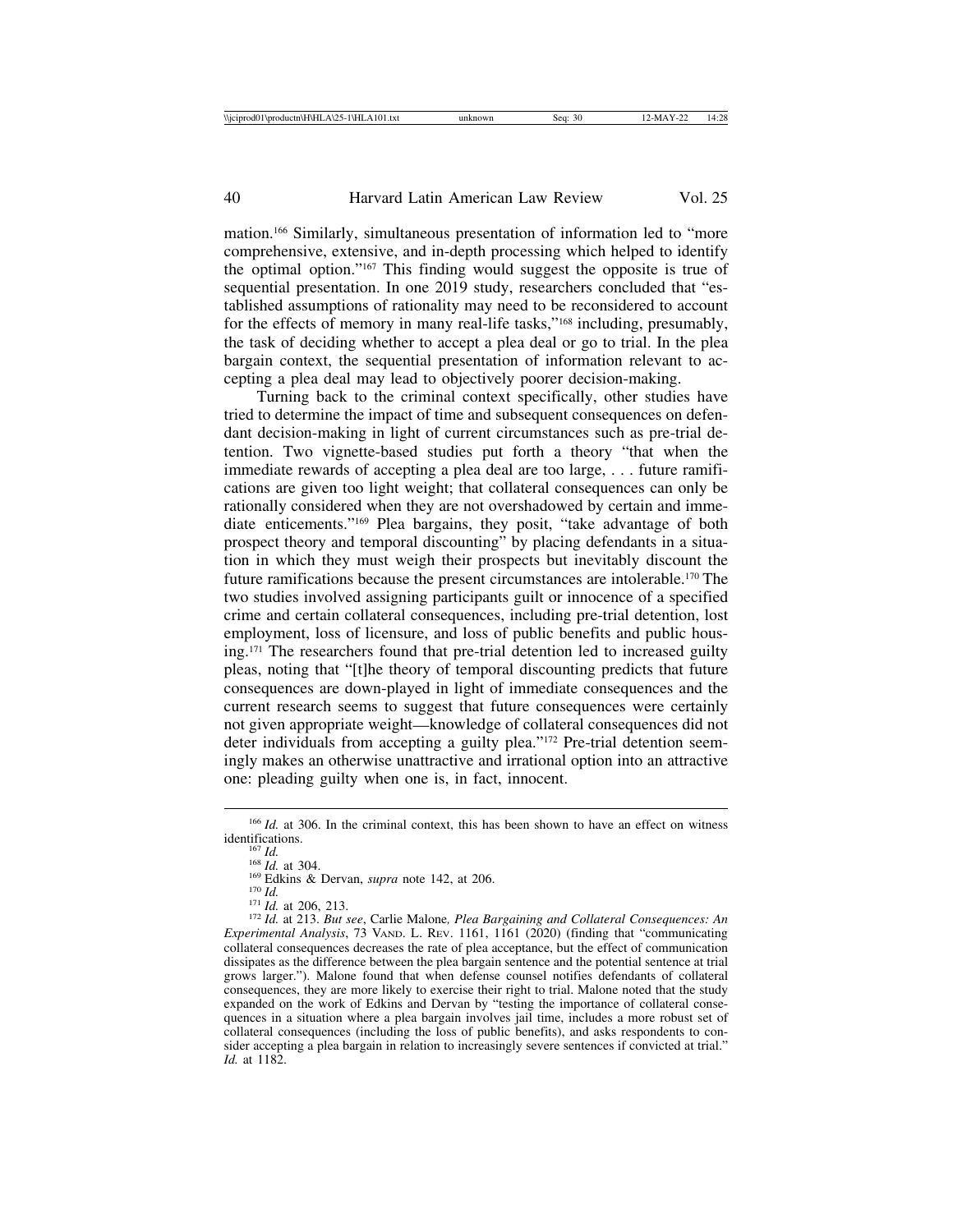Current social science research suggests that defendants do not uniformly make decisions. A multitude of factors specific to the individual defendant may impact her decision to accept or reject a plea, including, but not limited to, her psychological disposition, immediate needs, time pressures,<sup>173</sup> future goals, the timing and sequence in which she receives relevant information, her risk tolerance, collateral consequences, the evidence against her and her attorney's recommendation based on an evaluation of that evidence, and her perception of her prospects at trial. Furthermore, in the context of noncitizens specifically, trauma, guilt, and other emotions associated with the experience of noncitizens in contact with immigration and criminal courts also likely factor into noncitizen defendant decision-making.174 Current social science literature recognizes that any one of these factors may weigh more heavily for any one defendant.

As used by the *Lee* Court and lower courts, the "shadow of trial" model emphasizes just two of these factors: the defendant's prospects at trial and the consequences of conviction by plea and by trial. By relying solely on this simplified shadow model, courts risk denying IAC claims for lack of prejudice on the grounds that the defendant would not have made the very decision that expanded research supports. The shadow model is a good place to start, but current research has expanded upon the simplified version used

<sup>&</sup>lt;sup>173</sup> The acceptance of a so-called "exploding" plea offer should, in and of itself, be a factor heavily considered by the court in examining how the individual defendant made her decision. These coercive but widely-used offers place immense pressures on defendants to make decisions quickly, often without sufficient information. "In case the coercion applied by the threat of a severely increased prison term, or oppressive pretrial detention, is not enough, many prosecutors exert additional pressure in the form of an 'exploding' plea, or a one-time offer that is only available for a limited period. Using this tactic, the prosecutor can place the accused in a high-pressure situation in which he or she is forced to consider the plea offer without the time necessary to make an informed decision. Because defense counsel frequently does not have the time to investigate, seek discovery, or litigate motions, he or she is rendered unable to serve as an effective advisor. In this sense the exploding plea offer routinely deprives the accused of his or her full right to counsel before making this vital decision. This is precisely the situation that confronted the defendants in the notorious Postville, Iowa, meatpacking plant raid." Jonathan A. Rapping, *Who's Guarding the Henhouse? How the American Prosecutor Came to Devour Those He Is Sworn to Protect*, 51 WASHBURN L. J. 513, 550 (2012).

<sup>&</sup>lt;sup>174</sup> Evelyn H. Cruz, *Competent Voices: Noncitizen Defendants and the Right to Know the Immigration Consequences of a Plea Agreement*, 13 HARV. LATINO L. REV. 47, 50 (2010) ("Noncitizens without immigration status often carry a sense of guilt arising from their unlawful status, which affects their choices and interactions with the criminal courts."). The American Psychiatric Association recognizes that undocumented noncitizens, particularly, are at high risk for trauma and often experience trauma at varying stages of the migration process, including after immigrating. Divya Chhabra, M.D., et al., *Stress & Trauma Toolkit for Treating Undocumented Immigrants in a Changing Political and Social Environment,* AMERICAN PSYCHIATRIC ASSOCIATION, https://www.psychiatry.org/psychiatrists/cultural-competency/edu cation/stress-and-trauma/undocumented-immigrants#:~:text=undocumented%20immigrants %20who%20have%20had,)%2C%20and%20substance%20use%20disorders.&text=however%2C%20undocumented%20immigrant%20Latinos%20use,than%20U.S.%2Dborn %20Latinos%20do (last visited Mar. 13, 2022), *archived at* https://perma.cc/3DDH-PW8V. Courts should also consult the field of emotion and decision-making when examining how and why a defendant made a particular decision. *See, e.g.*, Jennifer S. Lerner et al., *Emotion and Decision Making*, 66 ANN. REV. PSYCHOL. 799 (2015).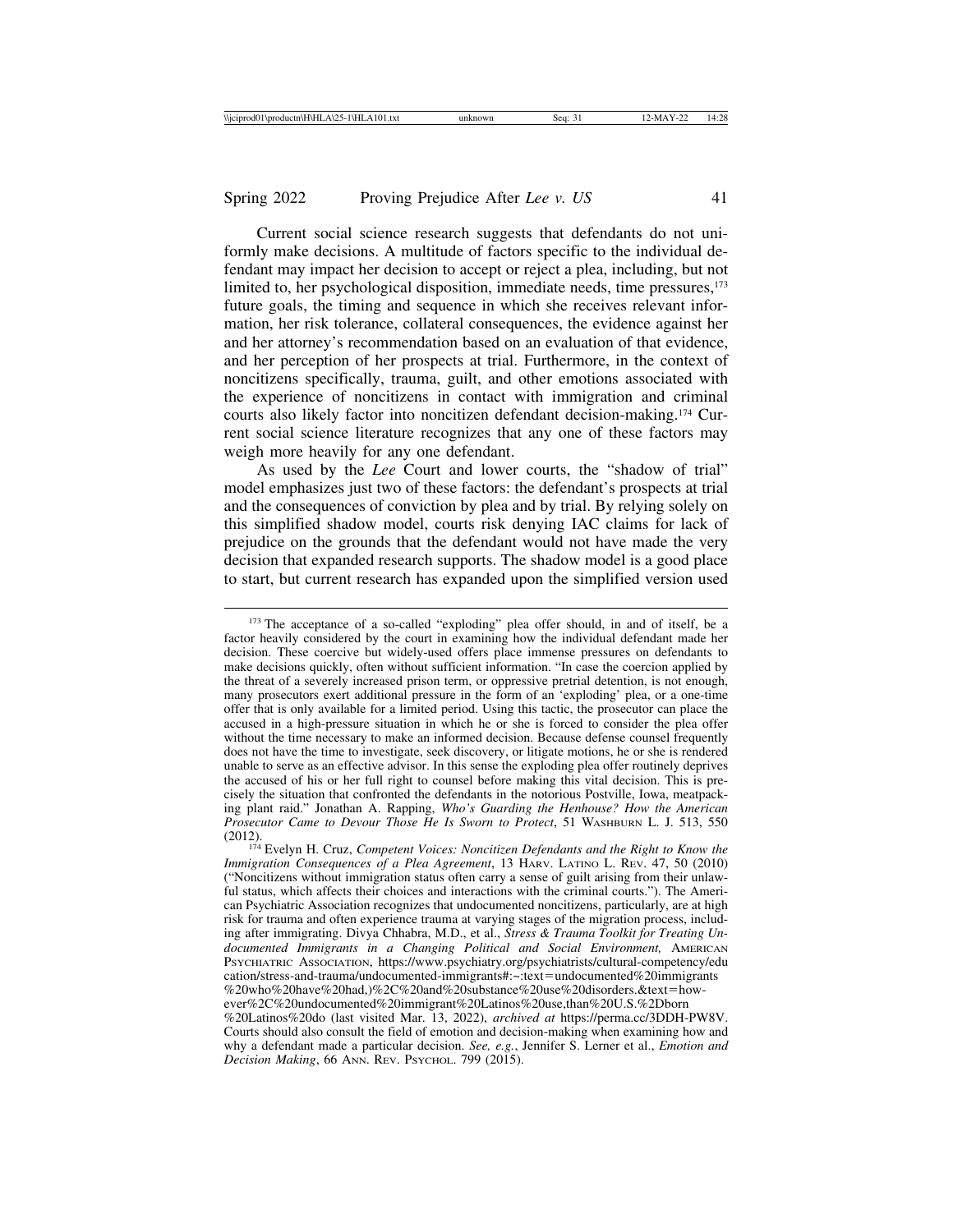by the courts and has incorporated additional theories to more accurately reflect defendant decision-making. Courts should follow suit and incorporate these nuanced theories and models. Continuing to center individual defendant decision-making in determining prejudice while ignoring the research on that very topic leads to unjust results.

#### *b. Problems with Evidence of Decision-Making in IAC*

Because the courts narrow the theories of decision-making that they rely on in IAC cases involving plea bargains by noncitizens, they also narrow the types of evidence that they rely on. This section explores those blind spots in the evidence. Because of the influence of the shadow model, courts often focus on the comparison between the plea-offer sentence and the predicted after-trial sentence. As we argue here, this comparison misses a critical component of real practice—namely, that lawyers regularly negotiate around both deportation and extreme sentences in the same case. Because courts exclude this evidence from the *Lee* analysis, they both likely misinterpret what happened at the plea phase and reaffirm some of the most coercive aspects of plea bargaining.

However, courts are willing to veer away from the shadow model where there are clear contemporaneous statements by the defendant that avoiding deportation was her primary goal in the plea process. But, relying on contemporaneous statements to prove up the defendant's intentions misses all the ways in which the court system regularly silences defendants. Finally, courts entirely ignore the influence of the immigration system on both the defendant and the broader criminal process. Courts treat the two systems as entirely separate when actually a defendant may be concurrently experiencing both processes.

i. Lawyers Negotiate Around Both Negative Immigration and Sentencing Consequences

Courts consistently compare the costs of deportation against the outrageous sentences that defendants receive if they opt for trial instead of a plea bargain, creating a binary that pits the maximum potential sentence against deportation. In this way, courts in the IAC context fail to account for how lawyers regularly negotiate around both long sentences and deportation, often in the same case. By ignoring the real-world lawyering that goes into plea negotiations, courts paint an unrealistic portrait of a defendant's pre-trial options and cement the trial penalty as a bargaining chip during plea negotiations.

The trial penalty can be described as a punishment a defendant faces for exercising her constitutional right to trial.<sup>175</sup> Typically, the trial penalty is

<sup>175</sup> *See* Rick Jones et al., *The Trial Penalty: The Sixth Amendment Right to Trial on the Verge of Extinction and How to Save It,* NAT'L ASS'N OF CRIMINAL DEFENSE LAWYERS 6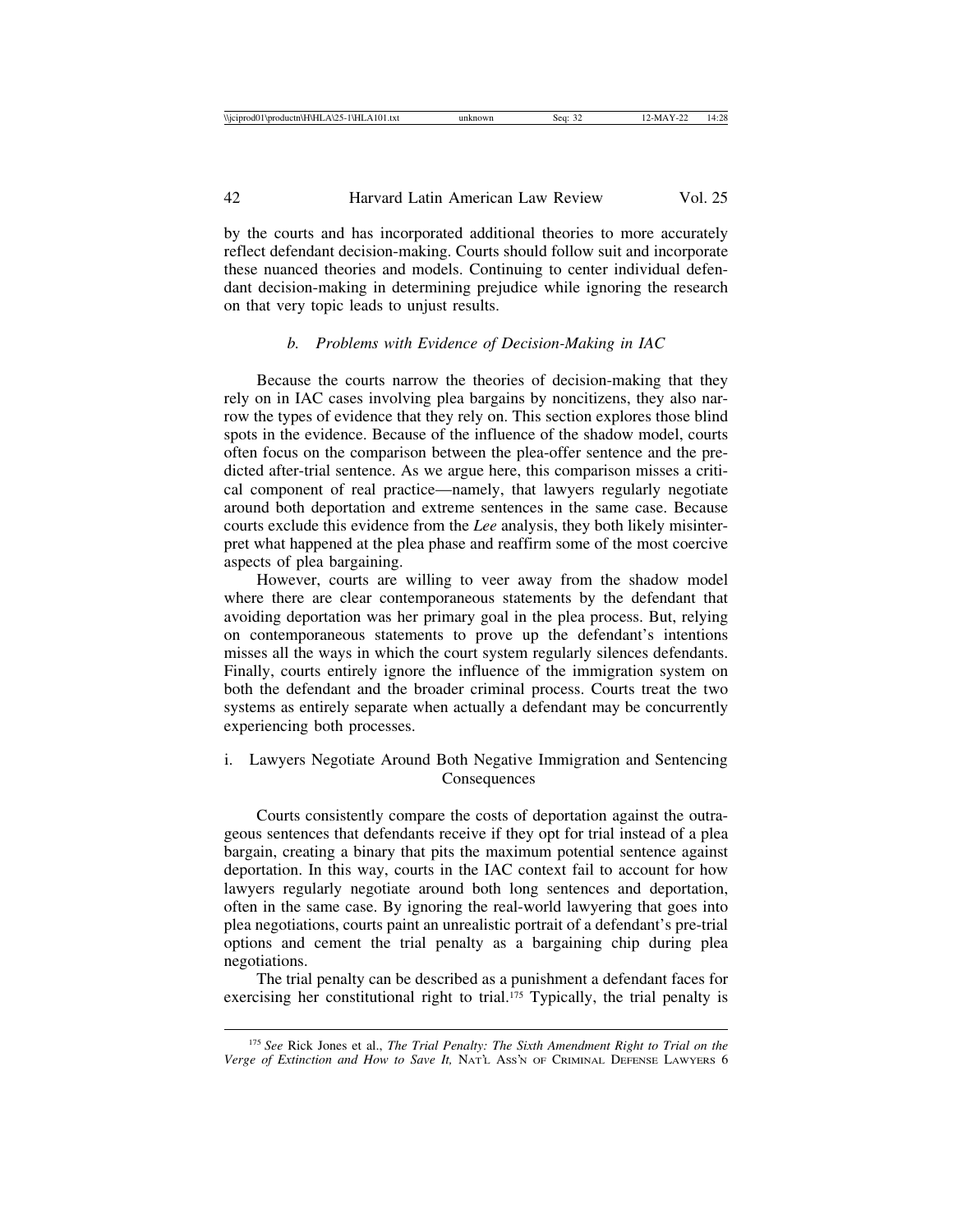imposed when a defendant proceeds to trial, loses, and then faces an extreme sentence differential between the post-trial sentence and the pre-trial plea offer. The average penalty across crimes is a sentence of 10.8 years for going to trial but only 3.3 years for taking a plea.176 Although one can frame the penalty as a plea discount, $177$  many defendants suffer for exercising a right to trial. As outlined in Part I, the IAC cases involving deportation also highlight the trial penalty. In many of these cases, to determine whether the defendant would have accepted the plea or gone to trial, courts weigh the relatively light sentence attached to the plea offer with the massive sentence the court predicts the defendant will face after trial.178

The *Lee* case itself is a prime example of how deportation is pitted against the extreme sentence, or the lack thereof, after trial. The defendant in Lee accepted a plea with a sentence of a year and a day in prison.<sup>179</sup> Although the Court did not reference the exact sentence Lee faced after trial, it noted that Lee "balanced" deportation against the chance of "a year or two more of prison time" had he gone to trial.<sup>180</sup> The comment from the majority indicates that Lee, in asking the Court to give him the option of trial, was choosing between a similar sentence to his plea offer or deportation. The majority noted that his "chances at trial were not markedly harsher than pleading."181

But the Court's guess as to the post-trial sentence in *Lee* was likely wrong. Lee probably was facing a much worse sentence after trial. His plea agreement included a three-level reduction to his applicable sentencing guidelines and a promise from the government not to object to the "safety valve" limitation on the statutory minimum sentence.<sup>182</sup> Because he pleaded guilty, the district court varied downward—to a year and a day—from the advisory Guidelines range of twenty-four to thirty months.183 Nevertheless, those benefits, including his advisory Guidelines range, would have been out the window had Lee gone to trial. He could have faced anywhere between zero and twenty years in prison under the statutory sentence range for a

<sup>(2018),</sup> https://www.nacdl.org/getattachment/95b7f0f5-90df-4f9f-9115-520b3f58036a/thetrial-penalty-the-sixth-amendment-right-to-trial-on-the-verge-of-extinction-and-how-to-saveit.pdf, *archived at* https://perma.cc/5W5H-VPBT [hereinafter *Trial Penalty Report*]. It should be noted that there is some debate about whether the trial penalty should be, instead, viewed as a plea discount. *See generally* Shi Yan & Shawn D. Bushway, *Plea Discounts or Trial Penalties? Making Sense of The Trial-Plea Sentence Disparities*, 35 JUSTICE QUARTERLY (2018); Ben Grunwald, *Distinguishing Plea Discounts and Trial Penalties*, 37 GA. ST. U. L. REV. 261 (2021). In this paper, we adopt the trial penalty language, although we acknowledge that many courts are framing the differential between the plea the defendant accepted and the potential

<sup>&</sup>lt;sup>176</sup> Trial Penalty Report, supra note 175, at 20.<br><sup>177</sup> See supra note 175<br><sup>178</sup> See supra Part I.<br><sup>179</sup> Lee v. United States, 137 S. Ct. 1958, 1963 (2017).<br><sup>180</sup> Id. at 1969.<br><sup>180</sup> Id. at 1969.<br><sup>181</sup> Id. WL 6892851 at \*3 (2016).<br><sup>183</sup> *Id.*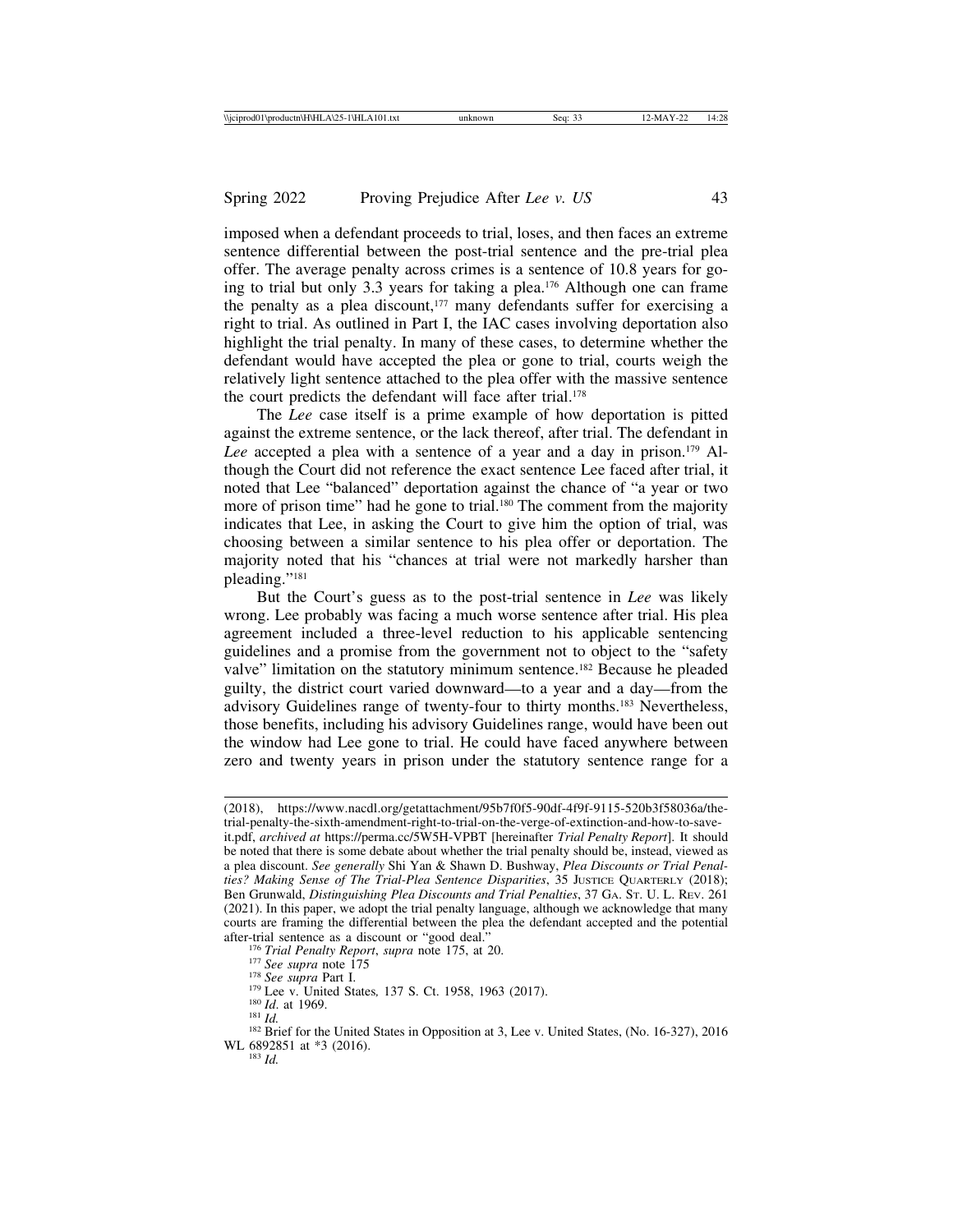conviction for possessing ecstasy with the intent to distribute in violation of 21 U.S.C.  $841(a)(1)$ <sup>184</sup> It is hard to calculate a true counterfactual of what his final sentence would have been after trial given the many moving pieces in federal sentencing, but it is not at all clear that he faced a much more favorable outcome at trial, as the Supreme Court claimed.

This observation—that the Supreme Court got it wrong—is important since the post-trial sentence is a critical data point in the *Lee* analysis, and courts (even the Supreme Court) are often not sure what the sentence after trial will be. The Supreme Court rounded down, but many courts round up, treating even non-mandatory minimum and maximum sentences as the final sentence, even when there is no evidence such a sentence would be the *actual* sentence.

In addition, if courts can be wrong about the post-trial final sentence, then it makes the use of the trial penalty in *Lee* a deeply problematic measure of the rationality of the decision. In the Court's view, the smaller the penalty, the more rational it is for a defendant to take his chances at trial. But the court, through its interpretation of the sentence, can influence the parameters of the defendant's hypothetical choice, which in turn may determine the outcome of the prejudice inquiry. The penalty itself is rationalized and normalized as a bargaining chip, even where it does not reflect the likely sentence the defendant would receive. As the cases in Part I make clear, because courts adopt the "shadow of trial" model, they regularly look to the size of the trial penalty in determining whether a defendant would have accepted the plea. For instance, in the Ohio Supreme Court case of *State v. Bozso*, the court found that the defendant's choice to plead guilty was "rational" because he got such a good deal on his sentence compared to the maximum sentence after trial.<sup>185</sup> However, as the dissent noted, there was a very good chance that Bozso would not have been convicted, let alone have received the full sentencing ramifications of his charges.186

But even if we assume courts could correctly predict the post-trial sentence every time, judges' embrace of the trial penalty as just part of the equation should worry us. From a normative perspective, courts should be trying to move away from the trial penalty rather than embracing it. Both scholars and judges have bemoaned the loss of trials.187 Part of the reason that trials have disappeared is because of the trial penalty. But separate and apart from the loss of trials, the trial penalty is also deeply unfair. Defend-

*Trial Judges to Sentencing Judges*, 86 GEO. WASH. L. REV. 99 (2018).

<sup>&</sup>lt;sup>184</sup> At sentencing, courts are permitted to consider relevant conduct that has not been admitted to in a plea agreement or proven to a jury at trial; thus, Lee would have potentially been on the hook for the 303 ecstasy pills the government alleged he sold over the course of forty transactions, and he would have also faced an enhancement for possessing a gun during the transactions. 18 U.S.C. § 3661; U.S.S.G. § 1B1.4.

<sup>&</sup>lt;sup>185</sup> State v. Bozso, 162 Ohio St.3d 68, 2020-Ohio-3779, 164 N.E. 344, 351, at ¶ 31 (noting that since Bozso faced so many serious charges, and ultimately avoided a prison sentence altogether, the decision to enter a plea rather than go to trial "does not seem irrational").<br><sup>186</sup> Bozso, 2020-Ohio-3779 at ¶ 59, 164 N.E. 3d at 359 (Donnelly, J., dissenting).<br><sup>187</sup> Robert J. Conrad, Jr. & Katy L. Clemen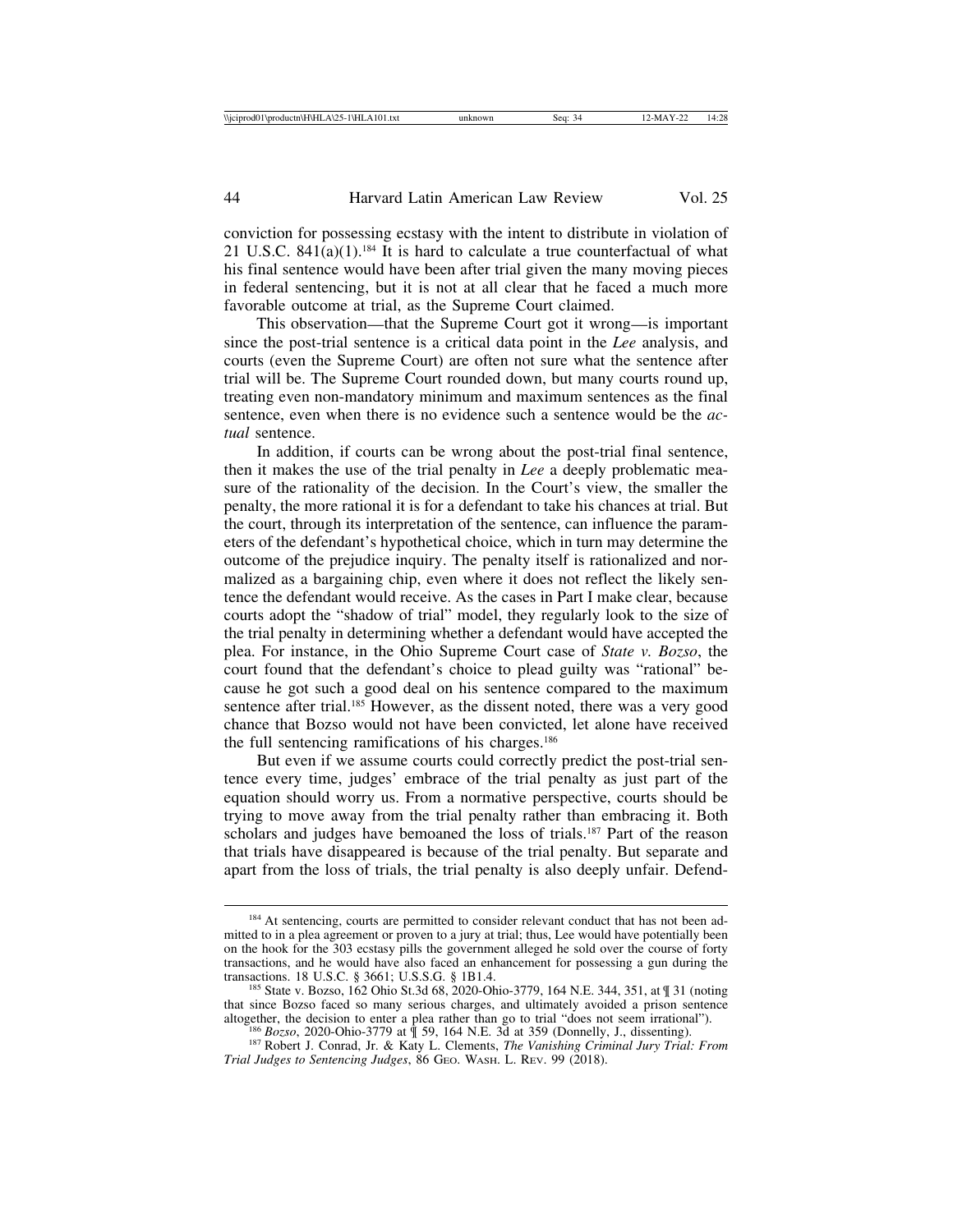ants often end up with sentences well beyond what even the prosecutor thought was a just outcome for the case. When courts make the trial penalty a normal part of the process, rather than noting both the moral and practical problems with such a penalty, they bolster the penalty. Indeed, it seems hard not to see how a prosecutor, seeing how the courts deal with the trial penalty in deportation cases, would not be inclined to charge a crime with a high mandatory minimum in order to coerce a plea from a noncitizen, who then would be hard pressed to argue in the context of IAC that the choice to take the plea rather than go to trial was rational.

Additionally, these discussions of the trial penalty also often leave out a key feature of actual plea practice, which is that lawyers regularly negotiate around both the trial penalty and deportation during plea negotiations. Noticeably absent from post-*Lee* IAC cases is any indication that there was some outcome for the defendant that did not involve either an outrageous sentence or being deported from the country.188 In one case, for instance, the court focused on the possible double-digit after-trial sentence in denying the defendant's challenge, even though the prosecutor had agreed to a non-incarceratory sentence.189 The very fact that so many of these cases revolve around the defendant negotiating a charge so well below the sentence after trial should indicate that such negotiation is both a common and accepted part of plea practice. And indeed, it is. High mandatory minimums are, among other things, means for legislatures to give power to prosecutors during their plea negotiations, but not prescriptions for actual sentences that the legislators intend defendants to receive.<sup>190</sup>

So too, defense attorneys and prosecutors often figure out ways around the deportation consequence.191 Indeed, even the Supreme Court acknowledged this possibility in *Padilla* when the majority noted explicitly the possibility of negotiating around deportation:

[I]nformed consideration of possible deportation can only benefit both the State and noncitizen defendants during the plea-bargaining process. By bringing deportation consequences into this process, the defense and prosecution may well be able to reach agreements that better satisfy the interests of both parties. . . . Counsel who possess the most rudimentary understanding of the deportation consequences of a particular criminal offense may be able to plea bargain creatively with the prosecutor in order to craft a conviction and sentence that reduce the likelihood of deportation, as by avoiding a conviction for an offense that automatically

<sup>&</sup>lt;sup>188</sup> Thea Johnson, *Fictional Pleas*, 94 IND. L.J. 855, 877 (2019).<br><sup>189</sup> Echeverria v. CSSD, No. CV164008035, 2017 WL 3975566, at \*13 (Conn. Super. Ct. July 26, 2017). <sup>190</sup> For a full discussion of the history and use of mandatory minimums as a tool of

prosecutorial discretion, *see generally* Thea Johnson, Lying at Plea Bargaining, GA. ST. U. L. REV. (forthcoming), https://papers.ssrn.com/sol3/papers.cfm?abstract\_id=3868602, *archived*

<sup>&</sup>lt;sup>191</sup> Thea Johnson, *Measuring the Creative Plea Bargain*, 92 IND. L.J. 901, 930–32 (2017).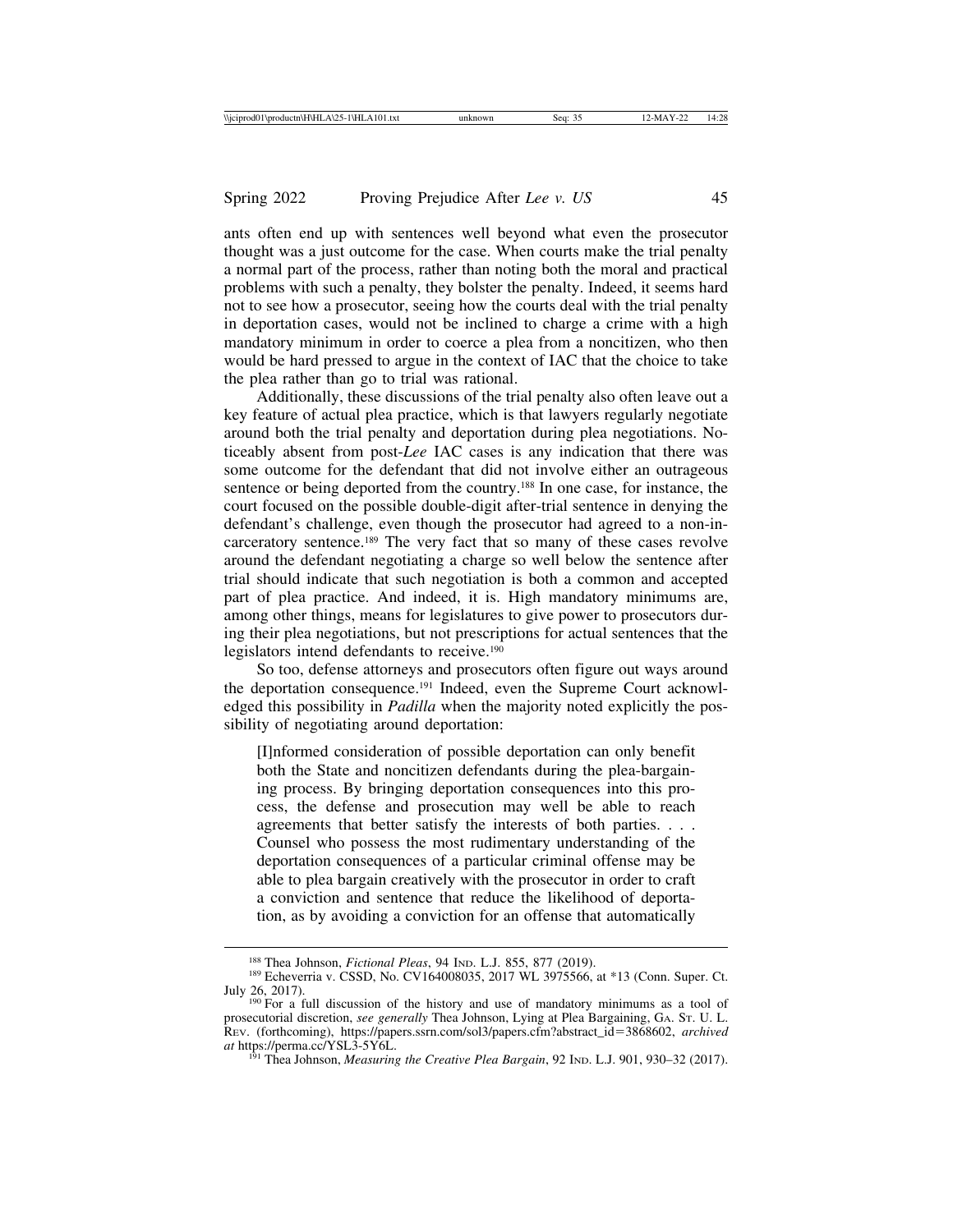triggers the removal consequence. At the same time, the threat of deportation may provide the defendant with a powerful incentive to plead guilty to an offense that does not mandate that penalty in exchange for a dismissal of a charge that does.<sup>192</sup>

And yet, courts often ignore<sup>193</sup> what the majority concedes in *Padilla*, which is that a regular part of the plea process is fashioning bargains that avoid the deportation consequences of a conviction. Indeed, mandatory minimums and deportation are among many consequences that the parties negotiate around in shaping pleas. It is not a given that such negotiation is possible, but it is a regular feature of the plea process that the courts should recognize in making IAC decisions.

As Jenny Roberts argues in her seminal piece, *Effective Plea Bargain Counsel*, the negotiating of the plea itself should be part of a lawyer's obligations under ineffective assistance of counsel jurisprudence.194 There is no real reason we cannot—and should not—judge the lawyer's performance at plea bargaining as we judge the lawyer's performance at trial.195 Others, like Cynthia Alkon, have pointed out that if negotiation is a skill we teach in law school, it is also a skill we should assess in practice.196 While courts may not be ready to embrace a formal evaluation of defense counsel's negotiation practice as part of the performance prong of IAC, it does not mean that such a consideration cannot be included in a totality-of-the-circumstances analysis under the prejudice prong.

As the *Padilla* court acknowledged, deportation may be a *worse* fate for some defendants than the outcome of the criminal case, and this was indeed the case for Padilla, who was facing deportation to a country he had not lived in for many decades. As such, it was much more important to him that he avoid the immigration consequences than the full brunt of the criminal consequences of the conviction. The Court acknowledged that this meant that his attorney should then have tried to negotiate a plea that was respectful of those priorities. However, this recognition has failed to make it into the prejudice jurisprudence that has followed. As a result, these cases paint an unrealistic portrait of the criminal system where a defendant has before him two options—deportation or a huge prison sentence—and must pick his poison. The reality is that a good defense attorney may be able to avoid both outcomes. This should at least be reflected in the IAC analysis.197 As part of

<sup>192</sup> Padilla v. Kentucky, 559 U.S. 356, 373 (2010). <sup>193</sup> With few exceptions, *see, e.g.*, United States v. Murillo, 927 F.3d 808, 817–18 (4th Cir. 2019) (acknowledging that the defense attorney negotiated to omit immigration waivers as part of the plea deal); *see also* Bobadilla v. State, 117 N.E.3d 1272, 1288 n.5 (Ind. 2019)

<sup>&</sup>lt;sup>194</sup> Jenny Roberts, *Effective Plea Bargain Counsel*, 122 YALE L. J. 2650, 2661-62, 2664

<sup>(2013).&</sup>lt;br><sup>195</sup> *Id.* at 2670–71.<br><sup>196</sup> Cynthia Alkon, *Plea Bargaining Negotiations: Defining Competence Beyond Lafler*<br>*and Frye*, 53 Am. CRIM. L. REV. 377, 385–89 (2016).

<sup>&</sup>lt;sup>197</sup> Although it is beyond the scope of this paper, this is also an argument for the robust collection of plea data, including other offers made to the defendant and the nature of the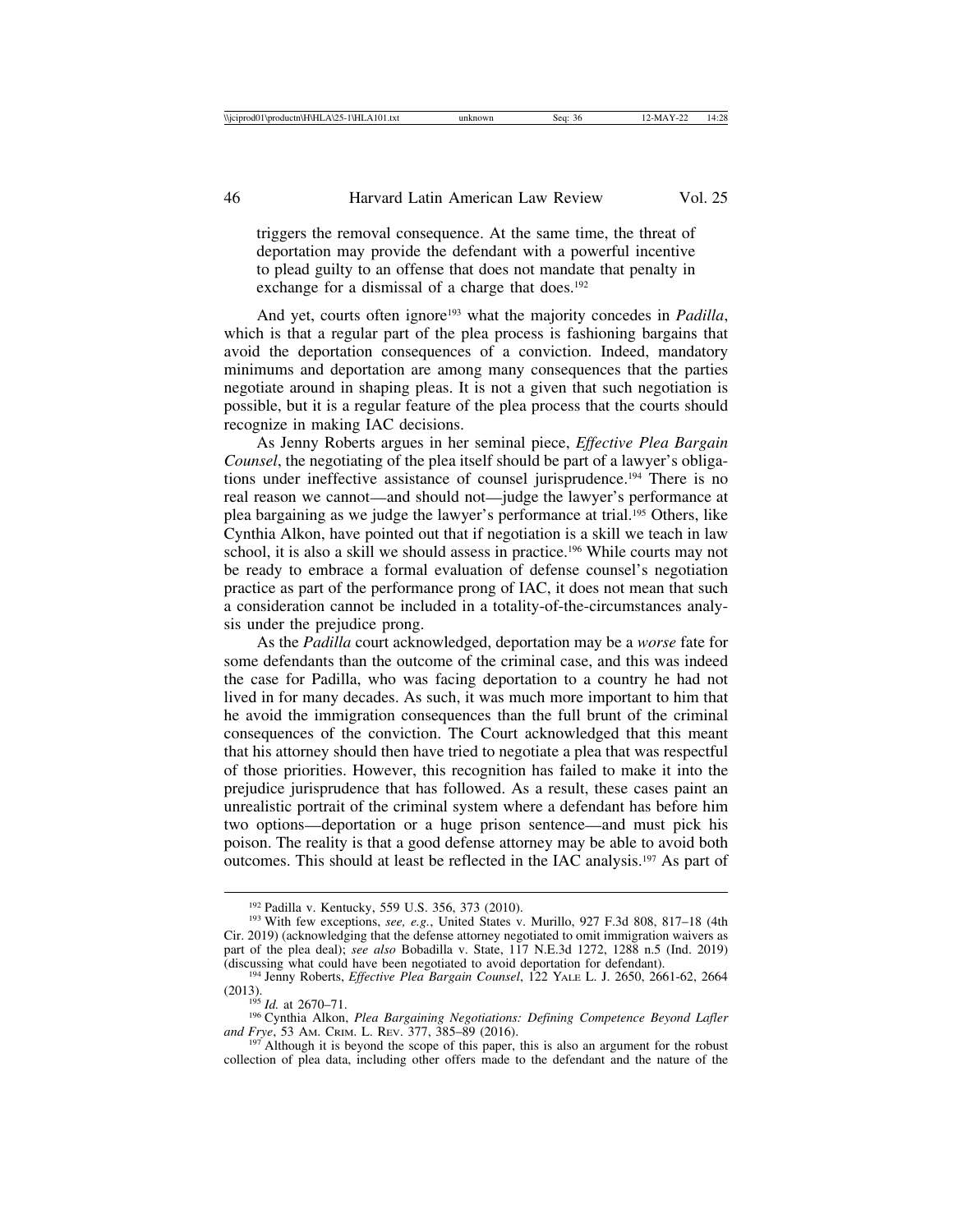the counterfactual hypothetical, courts should also ask what the lawyer could have done differently vis- $\hat{a}$ -vis the defendant's decision to plead guilty.<sup>198</sup>

Finally, we should see what this discussion about a defendant's options tells us about the modern criminal system. Courts are essentially asking which is worse: To be deported or to face a massive sentence after trial that one could avoid through the plea process? That this is the state of things should be cause for alarm, particularly since these outcomes often do not correspond to the seriousness of the charges.

#### ii. Defendants are Silenced in the Criminal System

What emerges from a review of the post-*Lee* cases is the focus on the defendant's contemporaneous declarations about his goals for the criminal process. Defendants who win their IAC claims—including the defendant in *Lee*—tend to have made clear statements to other people that avoiding deportation was their main goal in the negotiation of the criminal case. This evidence is particularly critical since where a defendant made clear statements of her intent to avoid deportation, courts are more willing to move away from relying on the "shadow of trial" model. Courts find statements particularly reliable if they were made on the record (as they were in *Lee*) but will also look to those statements made outside the courtroom. But—as when the courts merely compare deportation to the trial penalty—this emphasis on contemporaneous statements misses many realities of practice. More importantly, as M. Eve Hanan notes, "[t]hrough silence, criminal legal systems develop narratives, norms and practices with little appreciation for the experiences of people charged with crimes."199

Three blind spots regarding defendant speech make the courts' focus on contemporaneous statements particularly problematic. The first is that defendants generally do not speak up in court for various reasons, including that legal culture and practice are designed to exclude defendants' voices from court proceedings and replace them with the voices of their lawyers. Second, defendants' voices are excluded at all phases of a criminal case, particularly when a defendant is accepting a plea. The plea colloquy is generally a rote affair that discourages defendants from expressing confusion or asking questions. Indeed, as courts have acknowledged, the plea colloquy

negotiations between the parties, which can give courts a more complete picture of the individual pleas and outcomes across pleas in the same courtroom. As Jenia Turner notes in her piece, *Transparency in Plea Bargaining*, this information is often not collected, but should be. *See generally* Jenia I. Turner, *Transparency in Plea Bargaining*, 96 NOTRE DAME L. REV. 973, 978–82 (2021).

<sup>&</sup>lt;sup>198</sup> There are other ways in which attorneys play a critical role in the plea process outside of negotiation and advisement. As Jeffrey Bellin argues in *Attorney Competence in an Age of Plea Bargaining and Econometrics*, at least one study about the effectiveness of defense counsel supports the finding that one way to evaluate attorney competence is by assessing how successful the attorney is at convincing clients to accept favorable deals. Jeffrey Bellin, *Attorney Competence in an Age of Plea Bargaining and Econometrics*, 12 OHIO ST. J. CRIM. L. 153, 163 (2014).

<sup>&</sup>lt;sup>199</sup> M. Eve Hanan, *Talking Back in Court*, 96 WASH. L. REV. 493, 554 (2021).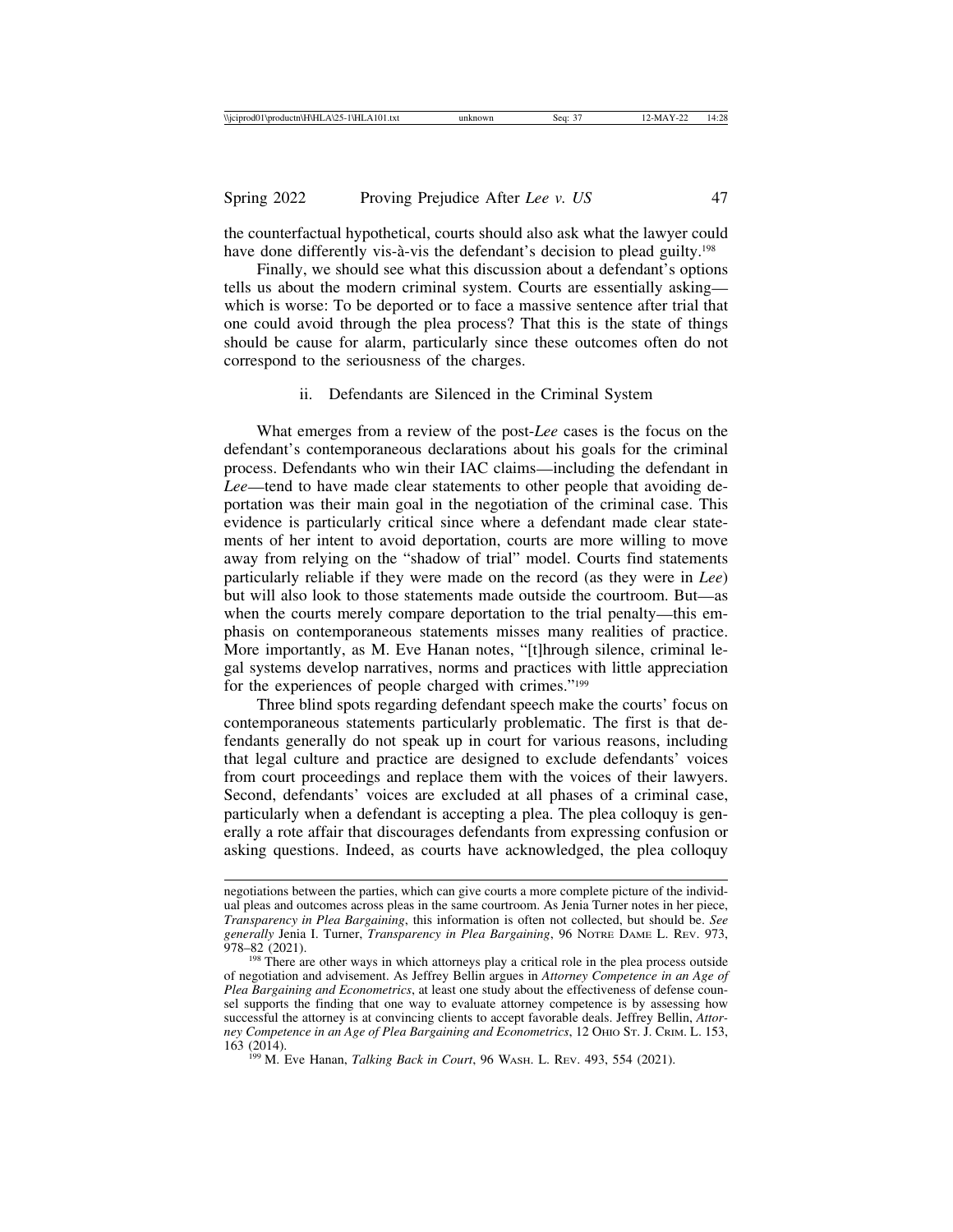relies on competent counsel to advise defendants before they ever interact with a judge. For these same reasons, the on-the-record admonishments by judges that courts rely on so heavily in these cases are a poor marker of what the defendant did or did not understand at the time he accepted a plea. Finally, although courts are willing to also look at out-of-court statements that the defendant may have made to lawyers, paralegals, friends, or family, there are many reasons that a defendant—particularly a noncitizen for whom English might not be a first language—would not express their goals or desires to their attorney, paralegals, or anyone else (indeed, as we discuss, defendants are specifically told *not* to speak about their criminal cases to anyone outside of their legal team while their case is ongoing). For all these reasons, a strong emphasis on contemporaneous statements in the post-*Lee* IAC analysis is problematic.

As Alexandra Natapoff observed in her seminal piece on the silencing of defendants in court, defendants are silenced formally—by constitutional doctrines and the rules of procedure200—and informally by court culture and sometimes even their own attorneys.<sup>201</sup> This tendency to silence defendants exists even at trial where defendants should, in theory, have an opportunity to speak for themselves.202 But before trial, defendants are rarely heard from at all. As Malcolm Feely noted in his work on criminal courts, defendants show up in courtrooms and are told to stay silent and not make a peep.<sup>203</sup> When defendants do get an opportunity to speak, it is only with their attor-

<sup>&</sup>lt;sup>200</sup> For instance, at trial prosecutors will threaten defendants with perjury charges when they testify in a way that conflicts with the government's case. *See* Alexandra Natapoff, *Speechless: The Silencing of Criminal Defendants*, 80 N.Y.U. L. REV. 1449, 1459–60 (2005) (noting that under Fed. R. Crim. P.  $11(b)(1)$  it is the government's right to use any statement given under oath against the defendant in a perjury charge). The Federal Rules of Evidence often guide defendants to silence by allowing impeachment by prior conviction. FED. R. EVID. 609. Indeed, even prior convictions largely unrelated to the defendant's history of truthfulness may be introduced to impeach a defendant if he decides to take the stand, thereby discouraging defendants from testifying even where they have compelling narratives to share with the jury. Anna Roberts, *Conviction by Prior Impeachment*, 96 B.U. L. REV. 1977, 1978–81, 2036 (2016) (arguing that impeachment through prior convictions is flawed and proposing a statute for states considering abolition of the impeachment rule); *See also* Julia Simon-Kerr, *Credibility by Proxy*, 85 GEO. WASH. L. REV. 152, 156–58 (2017) (arguing prior conviction evidence relies on the false narrative that those who have been convicted of a previous offense are more likely to lie in the future). This silencing of defendants poses real harm as a practical matter. Empirical evidence demonstrates that juries hold it against defendants when they fail to tell their story during trial, even when they are instructed not to. Jeffrey Bellin, *The Silence Pen-*

<sup>&</sup>lt;sup>201</sup> But legal culture also encourages defendant silence. Hanan, *supra* note 199, at 554.<br><sup>202</sup> As Vida Johnson notes in her work about the silencing of defendants during trial, "de-

spite the fact that defendants are more likely to win should they testify, there are significant ways in which the law discourages their testimony." Vida Johnson, *Silenced by Instruction*, 70 EMORY L. J. 309, 337 (2020). As Johnson notes, one of these ways is through a jury instruction that directs jurors to view a defendant's testimony with skepticism.  $Id$ .

<sup>&</sup>lt;sup>203</sup> See generally Malcolm M. Feeley, *The Process is in the Punishment: Handling Cases in a Lower Criminal Court*, 74 AM. POL. SCI. REV. 820 (1980); MATTHEW CLAIR, PRIVILEGE AND PUNISHMENT: HOW RACE AND CLASS MATTER IN CRIMINAL COURT 141 (2020) ("[D]efense attorneys felt pressure [from judges] to maintain decorum in the courtroom, which meant they needed to silence clients who spoke up.").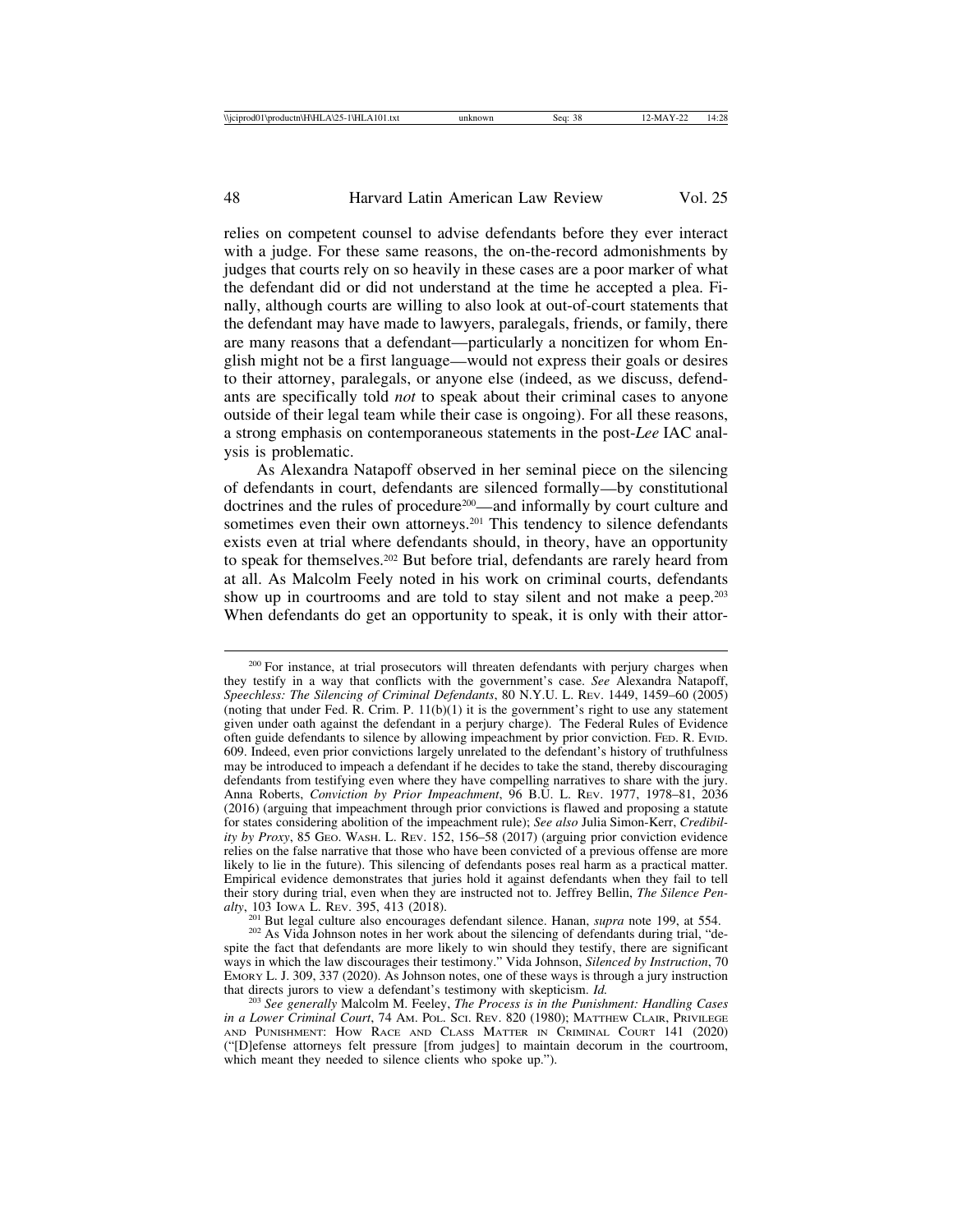ney, and those interactions can be shockingly brief, sometimes lasting only a few minutes.204 Even in serious cases, defense attorneys may only speak to their clients for a few hours,205 and at least some of that time—if not most is dedicated to the attorney explaining the process, informing the defendant of her options, and then advising the defendant. Therefore, even in those forums where a defendant may have a meaningful opportunity to speak, she will often do more listening than speaking.

Once a defendant has decided to end a case with a guilty plea, the defendant will have to formally enter a guilty plea on the record. But even in these moments, defendants tend not to speak. When defendants plead guilty, they are asked a number of questions by the judge to assess their understanding of the plea deal and the rights they are waiving. Most jurisdictions have the defendants formally waive a series of trial rights on the record. In addition, most states and the federal system have added language to the plea colloquy that requires that the judge accepting the plea ask defendants if they are aware that their plea could have immigration consequences.206 In most places, this question is asked regardless of the context or crime, but rather as part of the standard set of questions every single defendant will be asked. This means that a U.S.-born citizen pleading guilty to a non-deportable offense will have to acknowledge that the crime she is pleading guilty to may lead to deportation consequences, even though she is not deportable and the crime carries no deportation consequences. We note this to make clear just how rote the plea colloquy process is.

The Supreme Court has held that part of what makes a plea "voluntary" is that the defendant was not promised anything in exchange for pleading guilty, other than the charge and sentence set out on the record.207 However, defendants are promised all sorts of things, formally and informally, in order to induce their guilty pleas, including promises to drop charges that involve the risks of immigration consequences.208 This reality was expressly ac-

<sup>204</sup> Richard A. Oppel Jr. & Jugal K. Patel, *One Lawyer, 194 Felony Cases, and No Time*, N.Y. TIMES (Jan. 31, 2019), https://www.nytimes.com/interactive/2019/01/31/us/public-defender-case-loads.html, *archived at* https://perma.cc/SK3E-QPN3 (citing Yarls v. Bunton, 231 F. Supp. 3d 128, 137 (M.D. La. 2017)) ("[I]t is clear that the Louisiana legislature is failing miserably at upholding its obligations under *Gideon.* Budget shortages are no excuse to violate the United States Constitution. The legislature must resolve the crises and locate a stable source of funding [for the shortage of public defenders.]")); Postlethwaite & Netterville, *The Louisiana Project: A study of the Louisiana Defender System and Attorney Workload Standards*, THE AMERICAN BAR ASSOCIATION STANDING COMMITTEE ON LEGAL AID AND INDIGENT DEFENDANTS (Feb. 2017), https://www.americanbar.org/content/dam/aba/administrative/legal\_aid\_indigent\_defendants/ls\_sclaid\_louisiana\_project\_report.pdf), *archived at* https://

<sup>&</sup>lt;sup>205</sup> See e.g., The Louisiana Project, supra note 204, exhibit #2.1 (breaking down how many hours a public defender may work on a case and how many of those minutes will be

<sup>&</sup>lt;sup>206</sup> See *supra* note 123.<br><sup>207</sup> FED R. CRIM. P. R.11(b)(2); United States v. Wright, 43 F.3d 491, 495 (10th Cir. 1994) (finding that if a plea is the "product of prosecutorial threats, misrepresentations, or improper promises," then defendant can challenge it as not knowing and voluntary under *Brady*). <sup>208</sup> Johnson, *supra* note 188, at 858–59.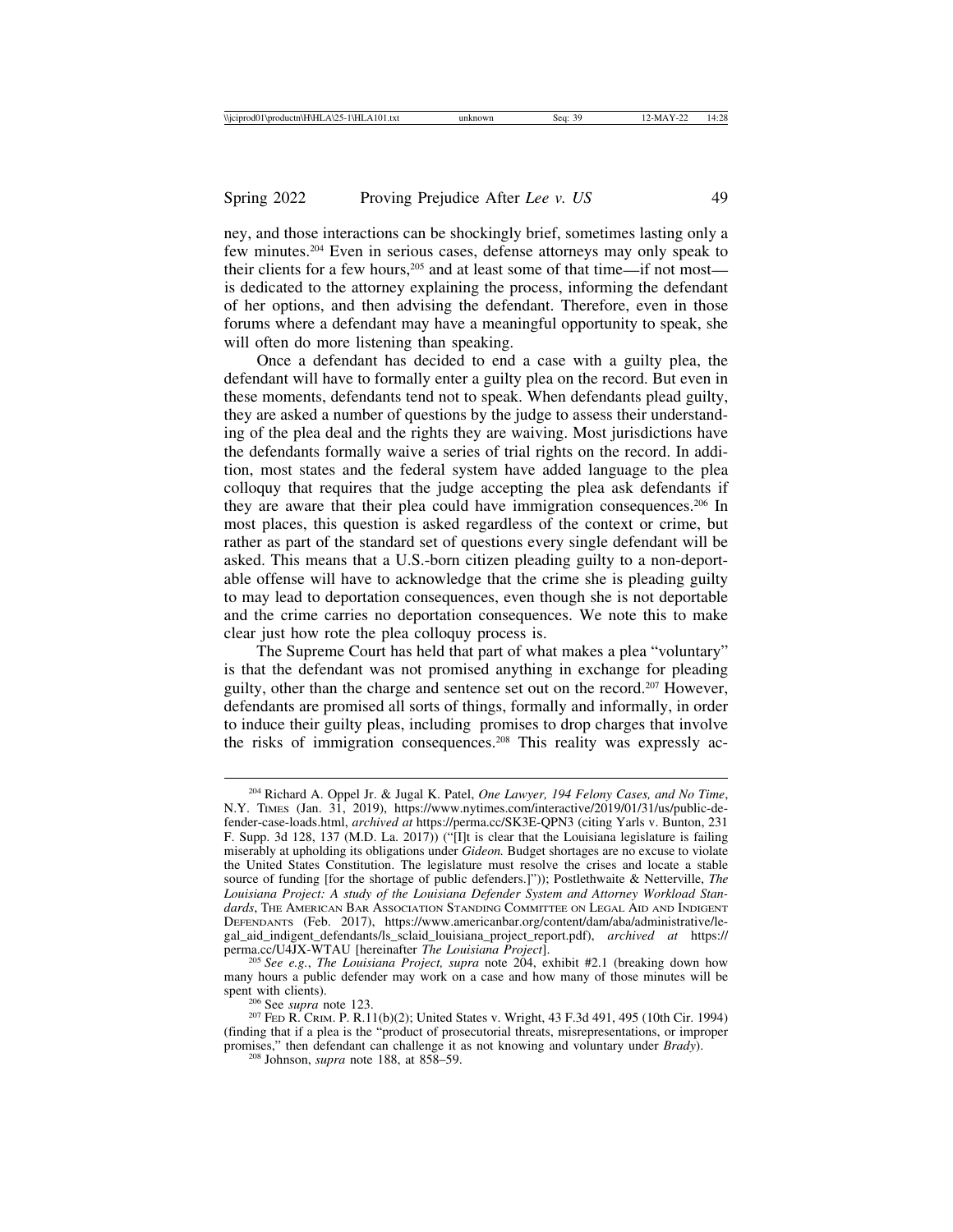knowledged in *Padilla*: "At the same time, the threat of deportation may provide the defendant with a powerful incentive to plead guilty to an offense that does not mandate that penalty in exchange for a dismissal of a charge that does."209

Nonetheless, a defendant generally cannot admit this sort of agreement on the record. This means that even where defendants understand the immigration consequences of their plea and have expressed their desire to avoid such consequences through the use of a plea, the court still does not understand why or how a defendant made a plea decision based on the colloquy.

In fact, we argue it would be fair to say that, although courts rely on the plea colloquy to inform IAC claims, the plea colloquy provides almost no useful information about the defendant's knowledge about the plea or decision-making process, except that the defendant was present for her plea. This is because the plea colloquy is not a meaningful metric for assessing the defendant's understanding at the time of the plea. Defendants are generally not asked meaningful questions but rather questions that require a yes or no answer. And they are often coached on what answers to give.210 Occasionally, a defendant's lack of understanding about the plea may slip onto the record—as it did on *Lee*. 211 But, as we see in *Lee*, the defendant and his lawyer had an off-the-record conversation where the lawyer, rather than take seriously his client's concern and do additional research, just encouraged him to proceed with the plea.<sup>212</sup> For all these reasons, it is wrong to rely on the colloquy to determine, as many courts do, that the defendant was not prejudiced by her lawyer's incompetent counsel.213

It is also unlikely that defendants will make statements that provide insight into their decision-making during off-the-record conversations, even with their attorneys. To begin with, defendants generally have limited time with their defense attorneys. Although defense counsel has an obligation to inquire about the defendant's immigration status during counseling, it does not necessarily follow that the defendant will share that she is not a citizen or what her unique priorities are. This is particularly true if the defendant does not understand that the criminal conviction may lead to deportation; but may even be true where the defendant is correctly counseled about the risks of the conviction.

Defendants, after all, are generally not the drivers of the attorney-client conversation. Rather, it is the lawyer who leads the conversation and mostly

<sup>&</sup>lt;sup>209</sup> Padilla v. Kentucky, 559 U.S. 356, 373 (2010).<br><sup>210</sup> Michael P. Donnelly, *Truth and Consequences: Making the Case for Transparency and Reform in the Plea Negotiation Process, 17 OHIO ST. J. ON CRIM. L. 423, 427 (202* 

<sup>&</sup>lt;sup>211</sup> Lee v. United States, 137 S. Ct. 1958, 1968 (2017).<br><sup>212</sup> *Id.* at 1963.<br><sup>213</sup> Indeed, the use of colloquies to defeat ineffective assistance of counsel claims has been a problem since the *Padilla* decision came down. As Danielle Lang argues in *Padilla v. Kentucky: The Effect of Plea Colloquy Warnings on Defendant's Ability to Bring Successful Padilla Claims*, 121 YALE L. J. 944, 948–49 (2012), courts were wrongly "conflat[ing] the role of the court in Fifth Amendment plea colloquies and the role of counsel under the Sixth Amendment" by using the judge's warnings at the plea colloquy to limit the scope of *Padilla*.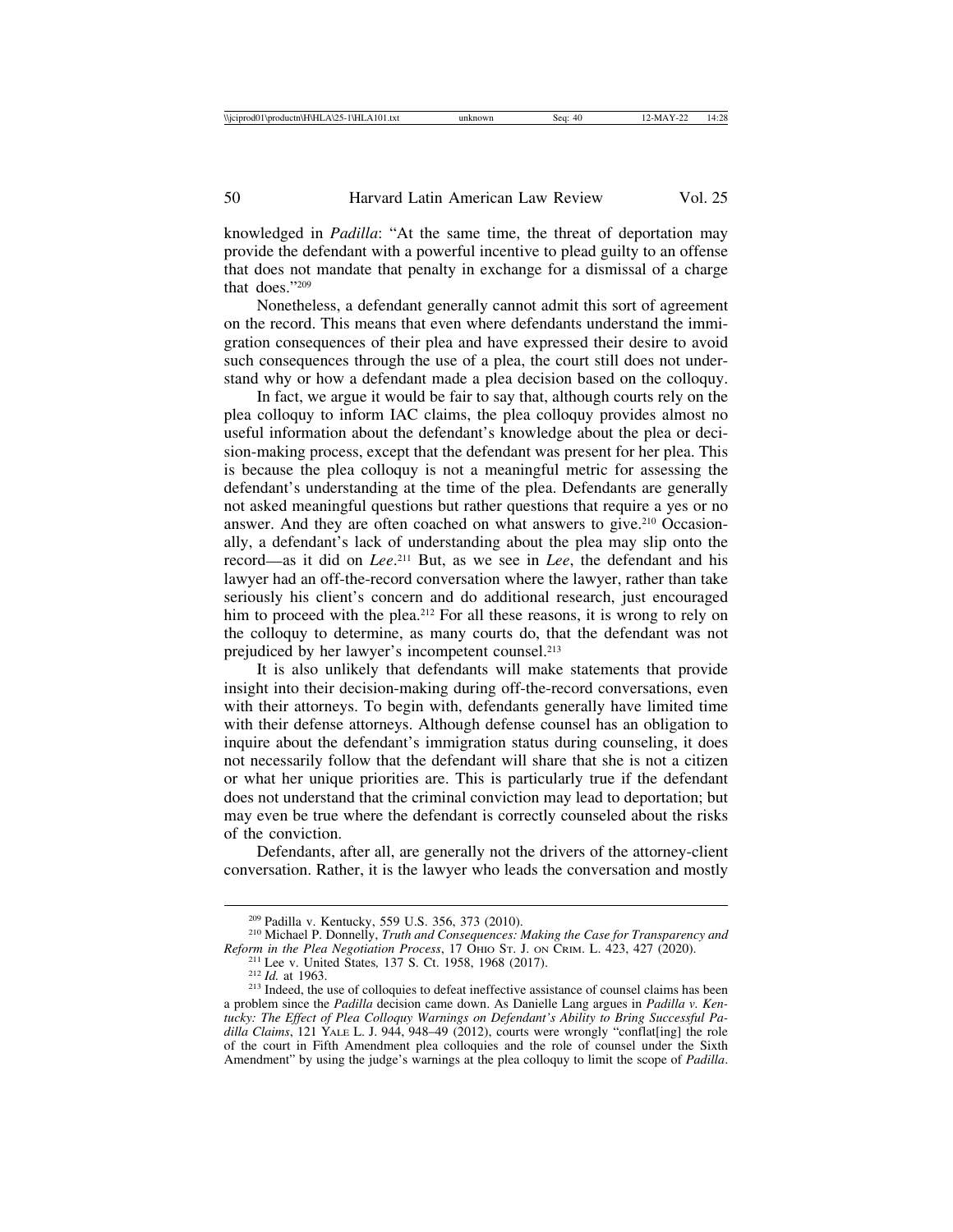defendants answer questions that are responsive to the lawyer's focus. If the lawyer only focuses on advising the defendant and not on ferreting out the defendant's wishes, there is no reason to believe that most defendants will offer it up themselves.214 This is especially true given the empirical information we know about the attorney-client relationship, which can often be fraught.215 As Alexis Hoag notes, "[d]ifferences in race, ethnicity, and culture between counsel and the defendant can create barriers to relationship building, communication, and trust formation."216 This is particularly true where the defendant may not communicate easily with the lawyer in a common language. Defendants using translators to speak to their lawyers and the courts are reliant on those translators to communicate their desires and goals. This can be a hit or miss proposition.

Further, even if the defendant does share her priorities with her lawyer, the IAC inquiry relies on the lawyer's memories of the encounter to corroborate the defendant's contemporaneous statements. There is often no formal recording of these conversations, so a lawyer has only her own memory and notes to recall these conversations. If the lawyer fails to either remember or record a conversation with the client, any statements made to the lawyer will be lost for the purposes of an IAC inquiry, especially since courts are so distrustful of a defendant's own recollections of events.

Finally, the reliance on the defendant's contemporaneous statements to others is particularly unusual given that defendants are typically advised only to speak to their lawyers about the case. Indeed, any lawyer worth her salt will implore a defendant not to speak to anyone outside the legal team about the criminal case. So, if the defendant does not feel comfortable or simply does not understand the need to express to the lawyer the importance of immigration consequences, the chances that they will express these sentiments to anyone else is low.

Because of all the challenges to defendants voicing their priorities either in or out of court, the reliance on proof of contemporaneous statements to others is problematic and fails to consider the reality of the criminal court experience for noncitizens.

<sup>216</sup> Alexis Hoag, *Black on Black Representation*, 96 N.Y.U. L. REV. 1493, 1534–38 (2021) (reviewing literature on barriers to formation of trust in attorney-client relationships).

<sup>&</sup>lt;sup>214</sup> Some lawyers, of course, do explicitly try to draw out their clients' priorities. For instance, in interviews with defense attorneys for a prior piece, one of the authors found that some lawyers specifically focus on the client's wishes. Johnson, *supra* note 191, at 922 (quoting a lawyer as explaining, "'I always ask my clients: What is your goal here? If your goal here is to say I didn't do anything wrong and I want to prove that, then you want to go to trial. If your goal here is to, let's say, preserve your job, then that might be finding a plea that best works with your job. If your goal here is preserve your driver's license, then that might be a different plea. If your goal is to preserve your immigration status that might be a different plea. So prioritize for me – what is your goal? And from there we can work on what works best for you.").<br>
<sup>215</sup> CLAIR, *supra* note 203.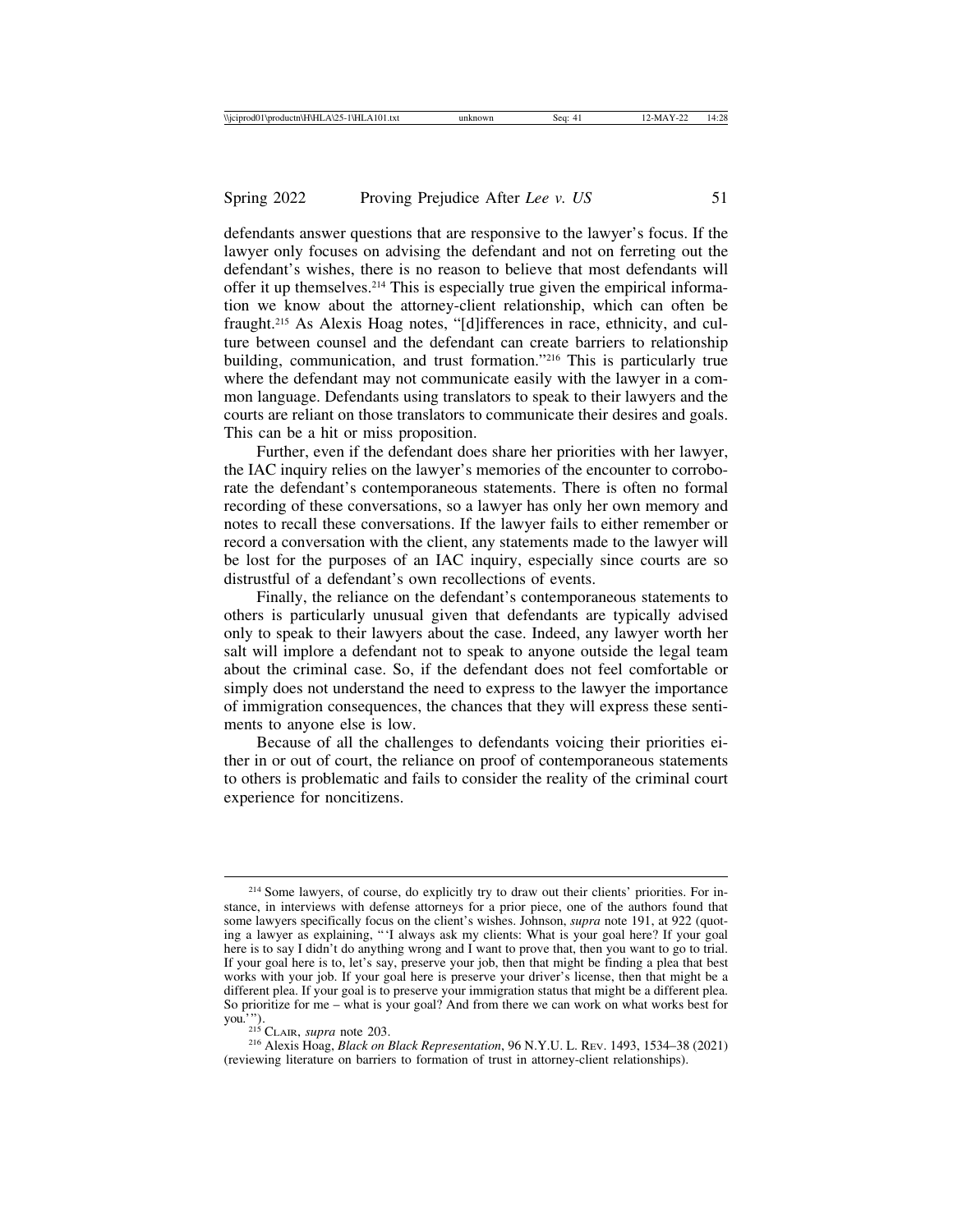#### iii. Immigration Detention Impacts the Criminal Case

The final reality not reflected in *Lee* and the cases applying *Lee* is how immigration consequences actually play out for defendants facing criminal charges. First, the Court often speaks about immigration consequences as though they occur only *after* a defendant is convicted and has served her sentence, but the reality is that immigration consequences often occur much earlier in the process, sometimes as early as at arrest. The criminal process and the immigration removal process, including detention, often occur simultaneously, and each process impacts the other. For instance, the criminal charges determine the type of immigration consequences the defendant faces, and those consequences in turn often affect the nature of the plea deal on the table.217 This undoubtedly impacts how a noncitizen defendant decides whether to accept or reject a plea offer. Second, the *Lee* Court omitted from its evidentiary review a key fact demonstrating Lee's commitment to avoiding deportation: Lee willingly spent more than seven years in immigration detention as his appeal worked its way through the court system.218 But neither the Supreme Court nor lower courts consider evidence of whether the defendant continued to fight removal from inside immigration detention.

*Lee* focused on the immigration consequence of deportation following the completion of the defendant's sentence. But, as Lee realized,<sup>219</sup> the process of being deported begins well before then and often involves more than the act of deportation itself. As the New York Court of Appeals has noted, the penalty of deportation consists of "additional detention, followed by the often-greater toll of separation from friends, family, home, and livelihood by actual forced removal from the country and return to a land to which that person may have no significant ties," emphasizing that detention "closely resembles criminal incarceration" and "may last several days, or it may last months or years."220 As the court further noted, "[t]he deportation process deprives the defendant of an exceptional degree of physical liberty by first detaining and then forcibly removing the defendant from the country."<sup>221</sup> The immigration consequence of deportation necessarily includes detention.

Under the Immigration and Nationality Act (INA), the Attorney General is granted the authority under a variety of circumstances to detain noncitizens, including noncitizens deemed "criminal aliens"222 and noncitizens

<sup>&</sup>lt;sup>217</sup> Eisha Jain, *Jailhouse Immigration Screening*, 70 DUKE L. J. 1703, 1725–26 (2021).<br><sup>218</sup> United States v. Lee, 2013 U.S. Dist. LEXIS 186239, at \*1–4 (W.D. Tenn. 2013), *aff'd*,<br>825 F. 3d 311 (CA6 2016), *rev'd*, 137

<sup>&</sup>lt;sup>219</sup> Lee only learned that he would be deported when he "learned that the correctional facility where he was confined 'exclusively housed federal inmates' facing deportation after completing their sentences." Lee learned from a case manager that "removal proceedings were imminent." Brief for Petitioner at \*9, Lee, 137 S. Ct. 195 (No. 16-327).

<sup>&</sup>lt;sup>220</sup> People v. Suazo, 118 N.E.3d 168, 176 (N.Y. 2018).<br><sup>221</sup> *Id.* <sup>222</sup> 8 U.S.C. § 1226(c). While statutes and opinions often use the term "alien," we refer to individuals with the more neutral term "noncitizens" unless directly quoting a source. *See* generally D. Carolina Núñez, *War of the Words: Aliens, Immigrants, Citizens, and the Language of Exclusion*, 2013 B.Y.U. L. REV. 1517 (2013) (concluding that "'alien' is significantly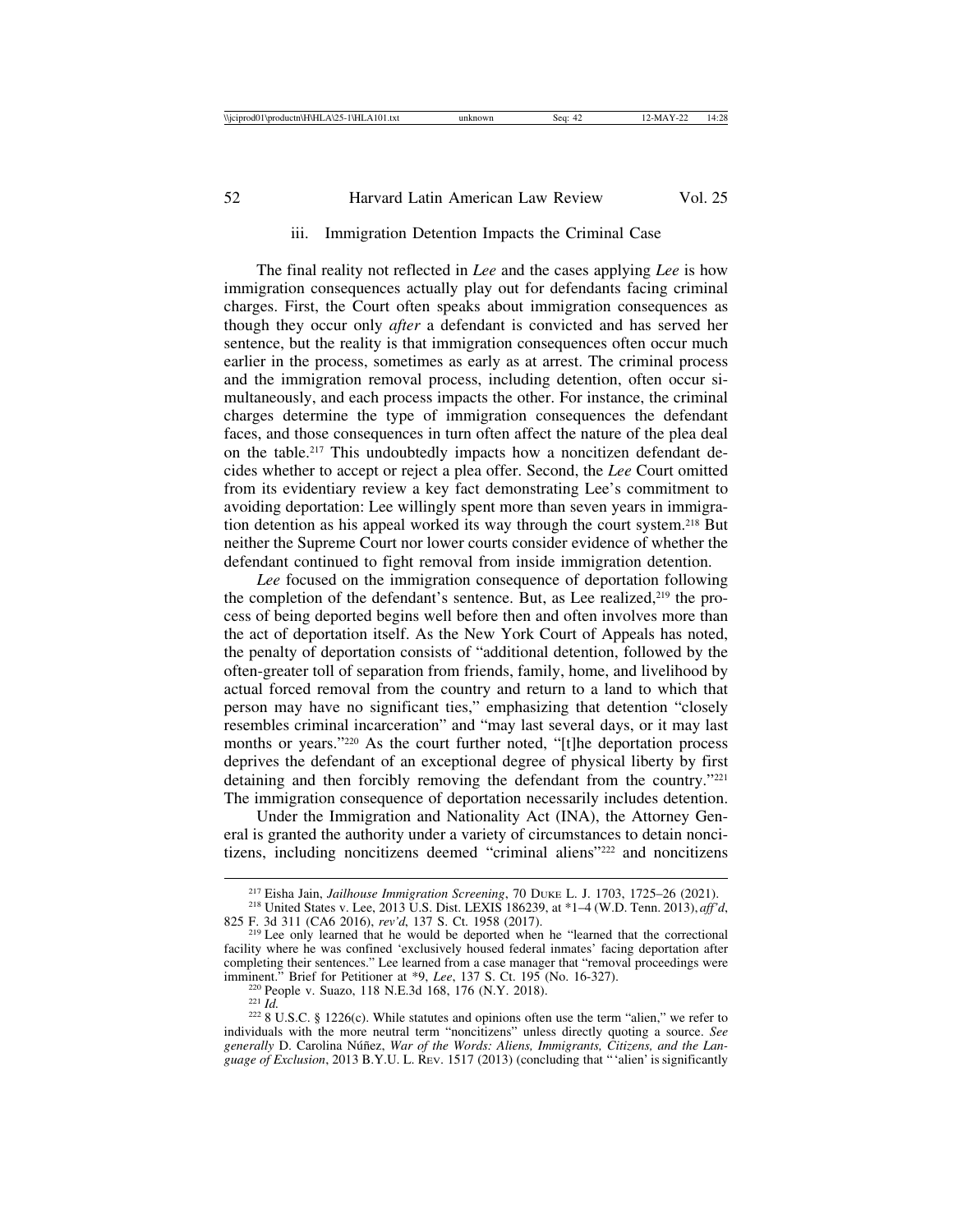ordered removed from the United States.223 Noncitizen defendants may be detained during both the pre- and post-criminal trial periods. These periods of detention do not only occur after a noncitizen defendant has been convicted and has served her sentence; a noncitizen defendant may be detained even before arraignment. So-called "jailhouse immigration screening" programs like Secure Communities,<sup>224</sup> Criminal Alien Program ("CAP"),<sup>225</sup> and the Section  $287(g)$  Program<sup>226</sup> facilitate the sharing of information between state and local law enforcement agencies and ICE. These programs have led to ICE "pick[ing] up far more people from prisons and jails than from all other settings combined"227 by alerting ICE of the arrest of an individual suspected of being eligible for removal.

Additionally, these programs "have cascading and immediate consequences in the criminal justice system, such as the denial of bail and harsher plea offers."228 As Eisha Jain detailed, not only may the fact of arrest lead to immigration consequences, but those immigration consequences may lead to more severe criminal consequences, which then lead to worse immigration consequences.229 For example, a noncitizen is arrested and charged with theft. The jail participates in an immigration screening program, and the noncitizen becomes subject to an ICE detainer. The fact of this detainer leads to a harsher, even if minimally so, plea offer. The noncitizen accepts the plea deal and is sentenced to one year. The noncitizen is now deportable

<sup>223</sup> 8 U.S.C. § 1231(a)(2). 224 Secure Communities was revived under the Trump Administration and subsequently discontinued under the Biden Administration in January 2021. *See Secure Communities*, https:/ /www.ice.gov/secure-communities (last visited Mar. 13, 2022), *archived at* https://perma.cc/

225 *Criminal Alien Program*, U.S. IMMIGRATION AND CUSTOMS ENFORCEMENT, https:// www.ice.gov/identify-and-arrest/criminal-alien-program (last visited Mar. 13, 2022), *archived at https://perma.cc/F2ZF-ZCMQ*. The CAP Program allows state and local law enforcement to submit fingerprints of individuals taken during the criminal booking process to the FBI and, if the individual has previously had encounters with immigration enforcement, ICE will be

<sup>226</sup> Delegation of Immigration Authority Section 287(g) Immigration and Nationality Act, U.S. IMMIGRATION AND CUSTOMS ENFORCEMENT, https://www.ice.gov/identify-and-arrest/ 287g (last visited Mar. 13, 2022), *archived at https://perma.cc/GAV8-K484*. The 287(g) Program "allows state and local officers to act as a force multiplier in the identification, arrest, and service of warrants and detainers of incarcerated foreign-born individuals with criminal charges or convictions."  $Id$ .

<sup>227</sup> Jain, *supra* note 217, at 1704.<br><sup>228</sup> *Id.* at 1725.<br><sup>229</sup> "Some local law enforcement agencies appropriate immigration detainers as formal 'markers' that affect how they process criminal cases. Sociologists have conceptualized the mark of a criminal record as a form of 'public credentialing.' The mark of a prior criminal conviction, for instance, leads to systemically harsher plea bargains for recidivists. Immigration detainers also serve as markers that formally affect dispositions and bail. They impose enormous costs on arrested individuals who have not been convicted of any crime." Jain, *supra* note 217, at 1725.

associated with criminality, invasion, and otherness"). Indeed, the Biden administration has decided to no longer use the term "alien" in this context. Michael D. Shear, *The Words That Are In and Out With the Biden Administration*, N.Y. TIMES (Mar. 18, 2021), https:// www.nytimes.com/2021/02/24/us/politics/language-government-biden-trump.html, *archived*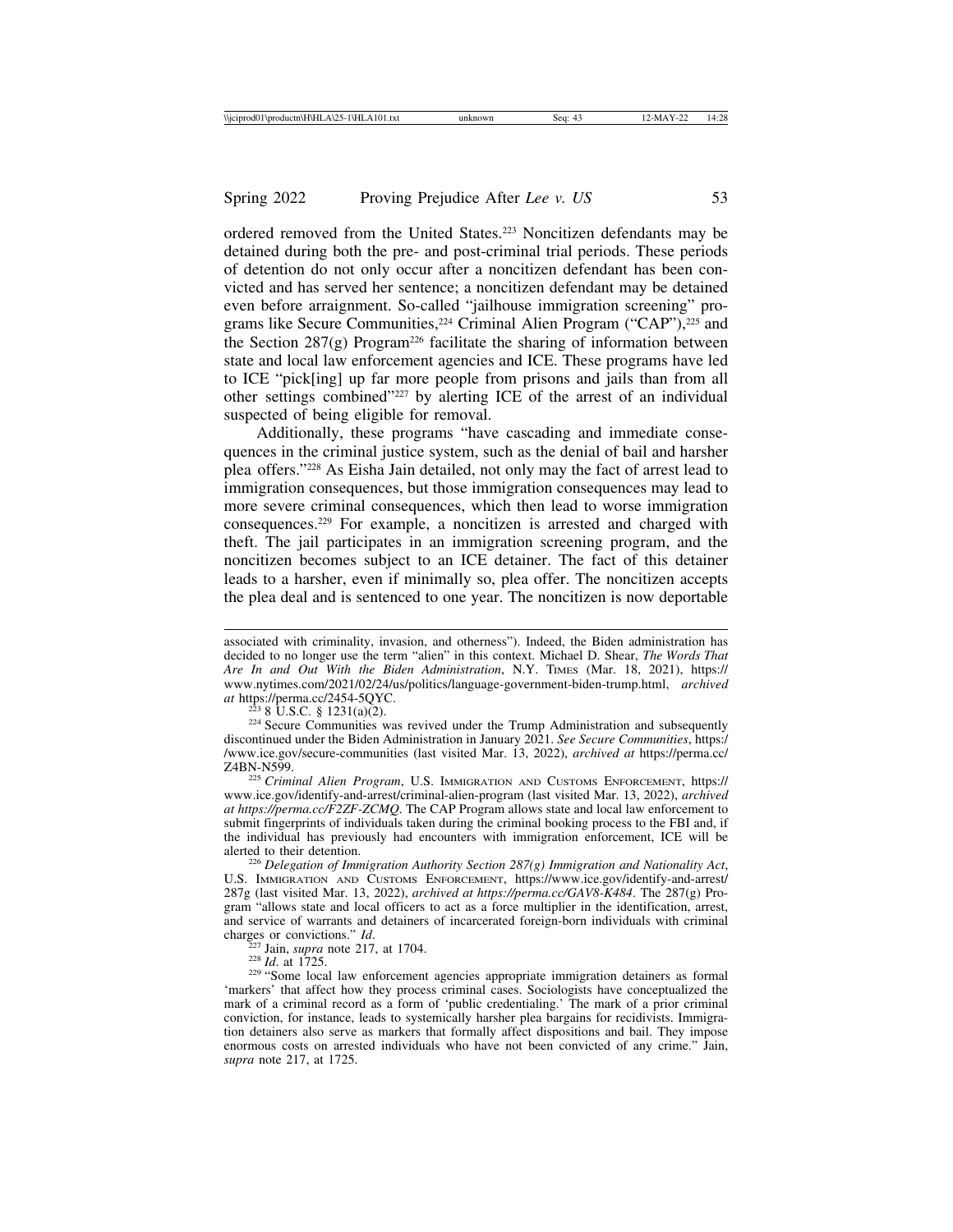because a theft conviction with a one-year sentence is an "aggravated felony" under immigration law. If the noncitizen defendant had been offered a plea carrying a maximum sentence of 364 days instead of 365, it would not have been a deportable theft offense. In immigration law, accepting even a minimally harsher plea offer can lead to drastically different immigration consequences.

Appellate courts treat the two systems as occurring consecutively when they are inextricably intertwined. The Court has failed to account for the nature of the concurrent processes in its assessment of prejudice, leaving aside the way the immigration matter may be affecting the plea offer on the table, the stakeholders' view of that plea offer, and the defendant's decision to accept or reject it.

Another reality that tends to be excluded from these cases is how immigration detention may impact the defendant's decision-making. From the outset, it is important to make clear that further research is needed in this area to understand how immigration detention impacts a defendant's decision in his criminal case, but we have some clues from other areas of research that indicate that detention is likely to influence a defendant's view of a plea.230

For instance, where a defendant is in immigration detention at the time he accepts a plea, courts might look at the research on pre-trial criminal detention. In the same ways that pre-trial criminal detention may impact the decision to accept or reject a plea, pre-trial immigration detention may also impact the decision. As previously discussed in Part II.a., recent studies have suggested that pre-trial criminal detention leads to an increased acceptance of guilty pleas. Temporal discounting leads defendants to overvalue the immediate "reward" of getting out of pre-trial detention by accepting the plea while undervaluing the subsequent consequences of that decision. This may play out differently for noncitizen defendants, who may be tempted to accept a plea and/or stipulate to their own removal to avoid what may be a yearslong process resulting in their deportation. On the other hand, a noncitizen defendant may be willing to tolerate prolonged periods of detention, as Lee did, if there is the possibility of avoiding deportation in the future.

More likely, though, is the fact that the defendant will face subsequent immigration detention, a fact that was ignored by *Lee*. The Court made clear that a defendant will "obviously" compare the sentence they receive by pleading with the likely sentence at trial, but the Court did not account for the added time for mandatory detention pursuant to 8 U.S.C. §§ 1226(c) and  $1231(a).^{231}$  For a noncitizen defendant, the prospect of a lengthy sentence

<sup>&</sup>lt;sup>230</sup> As we note in the Conclusion, one fruitful area of research where we would direct scholars is exploration of how noncitizens make plea decisions with an emphasis on field studies with noncitizens who currently and in the past faced criminal charges.

<sup>&</sup>lt;sup>231</sup> For those noncitizen defendants who accept a guilty plea or are convicted at trial, their detention is mandated pursuant to 8 U.S.C.  $\S$  1226(c). Following a criminal sentence, the noncitizen defendant will be turned over to ICE for immigration detention during the pendency of their removal proceedings. If such proceedings have occurred during the time in which the defendant served her criminal sentence, the defendant will be held in anticipation of removal pursuant to Section 1231(a). Notably, Section 1226(c) does not statutorily provide for bond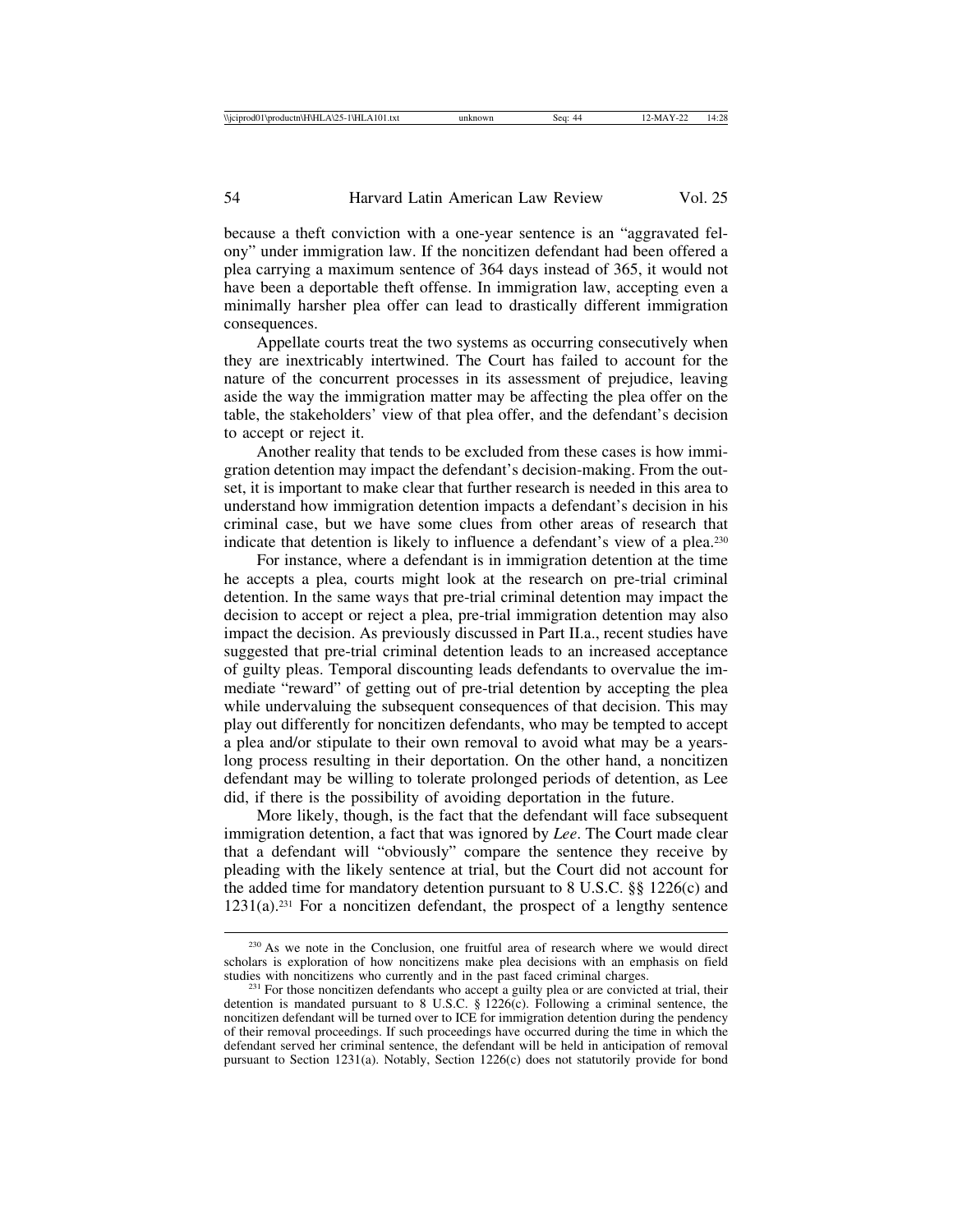followed by mandatory detention in an equally restrictive facility may encourage that defendant to take her chances at trial regardless of how poor those chances seem.

The *Lee* Court focused on the act of deportation and failed to consider the reality that noncitizen defendants face a lengthy process that involves not only the removal itself but also detention. In doing so, the Court has omitted key considerations that likely factor into a noncitizen defendant's decision to accept a plea or to take her chances at trial.

The *Lee* Court also failed to consider key evidence of the strength of Lee's commitment to avoiding deportation. A review of the brief submitted by Lee to the Supreme Court reveals that

Mr. Lee has willingly spent *more than seven years* in detention awaiting the outcome of this litigation, rather than allowing himself to be deported after serving his one-year sentence. This fact alone is strong objective evidence that avoiding deportation is of greater concern to Mr. Lee than the possibility of serving a significantly longer prison sentence.<sup>232</sup>

While the Court concluded that Lee demonstrated a reasonable possibility that he would have rejected the plea, the *Lee* decision does not mention the amount of time he willingly spent in detention awaiting the outcome of his appeal. Instead, the Court cited Lee's repeated questions to his attorney of the risk of deportation, Lee's various connections to the United States and the length of time he had lived here, his lack of connections to South Korea, and his response to the judge during the plea colloquy.233 While these facts certainly suggest that Lee placed "paramount importance" on avoiding deportation, the strongest objective evidence was his willingness to remain in detention for more than seven years, much longer than the year and one day prison sentence he actually served and longer than the prison sentence he would have served had he been convicted at trial. Lee's submission to such a

hearings for those detainees. In *Demore v. Kim*, the Supreme Court examined whether Section 1226(c) and its denial of bond hearings for those detained under its authority violated procedural Due Process and concluded that there was no violation. The Court relied on the assumption that detention is, on average, for just a brief period. 538 U.S. 510, 1720 (2003) (internal citations and quotation marks omitted) ("Under  $\S$  1226(c), not only does detention have a definite termination point, in the majority of cases it lasts for less than the 90 days we considered presumptively valid in *Zadvydas*. The Executive Office for Immigration Review has calculated that, in 85% of the cases in which aliens are detained pursuant to  $\S$  1226(c), removal proceedings are completed in an average time of 47 days and a median of 30 days. In the remaining 15% of cases, in which the alien appeals the decision of the Immigration Judge to the Board of Immigration Appeals, appeal takes an average of four months, with a median time that is slightly shorter"). While this may or may not have been accurate at the time of the *Demore* decision, now nearly twenty years later, the assumption is questionable, at best. *See* Jennings v. Rodriguez, 138 S. Ct. 830, 860 (2018) ("[D]etention is often lengthy. The classes before us consist of people who were detained for at least six months and on average one year."); *see also* ACLU*, Prolonged Detention Fact Sheet*, https://www.aclu.org/sites/default/files/assets/ prolonged\_detention\_fact\_sheet.pdf, *archived at https://perma.cc/345B-87VS*.<br><sup>232</sup> Brief for Petitioner at \*4, Lee, 137 S. Ct. 1958 (No. 16-327).<br><sup>233</sup> Lee v. United States, 137 S. Ct. 1958, 1968 (2017).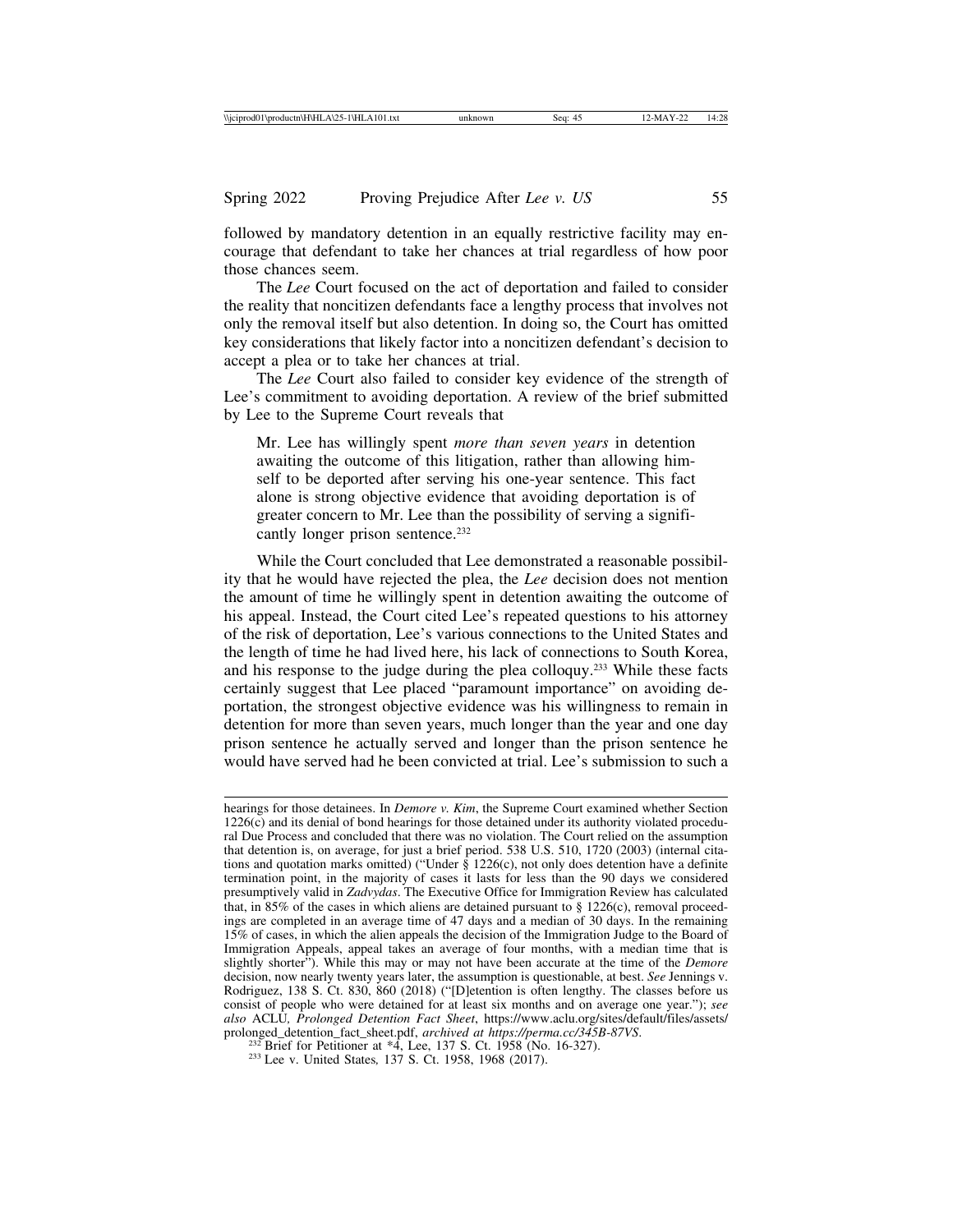lengthy detention period is the embodiment of the Court's recognition "that preserving the client's right to remain in the United States may be more important to the client than any potential jail sentence" and yet the Court makes no mention of it.

The Court instead directs lower courts to "not upset a plea solely because of *post hoc* assertions from a defendant about how he would have pleaded but for his attorney's deficiencies. Judges should instead look to contemporaneous evidence to substantiate a defendant's expressed preferences."234 This emphasis on contemporaneous evidence may be why the Court chose not to include Lee's post-sentence detention in its consideration of the evidence, but this decision not to consider it disadvantages noncitizen defendants by ignoring some of the strongest objective evidence they can offer.

The *Lee* decision ignores the realities that noncitizen defendants face as they navigate the intersections of the criminal and immigration systems. The Court failed to consider the entire removal process and how it impacts decision-making and omitted key objective evidence of a defendant's commitment to avoiding deportation.235 In doing so, the Court established a test for prejudice that is divorced from the realities of the crimmigration system.

# III. THE PATH FORWARD

We critique the Court's analysis of IAC claims involving deportation, but this Article aims to do more than merely criticize the process; it provides a path forward for the Supreme Court and lower courts to create a more precise and more just process in this area of IAC.

This Part starts from the premise that deportation is a grave outcome that can destroy a person's life. As many courts have acknowledged, deportation is frequently a worse fate than a prison sentence.236 In addition, courts must recognize that the criminal defense attorney plays a critical role not only in the defendant's criminal case but also in their immigration case. A defendant has no Sixth Amendment guarantee to a lawyer in immigration matters and is, therefore, unlikely to have an attorney in immigration court. What flows from recognizing these two points—that deportation is life altering and it is the criminal defense attorney who may be the only barrier between a defendant and future deportation—is a series of presumptions and baselines that we encourage courts to adopt.

<sup>&</sup>lt;sup>234</sup> *Id.* at 1967.<br><sup>235</sup> It is difficult to find IAC appellate cases that consider either the impact of deportation detention on the defendant's decision to plead guilty or the fact that the defendant might have spent significant time in removal proceedings to fight the criminal conviction. *But see* People v. Camacho, 32 Cal. App. 5th 998, 1009–10 (Cal. Ct. App. 2019) (introducing findings from California legislature about the negative aspects of removal proceedings: prospect of immigration detention, loss of right to court-appointed counsel, among other realities of being placed in

 $^{236}$  Padilla v. Kentucky, 559 U.S. 356, 365, 368 (2010).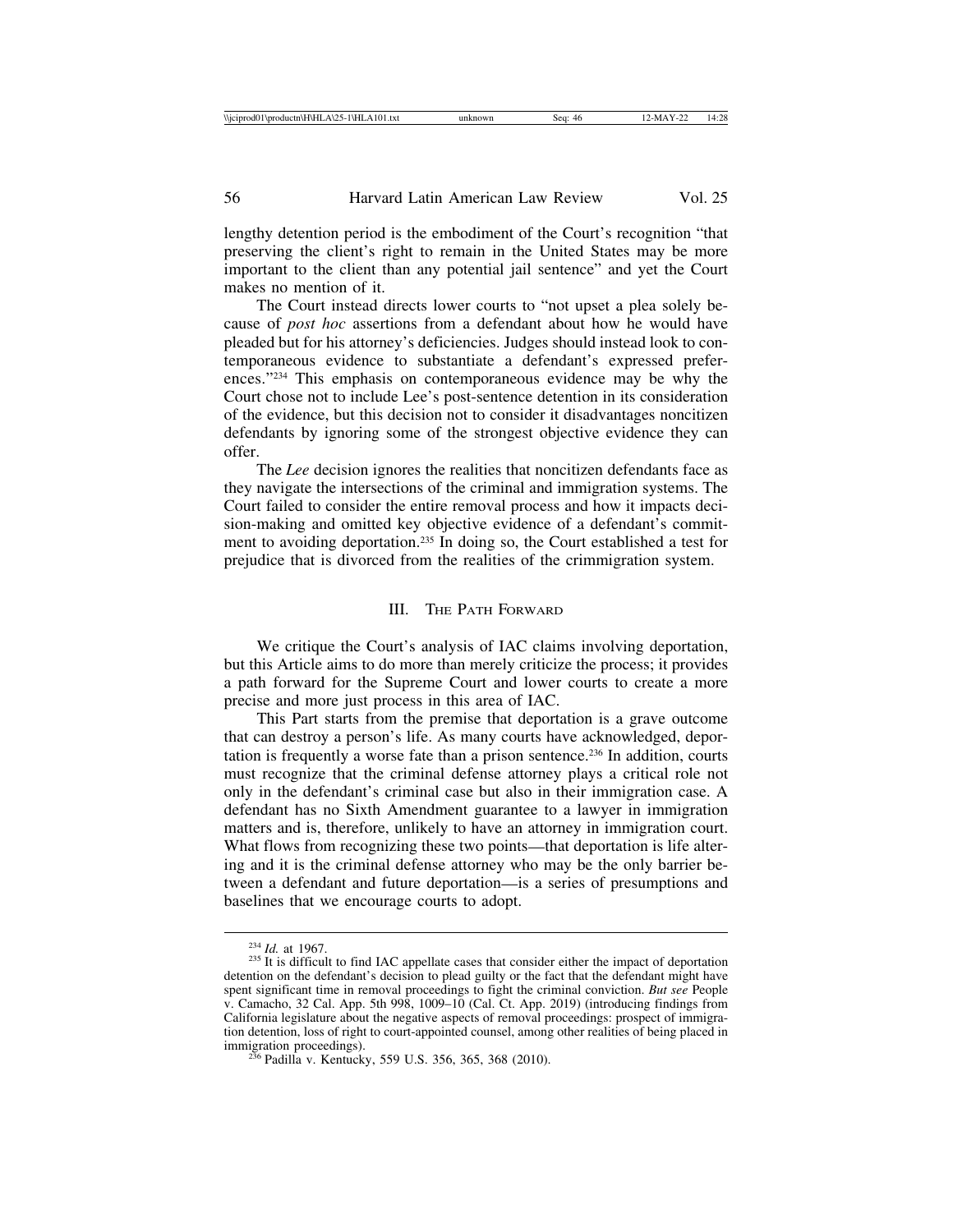First, and most importantly, this Article proposes that courts presume prejudice where a defendant has not been advised that she faces deportation from the country and then does indeed face such a prospect. In these cases, there is no question that the attorney has violated the duty to inform under *Padilla*. Because deportation is such a calamitous outcome, courts should treat the resolution of the performance prong in the defendant's favor as creating a presumption that the defendant was prejudiced. Facing deportation does not necessarily mean that the defendant is imminently to be deported (although, of course, that would qualify). Rather, the term covers a range of possible situations, including that the defendant has been served with a notice to appear before immigration authorities, is permanently inadmissible, or is mandatorily deportable even if there are potential avenues of relief in the immigration system. Since the outcomes in the immigration system are so variable, "facing deportation" should be construed broadly.

Second, whether courts adopt such a presumption, they should expand the scope of evidence they consider during the prejudice inquiry to include information that more accurately reflects how noncitizen defendants actually make decisions in the criminal system.

To begin, we encourage courts to adopt the following test: in order to prevail on the prejudice prong of an IAC claim, the defendant must first make a prima facie case showing that 1) she was not informed of the immigration consequences of her plea (this, of course, is already part of the performance inquiry), 2) had she been informed, she would have made a different choice, and 3) she faces deportation (as defined above). Once she makes this prima facie showing, it creates a rebuttable presumption that she has been prejudiced by her lawyer's poor advice. The state may then overcome this burden by proving by clear and convincing evidence that the defendant would have accepted the initial plea even with correct information about the plea consequences.

This test makes sense for several reasons. It places the burden on the defendant to produce certain initial evidence that is likely to be in the defendant's possession and relevant to a claim of prejudice.237 For instance, the defendant would have to provide some evidence—either by producing evidence of contemporaneous statements or through sworn affidavits—that demonstrate she would have made a different choice. The defendant only needs to make a prima facie case at this initial stage, ensuring some gatekeeping while not making the gate so high that defendants cannot get over it.

Once the defendant has made a prima facie case showing these three elements, a rebuttable presumption would be established that the defendant was prejudiced by her lawyer's poor advice. This presumption would then switch the burden to the state, who could rebut it by showing by clear and convincing evidence that the defendant would have made the same choice to

<sup>237</sup> Beth Colgan, *The Burdens of the Excessive Fines Clause*, 63 WM. & MARY L. REV. L. REV. 407, 461–64 (2021).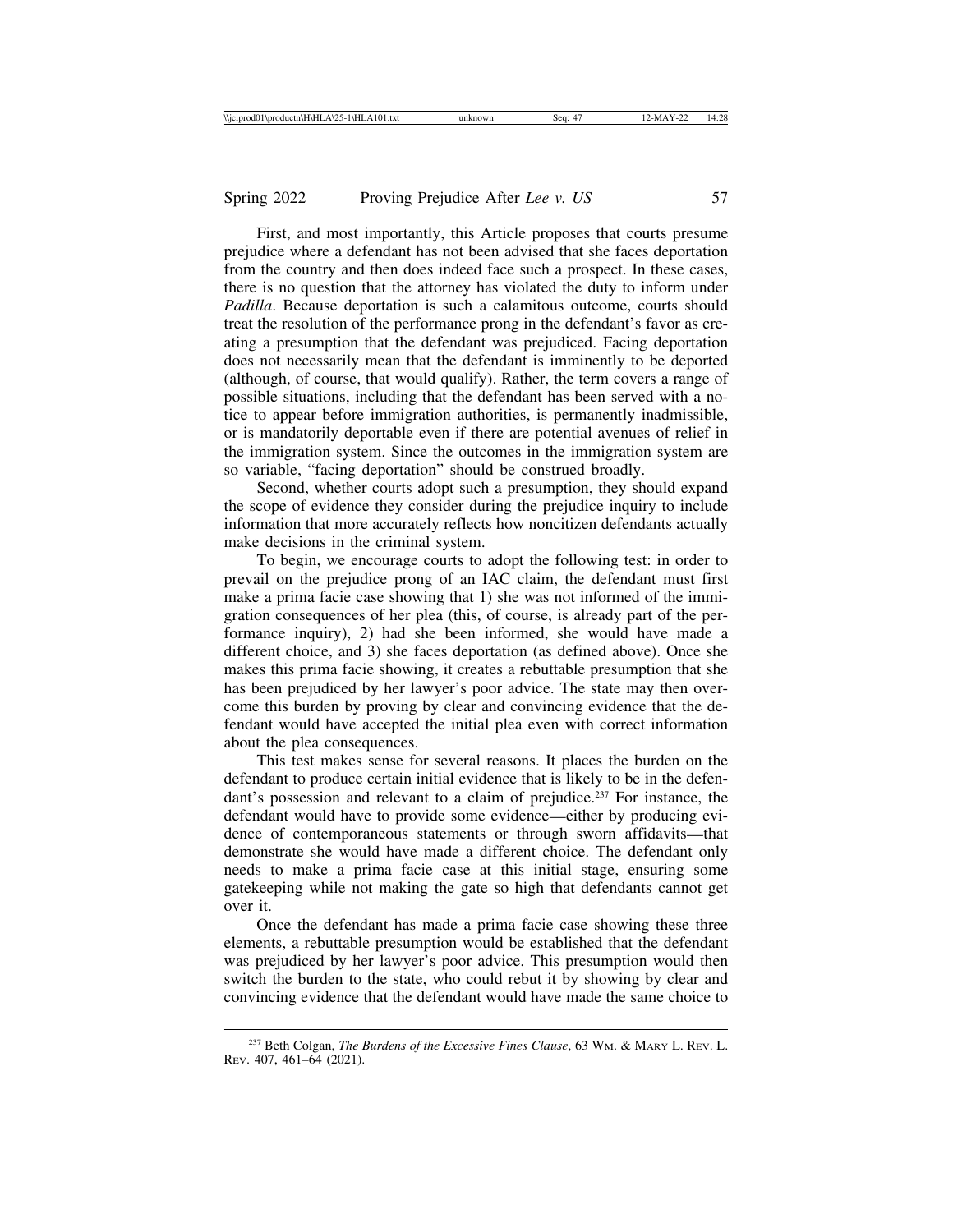accept the plea even with the correct information about the deportation consequences. The clear and convincing standard is appropriate because it reflects the seriousness of the inquiry and the deprivation that defendants face (i.e., banishment from the country) if they lose their IAC claim. The Supreme Court has selected the clear and convincing standard for other similarly serious deprivations, like denaturalization<sup>238</sup> and the termination of parental rights.239

Such burden shifting is a common element of the Court's criminal procedure jurisprudence. For instance, in the context of a *Batson* challenge, the burden shifts between the defendant and the state several times during the relevant inquiry.240 In addition, courts already apply such presumptions in the IAC context. As Eve Brensike Primus notes, in a series of cases about defense counsel's failure to investigate before a capital sentencing hearing, the Supreme Court "seem[ed] to recognize a rebuttable presumption of deficient performance."241 Further, where there is "pervasive" personal ineffectiveness—defined by Primus as a "breakdown in the adversarial process"—prejudice is presumed.242 For example, in a case where the trial court refused to appoint separate counsel for defendants with contradictory defenses, the Supreme Court presumed prejudice based on the clear conflict of interest of counsel. Although this new standard would be a deviation from the current IAC rule in plea cases, the Court has already carved out a special rule under *Padilla* for pleas that implicate deportation in the performance space; there is no reason there cannot be special rules for the prejudice question as well.<sup>243</sup>

<sup>243</sup> While we hope the Supreme Court will take up our proposal, state and federal courts also have the power to enact a presumption by interpreting *Lee* to include a presumption. Further, state constitutions often express similar guarantees as the U.S. Constitution, including the right to competent counsel. *See, e.g.*, N.Y. CONST. art. I, § 6. And state high courts may interpret those state constitutions to be more protective than the U.S. Constitution. This is the case in New York, which has adopted a "meaningful representation" standard for ineffective assistance of counsel that offers more protection than *Strickland* "since even in the absence of a reasonable probability of a different outcome, inadequate counsel will still warrant a reversal whenever a defendant is deprived of a fair trial." People v. Honghirun, 29 N.Y.3d 284, 289 (2017) (citation omitted); People v. Baldi, 54 N.Y.2d 137 (1981). Further, even if courts do not

<sup>&</sup>lt;sup>238</sup> Schneiderman v. United States, 320 U.S. 118, 136 (1943).<br><sup>239</sup> Santosky v. Kramer, 455 U.S. 745, 747–48 (1982). For other arguments on the need for a clear and convincing standard in cases involving serious consequences to the defendant, Beth Colgan, *supra* note 237, at 468-74.

<sup>&</sup>lt;sup>240</sup> See Batson v. Kentucky, 476 U.S. 79, 1721–23 (1986) (finding defendant bears burden to show discrimination during jury selection and, after prima facie case has been made, prosecutor must then rebut this presumption by showing that racially neutral criteria was used to

<sup>&</sup>lt;sup>241</sup> Primus, *supra* note 34, at 1635. <sup>242</sup> *Id.* at 1643. In addition to an openness to presumptions that work in defendant's favor, more recently the Court might also be moving away from a stringent outcome-based test for prejudice towards a more expansive vision of prejudice that focuses on whether the violation rendered the trial 'fundamentally unfair." *See* Eve Brensike Primus & Justin Murray, *Redefin-ing* Strickland *Prejudice After* Weaver v. Massachusetts, HARV. L. REV. BLOG (May 22, 2018), https://blog.harvardlawreview.org/redefining-strickland-prejudice-after-weaver-v-massachusetts/, *archived at https://perma.cc/43N4-WLNP*. We would argue, of course, that this broader vision should apply to cases resolved through plea bargaining, as well as trial.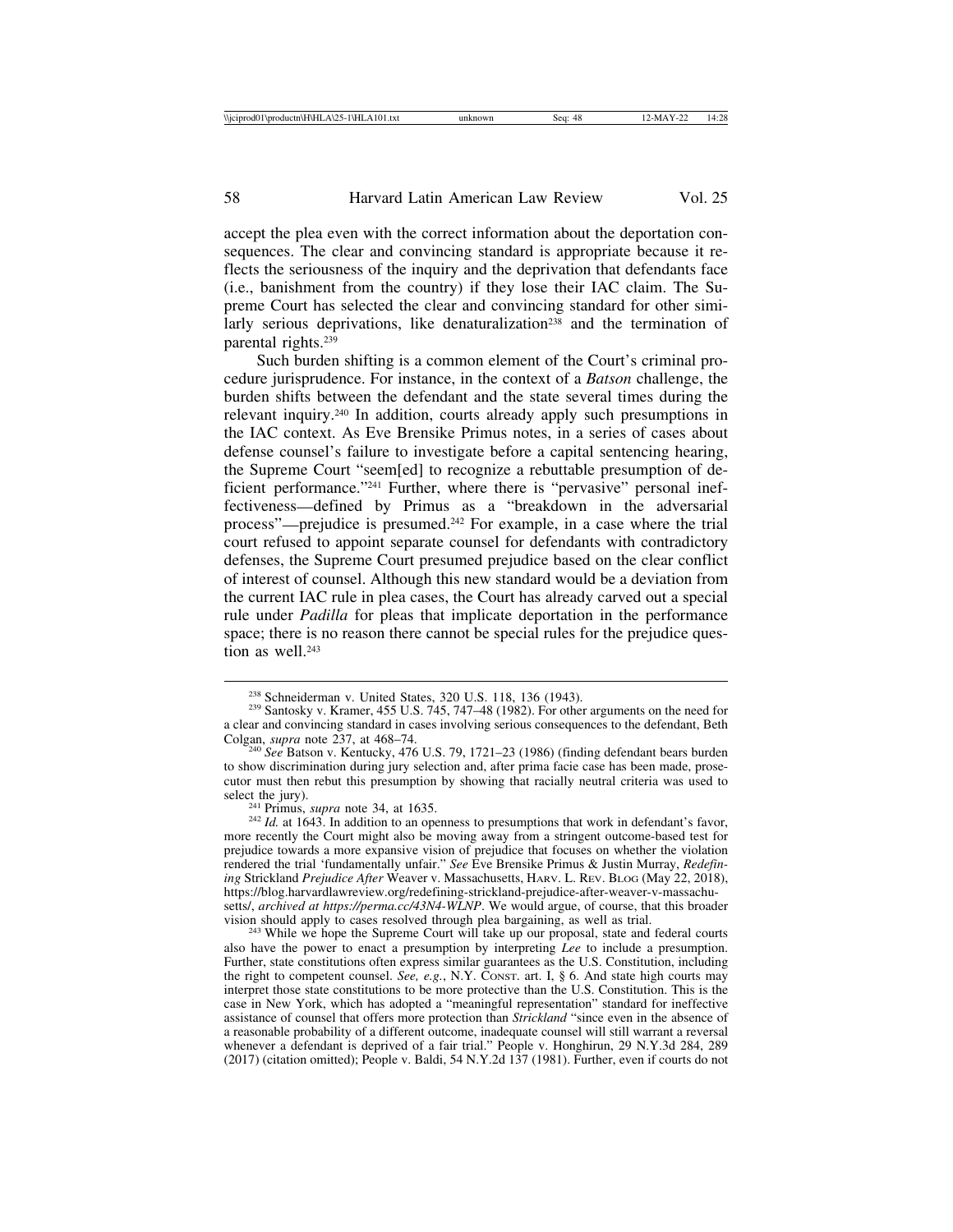Prosecutors would likely argue that it will be impossible for them to make arguments about what a defendant would have done at the time of the plea, especially considering what are likely statements by the defendant at the time of the IAC claim that she would have made a different choice with different evidence. But, right now, courts mostly rely on information available to both parties (e.g., statements by the defendant on the record and the nature of the plea deal itself). A prosecutor cannot force a defendant to waive attorney-client privilege about private statements made between the defendant and attorney, but the prosecutor could investigate any other communication by the defendant that was not subject to privilege. The prosecutor can also marshal other relevant evidence. For example, perhaps the defendant had only been in the country for a few months and made clear statements to others that her goal was to finish her criminal case quickly. In addition, the prosecutor can draw from or poke holes in any evidence provided by the defendant during the initial phase of the inquiry.

Further, it is not out of the ordinary for the Court to ask one party to prove what the other party might have done. In other IAC contexts, the Court asks the defendant to prove what the prosecutor and judge would have done in light of different evidence. For instance, the test laid out in *Lafler v. Cooper* and *Missouri v. Frye* requires the defendant to show that the prosecutor or judge would have allowed the defendant to accept the initial plea offer if she had decided to take it hypothetically.244

We see our proposal as a modest one that would alleviate some of the injustice produced by the current system, but we also recognize that it does not go far enough in many ways. As others have contended, the prejudice prong is irreparably broken. Justin Murray, for instance, powerfully argues that in the context of ineffective assistance of counsel, prejudice should only be considered when a defendant seeks a new trial as a remedy for a lawyer's poor performance.245 Murray would also redefine prejudice, moving away from the results-based test currently in place to what he calls contextual harmless error review, a process that would require courts to identify a particular interest protected by the criminal procedure rule at issue and then "examine whether the error harmed the interest identified . . . to a degree substantial enough to justify reversal."246 We agree with Murray that an overhaul of the IAC test is necessary.<sup>247</sup>

formally adopt a legal presumption, as we note above, other scholars have observed areas within IAC jurisprudence where there seems to be an unspoken presumption. *See* Primus & Murray, *supra* note 242. Although an informal presumption would not be ideal, it remains an option where formal solutions from high courts are not forthcoming.

<sup>&</sup>lt;sup>244</sup> Lafler v. Cooper, 566 U.S. 156, 164 (2012); Missouri v. Frye, 566 U.S. 134, 136 (2012).

<sup>(2012).</sup> <sup>245</sup> Murray, *supra* note 20, at 319. <sup>246</sup> *Id.* at 323–24 (citation omitted). <sup>247</sup> We note that others have called for the prejudice prong to be eliminated entirely. *See, e.g.*, Jeffrey L. Kirchmeier, *Drink, Drugs, and Drowsiness: The Constitutional Right to Effective Assistance of Counsel and the Strickland Prejudice Requirement*, 75 NEB. L. REV. 425, 473–74 (1996) (arguing for the elimination of the prejudice requirement where counsel was asleep or mentally impaired); Kenneth Williams, *Does Strickland Prejudice Defendants on*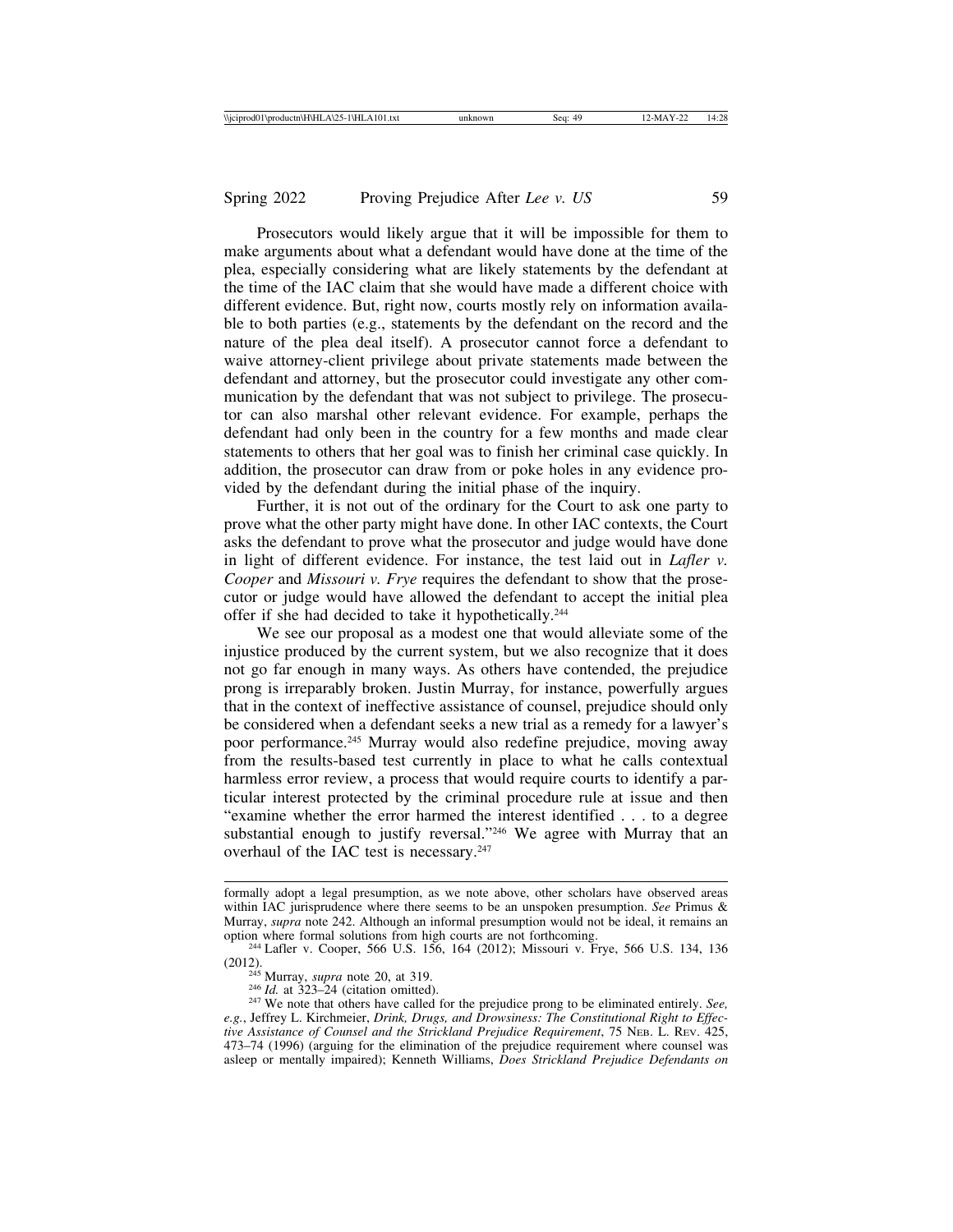Further, there is a strong argument that the inquiry about whether the defendant understood the deportation consequences of a plea should be considered part of the analysis of whether the right to trial was waived knowingly and voluntarily, rather than as an IAC matter. A defendant who does not understand she may be deported from the country can hardly be said to have given up her trial rights "knowingly," separate and apart from the performance of her attorney. And indeed, as we show in Part II.a.ii., a defendant's knowledge of immigration and other collateral consequences is likely to change the plea decision-making process. But the Supreme Court has shown little appetite to expand the scope of knowledge and voluntariness in this context. For this reason, while more robust responses to the problem deserve attention, we think a presumption is a good first step towards broader reform.

We also understand that there may be resistance even to our suggestion of a presumption. For that reason, we have a second proposal that courts can put in place right now. Because the *Lee* factors are not exhaustive, they open the door for courts to consider a range of evidence that relates to decisionmaking. Unfortunately, the *Lee* factors have become a boundary rather than a starting point. We propose that courts expand the understanding of decision-making currently at play in the jurisprudence. This expansion includes both embracing more realistic decision-making theories and using better decision-making evidence that corresponds to those theories. This also has the benefit of more explicitly using the IAC process to remedy a plea that was not accepted knowingly.

To begin, courts must assess IAC claims by looking at the circumstances unique to the defendant, including relevant information about how the defendant made the decision to plead guilty. This assessment would require courts to familiarize themselves with other theories of decision-making, which would help courts understand the nature of plea bargaining and many other areas of the law.<sup>248</sup> Courts often apply tests involving non-exhaustive factors. In the same way, courts could consider multiple decisionmaking theories, applying those which make sense within the context of the case. As more research is conducted on defendant decision-making, and particularly noncitizen defendant decision-making, the need to rely on multiple theories may decrease. But until then, courts must familiarize themselves with the research currently available. A greater understanding of the theories of decision-making will help courts determine what evidence is most important for the prejudice analysis given the circumstances of a particular defendant.

*Death Row?*, 43 U. RICH. L. REV. 1459, 1461 (2009) (contending that the prejudice prong "needs to be eliminated rather than re-tooled").

<sup>&</sup>lt;sup>248</sup> For instance, the law on informed consent in the civil context also requires courts to suss out the decision-making of the plaintiff. *See, e.g.*, Canterbury v. Spence, 464 F.2d 772, 786–87 (D.C. Cir. 1972) ("Thus the test for determining whether a particular peril must be divulged is its materiality to the patient's decision: all risks potentially affecting the decision must be unmasked.").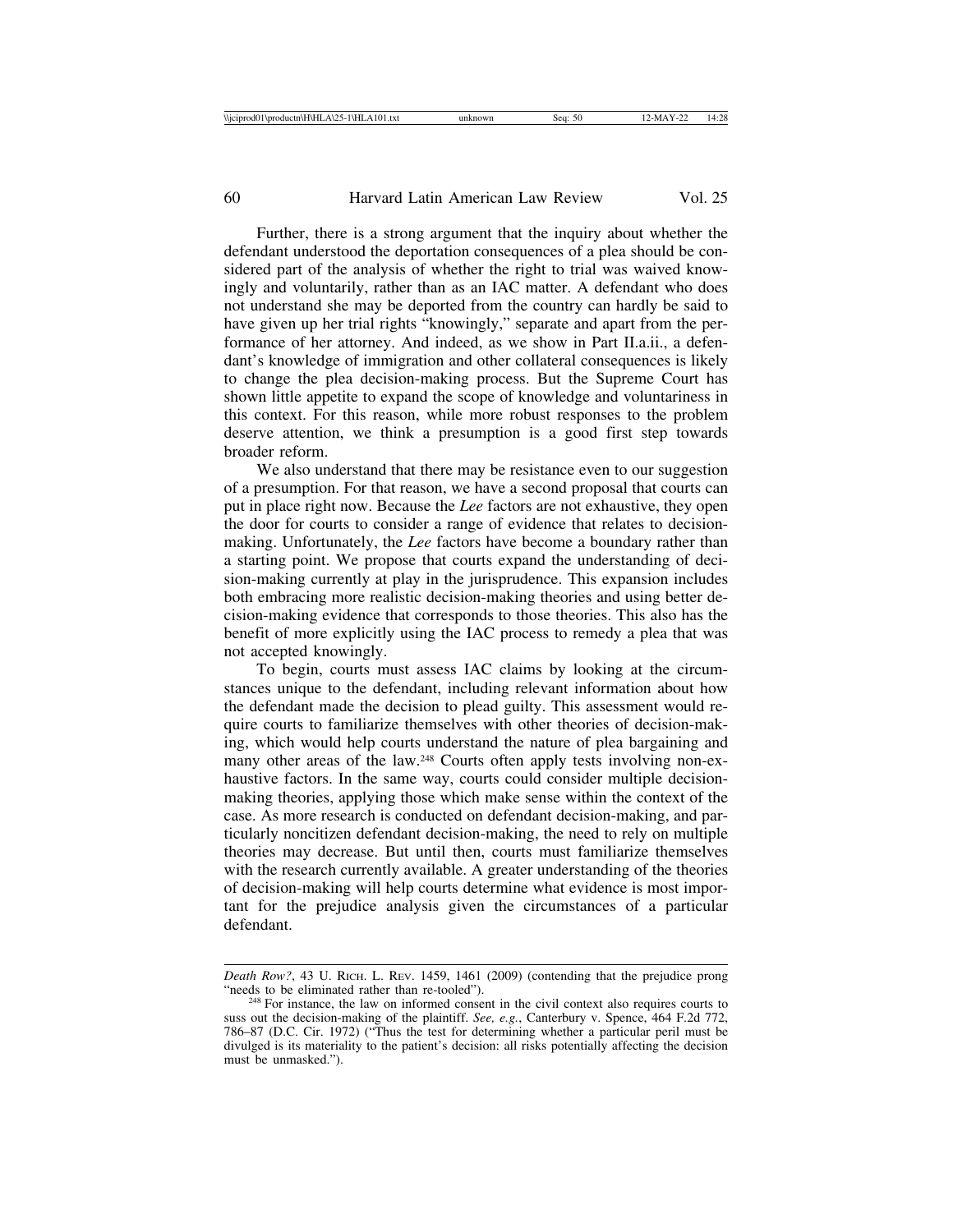Importantly, this involves taking seriously what the client says at the time of the IAC claim. For the reasons explained in Part II.B., there are many reasons why relying on contemporaneous statements will not fully account for the defendant's decision-making. Instead, courts must consider what the defendant recounts about her decision in later affidavits or testimony. Although there is some risk of that testimony being self-serving, defendants give these statements under oath, which comes with it an indicium of reliability. Furthermore, courts should trust a defendant's statements that she would not have accepted the plea if she had known about the potential for deportation, because where a defendant has gotten a terrific deal, a successful IAC claim puts that deal in jeopardy. Even if a defendant wins an IAC claim and eventually goes to trial on the matter, they may then face the full force of the mandatory sentence. As Carlie Malone argued in calling for courts to require lawyers to advise defendants of collateral consequences under *Strickland*, "[i]ndividuals who would have accepted the plea bargain with full information about collateral consequences in the first instance should not be expected to seek a trial, but those who would have rejected the plea offer given full information will be given their opportunity for trial."249 The same goes for knowledge of immigration consequences. If a defendant would have proceeded to trial with full knowledge of immigration consequences, then she should have the opportunity for that trial. Making the changes we propose will not open the litigation floodgates because there is no automatic windfall for successful defendants.

Courts should also acknowledge the realities of plea practice, which includes understanding how plea bargaining actually works and focusing on the real players in a plea: the lawyers and the judge. Too much of the current IAC inquiry focuses on the defendant's role and some hypothetical outcome after trial, when courts should instead scour the record for information about the attorneys' performance and the role of the judge during the process. For instance, courts should consider evidence of pre-plea preparation by the defense attorney. As part of the prejudice analysis, they should ask whether the defense attorney understood that the defendant could be deported. Of course, this inquiry will be critical to the performance prong, but it also helps unearth whether an unprepared lawyer prejudiced the defendant. In addition, did the lawyer do anything to assess the defendant's priorities? Did the lawyer consult with an immigration attorney? These questions will give the court a sense of whether the lawyer even attempted to mitigate any deportation consequences.

Courts should also turn their attention to the actual negotiation of the case. Courts have been generally loath to evaluate how a lawyer negotiated a case for the performance analysis, focusing instead only on whether the lawyer advised the client of certain critical rights or risks.250 Putting aside any

<sup>&</sup>lt;sup>249</sup> Malone, *supra* note 172, at 1200–01.<br><sup>250</sup> *See* Padilla v. Kentucky, 559 U.S. 356, 373 (2010) (holding that counsel must inform their noncitizen client that a plea might result in deportation); Lafler v. Cooper, 566 U.S. 156,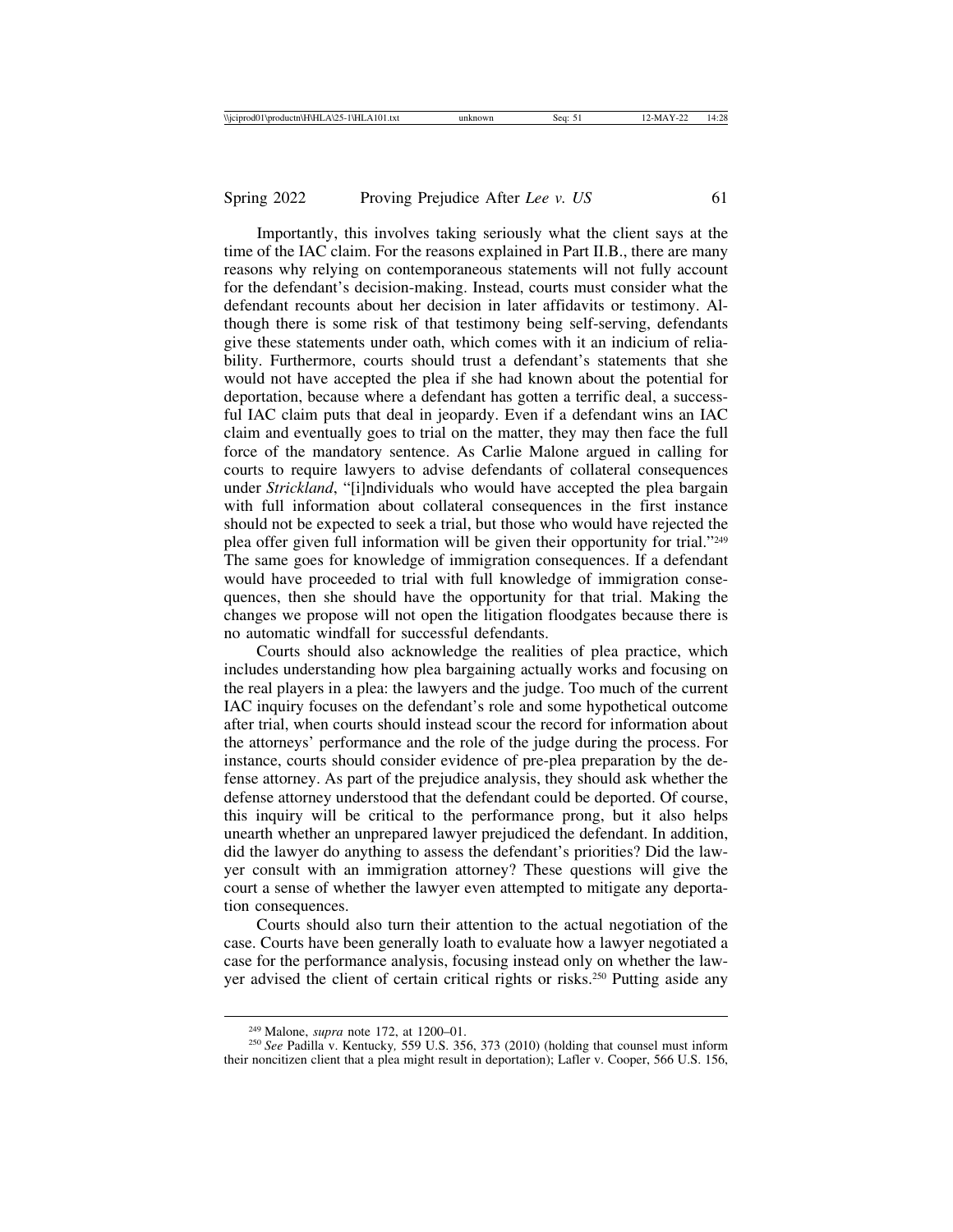debates about whether negotiation skills can be assessed as to the performance prong, we argue that courts should consider a lawyer's performance when analyzing the prejudice prong. Courts should ask, did the lawyer engage in any actual plea negotiation that would avoid the worst potential outcomes in both the criminal and immigration realms? A lawyer who engages in no real negotiation of the case is unlikely to have served as an advocate for their client.251 On the other hand, a defendant might have a weaker claim if the lawyer negotiated "creatively," as *Padilla* suggests, because there would be less evidence showing the defendant could have escaped the ultimate outcome.

Of course, there are challenges to uncovering an accurate record of how and why the case was negotiated pre-plea. This is partly because there is almost no written record of this phase of the criminal proceeding. But with their client's permission, defense attorneys frequently testify in IAC hearings about what sort of work they did on the case. There is no reason that attorneys cannot also testify about their attempts to negotiate a positive outcome for the client that accounts for both the sentencing and immigration outcomes. In addition, making this inquiry part of the IAC case may encourage lawyers to keep better written records, even informally, of their conversations with clients and the details of the plea negotiation.

Post-conviction courts should also look at the actions of lower court judges during the plea colloquy. Did the judge ask the defendant any questions to assess whether she understood the risk of deportation? Did these questions indicate that the judge investigated this particular defendant's decision and went beyond a rote recitation of the typical plea colloquy questions? If not, then the on-the-record admonishments to the defendant and any answers provided by the defendant in response to those admonishments should carry little weight.

Finally, courts should be more mindful about how immigration detention impacts the criminal process, and they should pay particular attention to what happened once a defendant entered immigration detention. For instance, did the defendant—like Lee—spend years in immigration detention fighting deportation? If so, that is robust evidence that deportation was the primary concern for the defendant and should weigh heavily in the defendant's favor.

Courts must also consider how post-conviction immigration detention may affect the defendant's ability to gather and present certain evidence. For

<sup>165 (2012) (&</sup>quot;The constitutional guarantee applies to pretrial critical stages that are part of the whole course of a criminal proceeding, a proceeding in which defendants cannot be presumed to make critical decisions without counsel's advice").

 $251$  In some cases, the inquiry into whether the lawyer negotiated or should have negotiated a plea does not require a thorough examination. As previously discussed and as pointed out by the court in *Bobadilla*, certain crimes become deportable offenses when they result in a sentence of a year or more. *See* Bobadilla v. State, 117 N.E.3d 1272, 1288 n.5 (Ind. 2019). If the noncitizen defendant was sentenced to a year, subjecting her to mandatory detention, the analysis seems clear: the lawyer should have negotiated it down to 364 days to avoid deportation.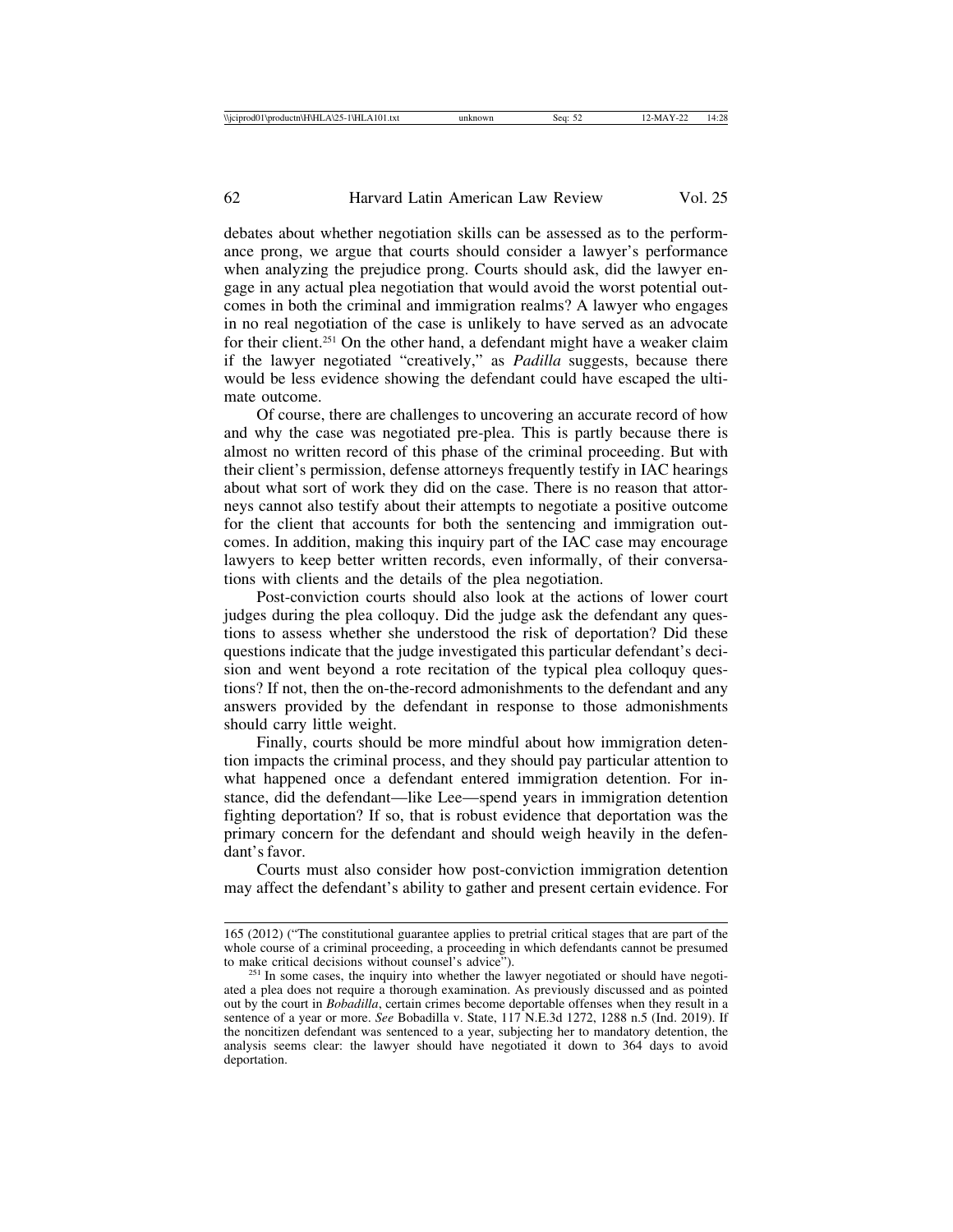example, in *Bozso*, the court admonished the defendant for not presenting any contemporaneous evidence to support his contention that his paramount concern was avoiding deportation.252 But Bozso was in immigration detention at the time of the hearing, and his lawyer admitted to not seeking leave to have him brought to the hearing.253 The lawyer then could not testify about their conversations because Bozso was not present to waive attorneyclient privilege and had not done so beforehand.254 Rather than viewing this as a defendant "forfeit[ing] the opportunity to present the evidence most likely to support (or contradict) his claim," courts must consider the realities of seeking post-conviction relief while subject to immigration detention.255 Similarly, courts should consider whether the defendant was subject to immigration detention prior to entering a plea. If so, detention may have factored into the offered plea and may have impacted the defendant's decision to accept the plea.

More broadly, if a noncitizen defendant was subject to immigration detention at any point during the criminal process, the court should consider whether the defendant had sufficient access to counsel, to the court, and to evidence. Detention involves deprivation of personal liberty and undoubtedly impacts a defendant's ability to prove prejudice in an IAC claim. The court must account for this reality in evaluating the evidence provided. If courts adopt a more robust analysis in IAC cases, it will hopefully push lawyers and lower courts to affirmatively establish that the defendant understood the consequences of the plea and therefore made a knowledgeable decision.

#### CONCLUSION: THE NEED FOR FURTHER RESEARCH

While social science has made great strides in recent years in understanding defendant decision-making processes generally, targeted research of noncitizen defendant decision-making specifically is lacking. In 2017, the same year as *Lee,* a group of scholars published *Understanding Guilty Pleas Through the Lens of Social Science*, which identified the need to "develop new models to inform frontline practice and policy," particularly as these models relate to noncitizens facing deportation.256 Current social science literature emphasizes the need to understand defendant decision-making on an individual level to understand why certain defendants deviate from the models. Noncitizen defendants whose paramount concern is avoiding deportation may be more likely to deviate from the traditional defendant decisionmaking models. For noncitizen defendants, there may be several factors identical to those impacting decision-making for citizen defendants—such

<sup>&</sup>lt;sup>252</sup> State v. Bozso, 2020-Ohio-3779, 164 N.E. 344, 350, at ¶ 26.<br><sup>253</sup> *Id.* 254 *Id.* 255 *Id.* at 349.<br><sup>256</sup> Allison D. Redlich et al., *Understanding Guilty Pleas Through the Lens of Social Sci-*

*ence*, 23 PSYCH., PUB. POL'Y, & L. 467 (2017).